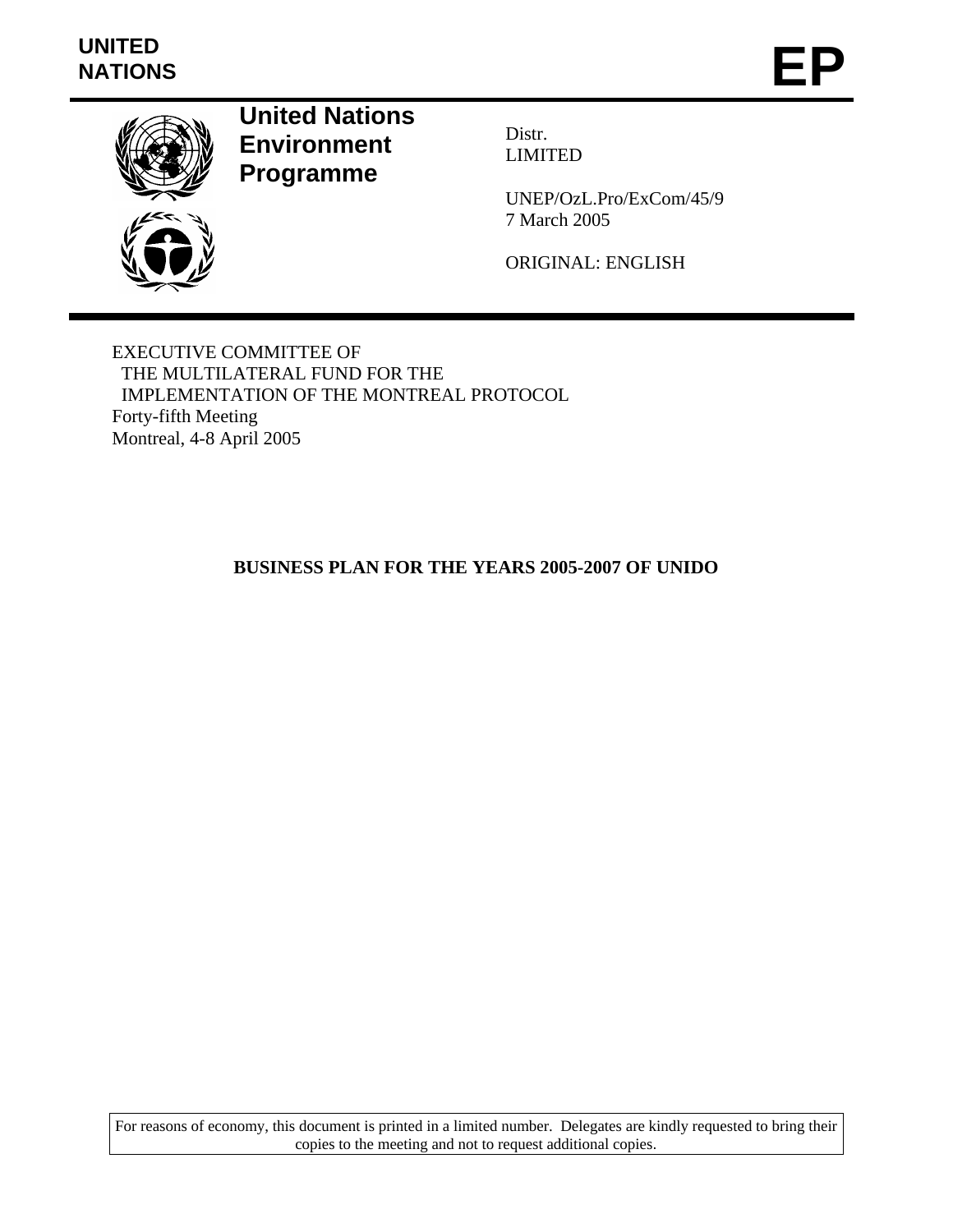# **COMMENTS AND RECOMMENDATIONS FROM THE FUND SECRETARIAT**

1. UNIDO prepared its business plan on the basis of decisions 37/68, 38/66 and 41/93. The plan is provided as an annex to this document.

2. This document presents a summary of planned 2005-2007 activities of UNIDO, covering ODS phase-out during the triennium. It also provides UNIDO's business plan performance indicators, general comments, and recommendations on the plan for the consideration of the Executive Committee

# **Planned activities 2005-2007**

3. The business plan is a rolling three-year business plan since three years of activities are included, although there is less certainty with regard to 2006 and 2007 activities except with regard to multi-year agreements.

# Planned activities for 2005

4. The total value of projects planned for submission in 2005 by UNIDO is US \$43.3 million that will lead to the phase-out of 10,026 ODP tonnes. The plan includes:

- 20 multi-year performance based agreements for sector and substance phase-out amounting to US \$24.52 million that represents an ODS phase-out when implemented of 7,200 ODP tonnes;
- 12 new multi-year performance based agreements amounting to a funding level of US \$8.27 million in 2005 (US \$43.84 million in total) with an associated ODS phase-out in 2005 of 984 ODP tonnes (3,813 ODP tonnes in total).
- 12 individual investment projects that will be submitted in 2005 with a value of US \$7.57 million, including 6 projects that will result in the total ODS phase-out of the sector or the substance;
- Project preparation amounting to US \$613,275; and
- 26 non-investment projects amounting to US \$2.32 million including 4 institutional strengthening projects at a cost of US \$768,572, one technical assistance projects at a cost of US \$430,000 and 21 training projects at a cost of US \$1.12 million.

# Planned activities for 2006

5. UNIDO plans to submit projects valued at US \$40.28 million in 2006 with an associated phase-out of 8,467 ODP tonnes. This includes US \$22.99 million for ongoing multi-year agreements.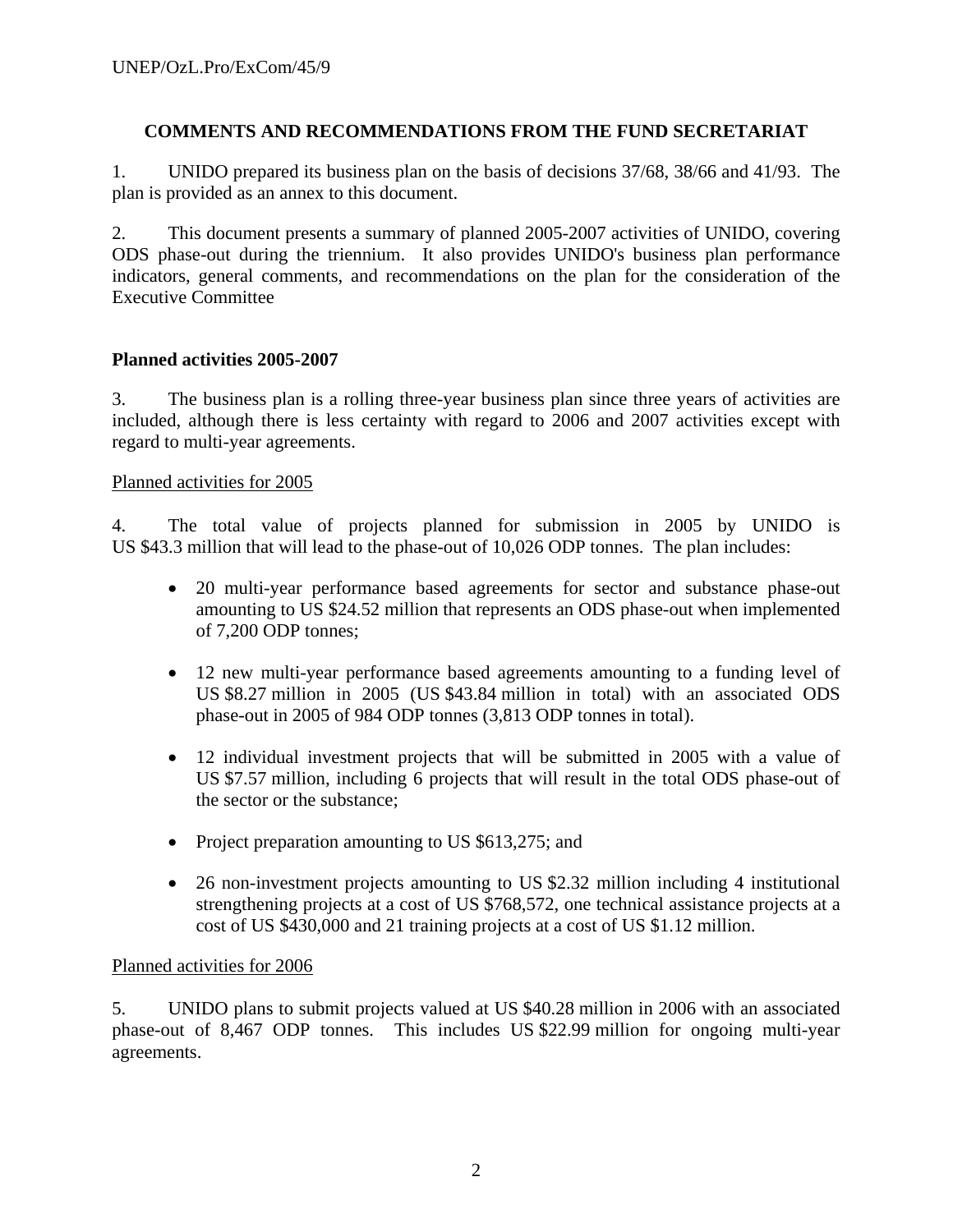# Planned activities for 2007

6. UNIDO plans to submit projects valued at US \$19.43 million in 2007 with an associated phase-out of 2,696 ODP tonnes. This includes US \$5.54 million for ongoing multi-year agreements.

# Core unit

7. In addition to the costs, UNIDO included US \$1.5 million each year for the core unit cost in 2005-2007.

# **ODP phase-out during 2005-2007**

8. During the 2005-2007 triennium, UNIDO plans to phase out 24,428 ODP tonnes from ongoing projects and multi-year agreements. Additionally, UNIDO indicated that 2,494 ODP tonnes would be phased out from projects to be submitted for approval during the triennium.

9. UNIDO has provided a section in its business plan, supported by a descriptive annex arranged by country, on expediting project implementation, in particular its efforts relating to the sustainability of RMPs. UNIDO also provided information in its business plan text addressing its efforts to provide compliance assistance to Article 5 countries.

#### **Comments**

10. UNIDO included production sector projects for China and Romania in its business plan. UNIDO plans to submit a US \$7.5 million methyl bromide production multi-year phase-out plan in 2006 that when implemented would phase-out 776 ODP tonnes. It also plans to submit a CFC/methyl bromide/CTC production closure project in Romania as part of its 2005 business plan. UNIDO's business plan allocated US \$2.2 million for the project, of which US \$1.3 million would be requested in 2005. The project when implemented would result in the phase-out of 400 ODP tonnes.

11. UNIDO's 2005 business plan includes an MDI phase-out plan multi-year agreement for US \$12.9 million that when implemented would phase-out 369 ODP tonnes of CFCs. UNIDO plans on requesting US \$538,000 for the first tranche of this project in 2005.

12. UNIDO included several CTC and TCA activities for LVCs and non-LVCs in its 2005 business plan. UNIDO is planning to provide project preparation and investment projects for CTC for Congo DR and Zimbabwe and project preparation is included for Serbia and Montenegro. It is planning projects for solvents  $\&$  process agents, training  $\&$  awareness workshops to address CTC, TCA or both in Burundi, Croatia, Dominican Republic, Ethiopia, Mauritius, Morocco, Oman, Tunisia, Yemen, and Zambia. Solvent sector plans are included in the 2005 business plan for Iran and Romania. Process agent phase-out plans are included for DPR Korea for submission in 2006. These activities may be discussed in the context of the Committee's consideration of the issue of CTC/TCA/Methyl Bromide activities in LVCs based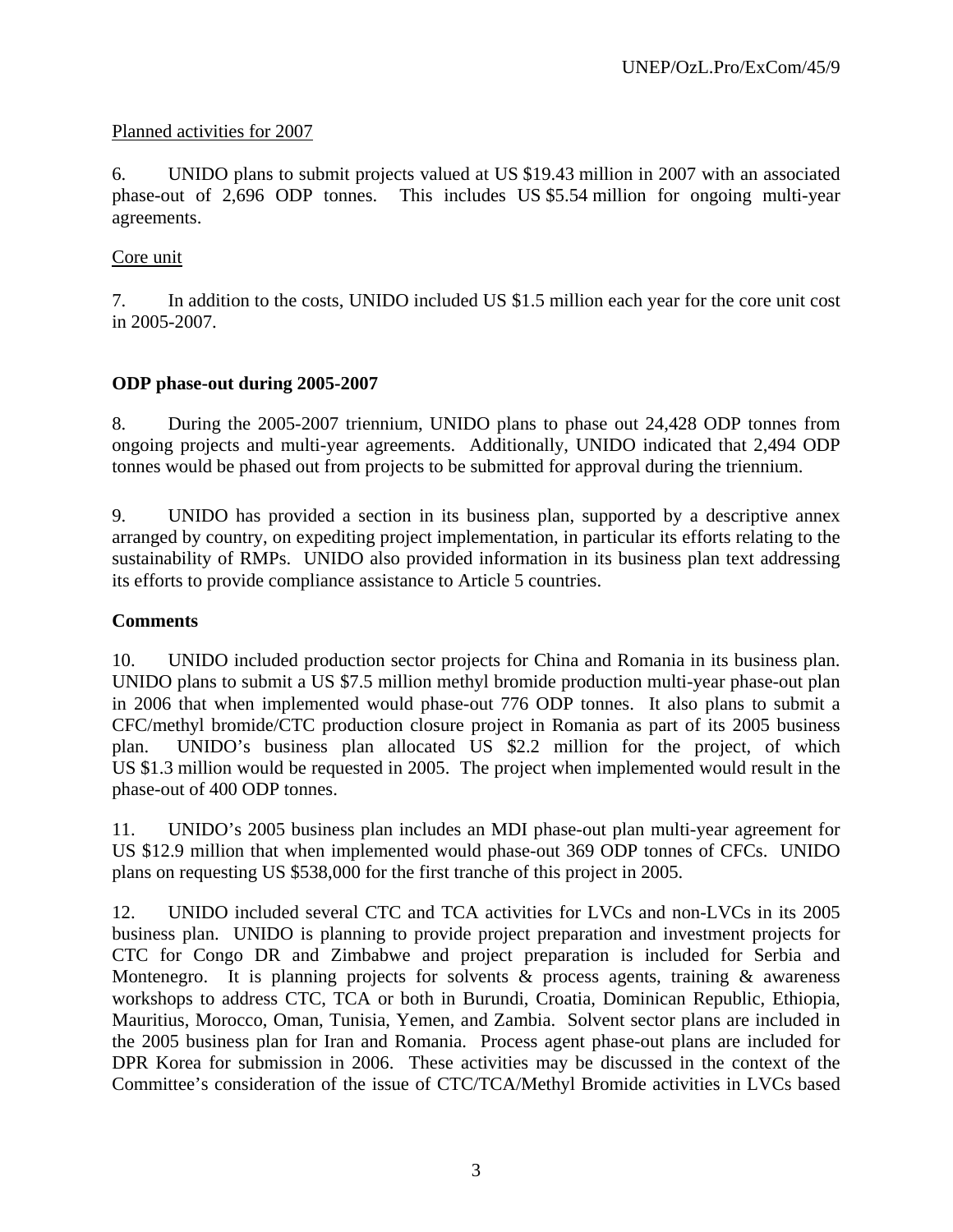on the contact group's anticipated meeting and the consideration of the issue in the Consolidated Business Plan (UNEP/OzL.Pro/ExCom/45/5).

13. Two years' tranches of funding are being requested for DPR Korea in UNDP's 2005 business plan. The 2004 annual tranche was not submitted and therefore, UNIDO is requesting both the 2004 and the 2005 annual tranches in 2005.

# Chiller Projects

14. UNIDO also included a chiller demonstration project for Macedonia in its 2005 business plan at the amount of US \$438,000. While Macedonia has remaining funding eligibility for CFC activities, it has not reported any CFC-11 consumption. UNIDO indicated that Macedonia had stockpiled CFC-11 that was currently being used for chillers. This activity may be discussed in the context of the Committee's consideration of the issue of ODS phase-out activities in the chiller sector pursuant to decision 44/61 and of the issue raised in the Consolidated Business Plan.

# Halon banking in Armenia

15. UNIDO included halon banking project preparation for Armenia in its business plan. Armenia has not reported halon consumption since 1989 and has a baseline of 0 ODP tonnes. UNIDO indicated that halon was not considered in the GEF project "Armenia: Programme for Phasing out Ozone Depleting Substances". UNIDO intends to determine the historical consumption of halons as part of the project preparation exercise, noting that to-date there had not been a halon survey conducted in the country.

#### ODS phase-out plan and MDI phase-out plan in Egypt

16. UNIDO has also included a US \$4.8 million MDI phase-out plan for Egypt that would be submitted in 2006. It should be noted, however, that UNIDO is planning a multi-year ODS phase-out plan for Egypt to be submitted in 2005. The ODS phase-out plan has a total value of US \$4.4 million in UNIDO's business plan of which US \$1.1 million would be requested in 2005. The submission of an MDI phase-out plan after the submission of an ODS phase-out plan may not be eligible depending upon remaining funding eligibility.

# BCM project in Turkey

17. UNIDO included funding for project preparation and an investment project for a bromochloromethane (BCM) project in Turkey in its 2006 business plan. This would constitute the first BCM project considered by the Executive Committee. The application involved in the proposed project has not been considered by TEAP and therefore this activity may not be eligible.

#### Potential project overlaps

18. There remains a potential overlap concerning planned UNDP and UNIDO CTC and TCA phase-out activities in Congo DR. Both agencies received letters requesting their assistance, but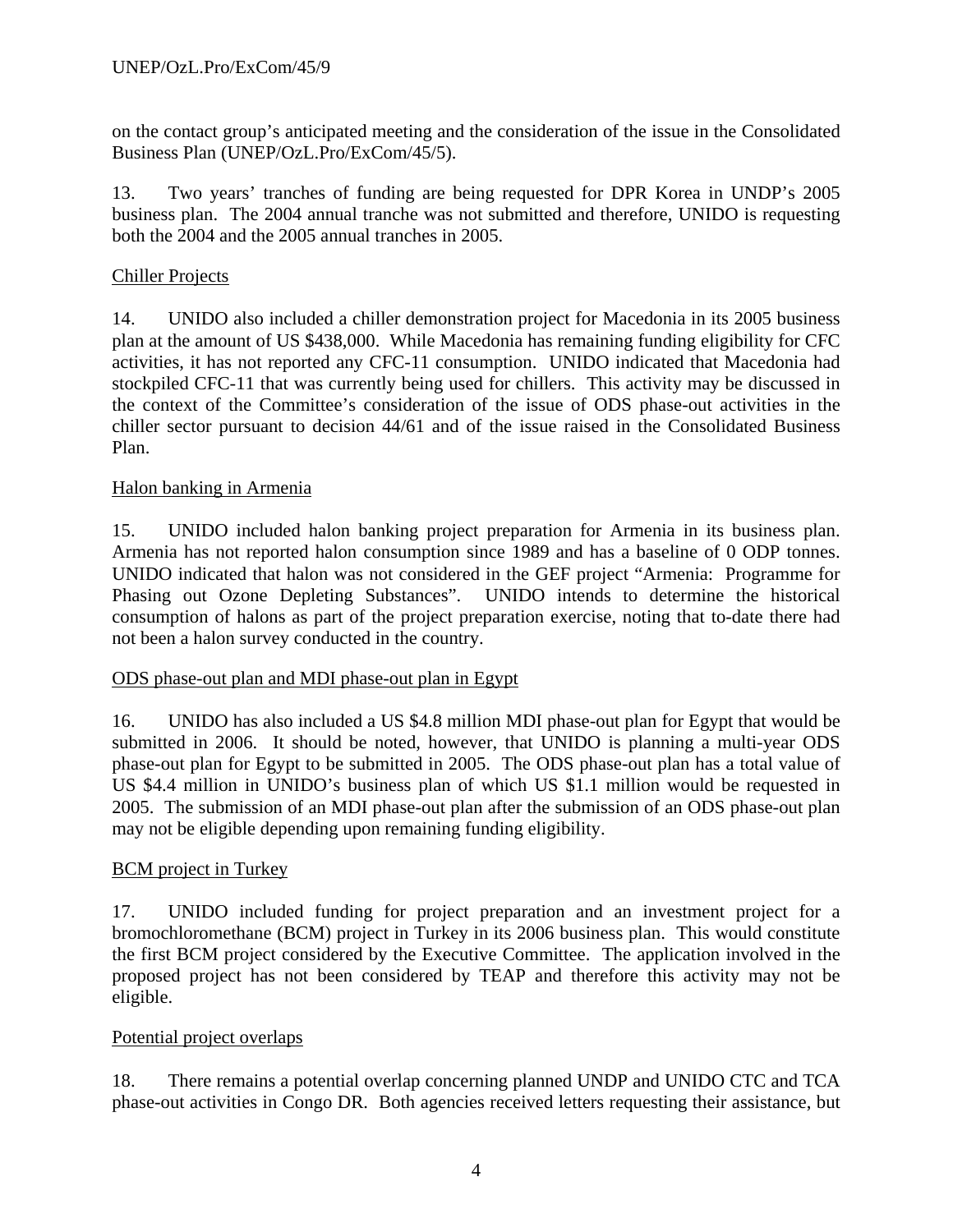the issue has not been resolved. France, UNIDO and UNEP are all planning TPMP activities in Cote d'Ivoire. The Secretariat has requested UNEP to coordinate. Agencies expect to resolve these issues and advise on at the  $45<sup>th</sup>$  Meeting.

#### **Performance indicators**

19. A summary of UNIDO's performance indicators pursuant to decision 41/93 is provided below in Table 1.

# Table 1

# **PERFORMANCE INDICATORS**

| <b>Item</b>                                                                                                          | 2005 Target      |
|----------------------------------------------------------------------------------------------------------------------|------------------|
| Number of annual programmes of multi-year agreements approved vs. those planned                                      | 25               |
| Number of individual projects/activities (investment projects, RMPs, halon banks, TAS)<br>approved vs. those planned | 30               |
| Milestone activities completed (e.g. policy measures, regulatory assistance)/ODS levels                              | 16               |
| achieved for approved multi-year annual tranches vs. those planned                                                   |                  |
| ODS phased-out for individual projects vs. those planned per progress reports                                        | 1,350 ODP tonnes |
| Project completion (pursuant to decision 28/2 for investment projects) and as defined for non-                       | 35 I             |
| investment projects vs. those planned in progress reports                                                            |                  |
| Percentage of policy/regulatory assistance completed vs. that planned                                                |                  |
| Speed of financial completion vs. that required per progress report completion dates                                 | 12 months        |
| Timely submission of project completion reports vs. those agreed                                                     | On time          |
| Timely submission of progress reports and responses unless otherwise agreed                                          | On time          |

20. UNIDO's business plan table indicates that it will submit annual tranche funding for 20 approved agreements and 12 new agreements in 2005 for a total of 32 annual tranches to be submitted in 2005. UNIDO set a target of 25 for the number of annual tranches that would be submitted in 2005. This would mean that UNIDO was expecting that it might not submit about 20 per cent of the planned annual tranches. For consistency with the other agencies and in order to account for an additional four new agreements planned to be submitted in 2005, UNIDO's target for the number of annual programmes approved should be 32.

21. UNIDO's business plan table also indicates that UNIDO would phase out 2,495.7 ODP tonnes from approved and ongoing individual activities in 2005. UNIDO indicated a target of 1,350 ODP tonnes as the performance indicator for the volume of ODS to be phased out. For consistency with the other agencies, the phase-out target should be 2,495.7 ODP tonnes.

22. UNIDO indicated that it had set its targets assuming that less than 100 per cent of the business plan would be achieved because realistic targets should take into account external factors (political, economic and natural) that influence project approvals and implementation. UNIDO has amended its targets based on a realistic estimation.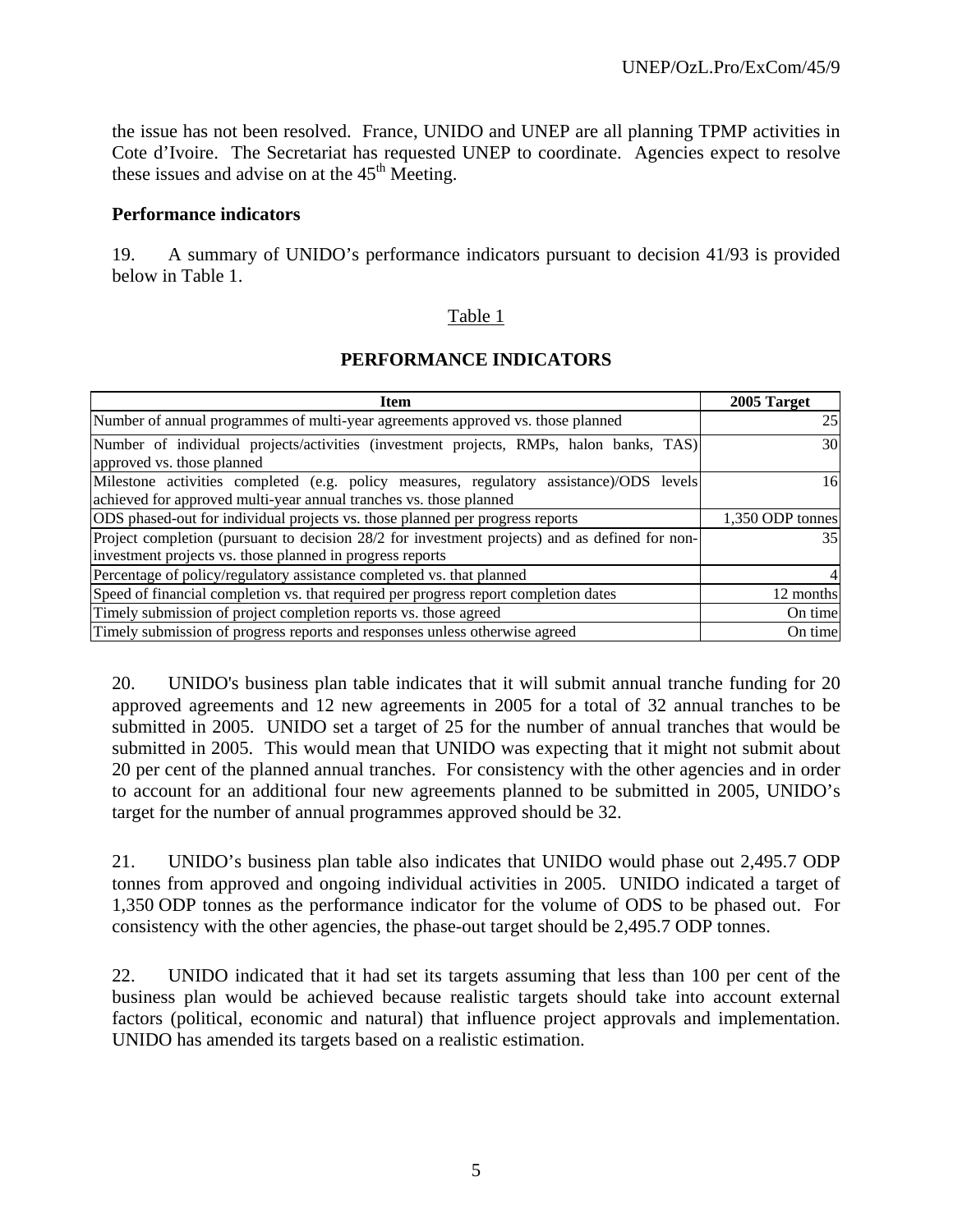23. In its consideration of performance indicators in the 2004 business plans, the Executive Committee agreed to performance indicators that were consistent with the data submitted in the business plans instead of the lower targets forecast by the agencies. The Executive Committee may wish to take similar action with regard to UNIDO.

# **RECOMMENDATIONS**

The Executive Committee may wish to:

- 1. Endorse the 2005-2007 business plan of UNIDO, as contained in UNEP/OzL.Pro/ExCom/45/9 while noting that endorsement did not denote approval of neither the projects identified therein nor their funding levels with any modifications based on the consideration of the following activities:
	- (a) Chiller demonstration projects and project preparation for chiller projects;
	- (b) Halon banking project preparation in Armenia;
	- (c) MDI phase-out plan for Egypt in the light of a planned ODS phase-out plan in Egypt;
	- (d) BCM project in Turkey; and
	- (e) CTC and TCA activities in Congo DR.
- 2. Approve the performance indicators for UNIDO set out in Table 1 of the Fund Secretariat's comments as contained in UNEP/OzL.Pro/ExCom/45/9 while setting a target of 32 for the number of annual programmes approved and a phase-out target for individual projects of 2,495.7 ODP tonnes for 2005.

-----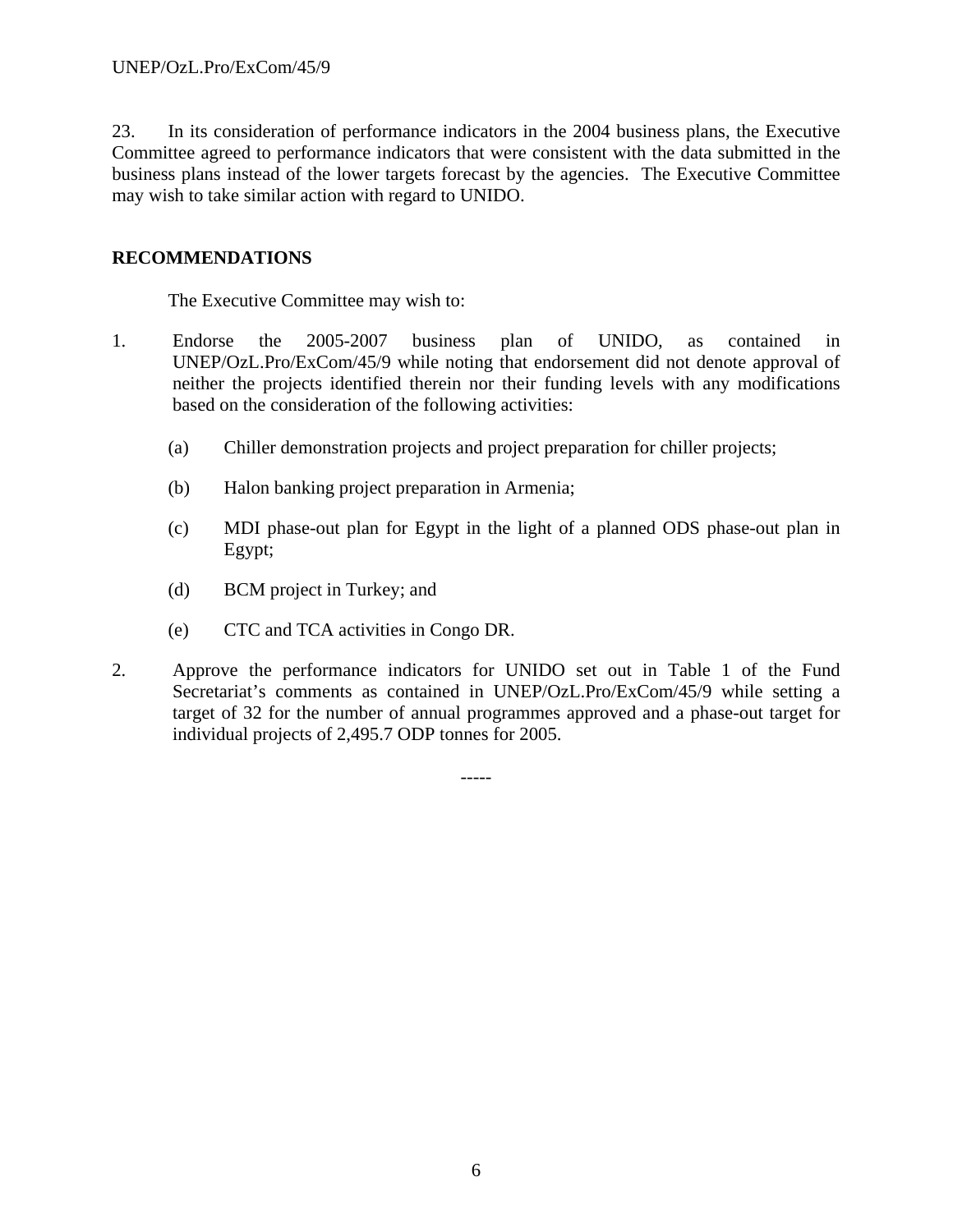# **UNIDO BUSINESS PLAN 2005**



UNITED NATIONS INDUSTRIAL DEVELOPMENT **ORGANIZATION**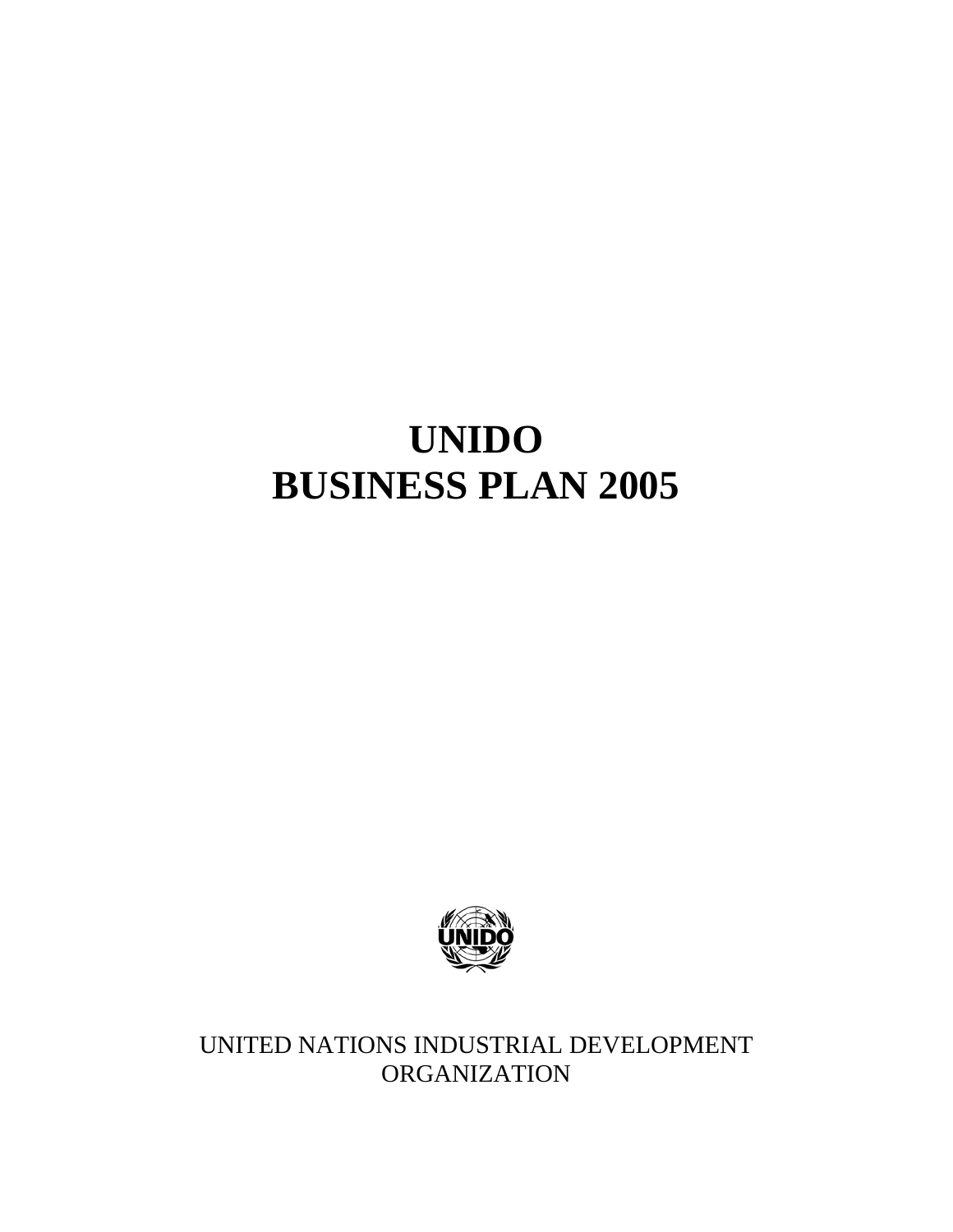#### EXECUTIVE SUMMARY

The 2005 Business Plan of UNIDO together with the forecast for 2006 and 2007 represents the Three-year Rolling Business Plan of Montreal Protocol activities of the Organization. It was prepared based on the previous three year rolling business plan, taking into consideration the approvals and experience of previous years, the requests received from Article 5 countries and the decisions taken and priorities established by the Executive Committee. It also reflects the discussions held in Montreal during the Inter-agency Coordination Meeting, whereby an analysis of the compliance situation (reduction targets) provided valuable information on certain Article 5 countries in direct need of assistance. It is largely inspired from the model prepared by the Secretariat of the Multilateral Fund.

In 2005, UNIDO plans to prepare and submit for approval to the Executive Committee thirteen (13) national and sectoral ODS Phase-out Plans as well as other investment projects. The amount foreseen for these new activities is **US\$ 15,843,243** including support costs and excluding forward commitments. The impact of the planned 2005 approvals is at the level of **2,826** ODP tonnes.

Extensions for institutional strengthening projects for four countries and technical assistance activities for more than 15 countries are also included in the Business Plan with a total budget of **US\$ 1,890,223**. Funds for project preparation will be requested for an amount of **US\$ 612,750**.

The forward commitments amount to a total of US\$ **24,520,467** for 2005.

Finally, in accordance with decisions 38/68, 41/94 and 44/7 from the Executive Committee US\$ **1,500,000** have been allocated for funding of the core unit at UNIDO.

The total amount, including forward commitments, new investment and non-investment activities, and funding of core unit is **US\$ 44,798,257** (including support costs) with an impact of **10,026 ODP** tonnes.

 In the 2005 Business Plan, after careful review of all the ODS consumption data available for Article 5 countries, and based on the compliance model recently updated by the Secretariat, priority was given to Article 5 countries in need of immediate assistance to achieve their consumption and production reduction obligations particularly in 2005 and 2007. In addition, several activities have been included to maintain momentum and to accelerate phase-out.

 As per decision 38/66 of the Executive Committee, UNIDO prepared a realistic forecast of activities for 2006 and 2007, while noting that part of these activities derive from multi-year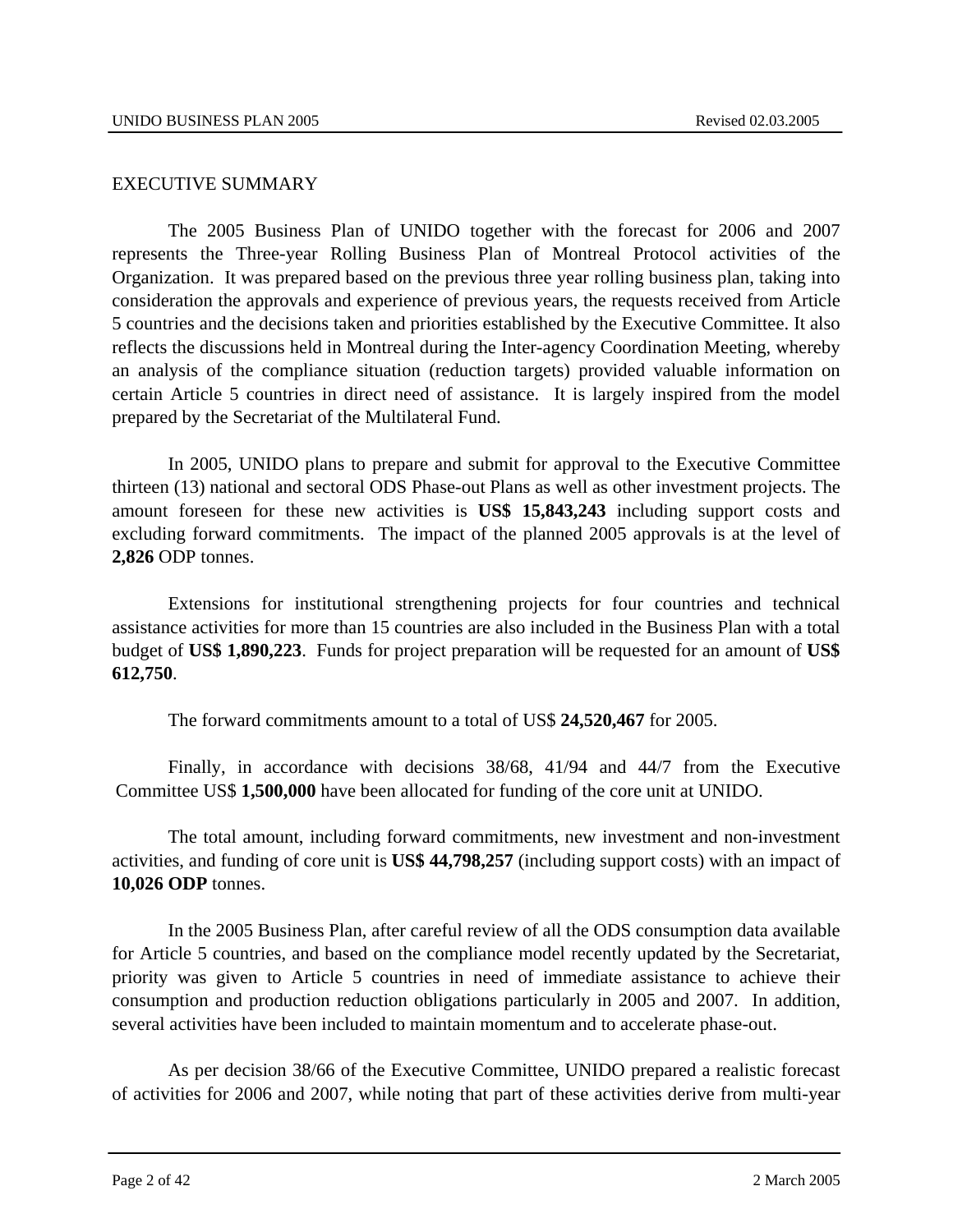agreements, national and sectoral phase-out plans approved in prior years and also from new activities planned for approval in 2005.

For the second and third year of the Three-year Rolling Business Plan, **US\$ 41,780,596** worth of projects was included for the year 2006 with a planned phase-out of **8,466.5 ODP** tonnes and **US\$ 20,930,472** worth of projects were earmarked for 2007 with an impact of **2,696 ODP** tonnes.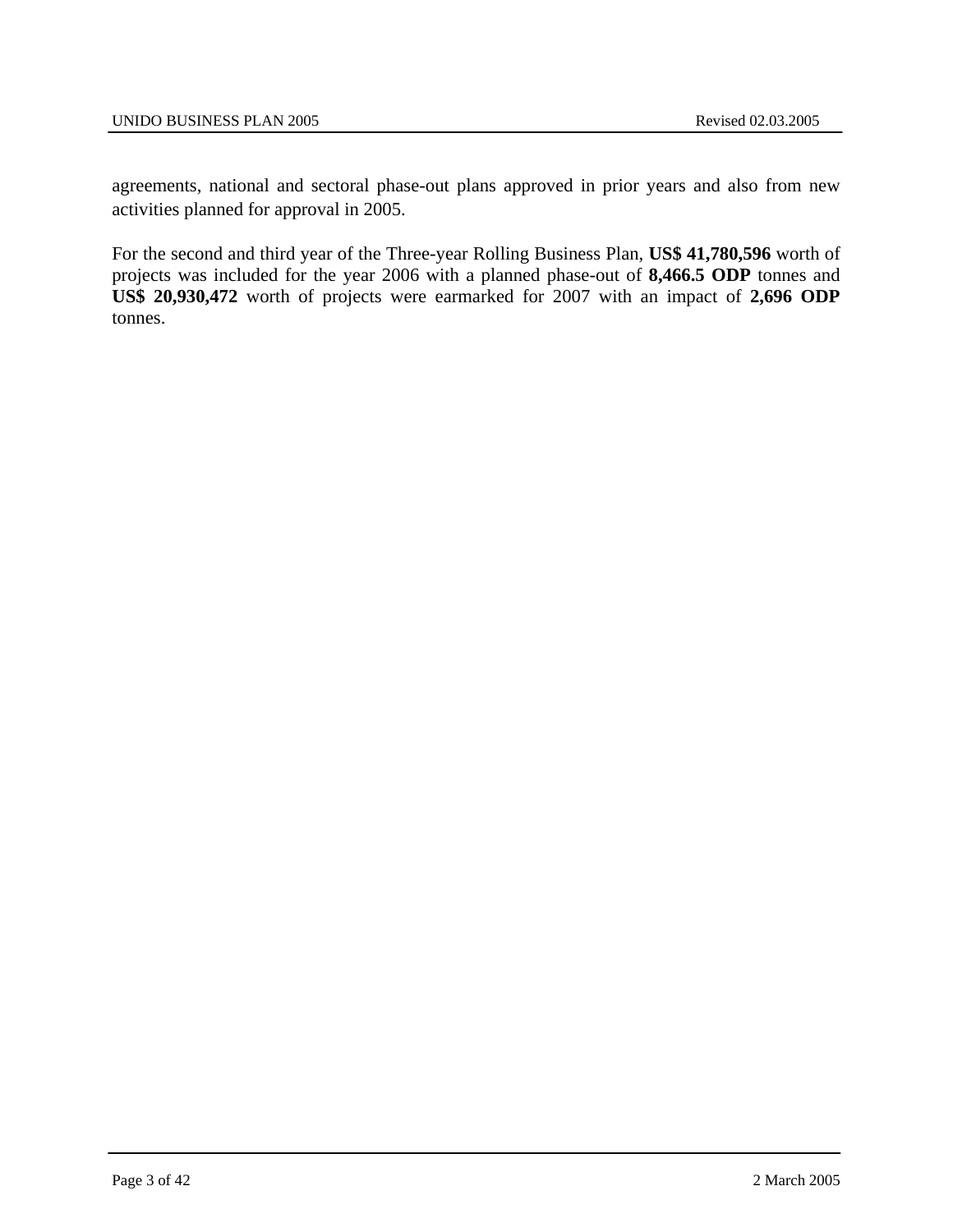# **A. MULTILATERAL FUND TARGETS**

# **1. CONTEXT**

UNIDO prepared its 3-year rolling business plan for 2005 to 2007 based on the 3-year phase-out plan/compliance-oriented model and the status/prospects of compliance data tables prepared by the Multilateral Fund Secretariat, as well as the Government requests received from Article 5 countries. An interagency coordination meeting was held on the  $2<sup>nd</sup>$  and  $3<sup>rd</sup>$  of February. Considering the business plans received by all implementing agencies and the complianceoriented model, the Secretariat identified the countries that are in need of immediate assistance in order to comply with the various phase-out schedules (CFCs, Halons, CTC, Methyl Bromide and methyl chloroform) for which no activities were included in the business plans of implementing agencies and pointed out cases where a duplication of activities occurred among the various implementing agencies.

This Business Plan was prepared taking into account the elements indicated above and the following decisions of the ExCom: 43/3 requesting the inclusion of countries with unfunded eligible consumption that are in non-compliance or at risk of non-compliance for the 2005 and 2007 control measures, 44/5 requesting the inclusion in the business plan of countries to achieve the 2005 CTC and TCA phase-out targets, 44/4 requesting the possible inclusion in the business plans activities for the following countries by substance: Halons: Libya; CTC: Islamic Republic of Iran; 38/68 and 41/94 on administrative support costs and agency shares; 41/14 on consideration of projects in 2004 originating from the Business Plan 2003; 41/61, 41/64 and 41/69 on individual projects; as well as 41/93 on performance indicators.

During the preparation of the Business Plan, we had to take into consideration our experience and information collected in several countries which shows that part of the eligible for funding remaining consumption cannot be addressed only by investment activities. During the preparation of projects, the remaining data discrepancies, if any, will be clarified. The current Business Plan, however, reflects only those phase-out targets, which according to our present information, can be realistically addressed through investment activities.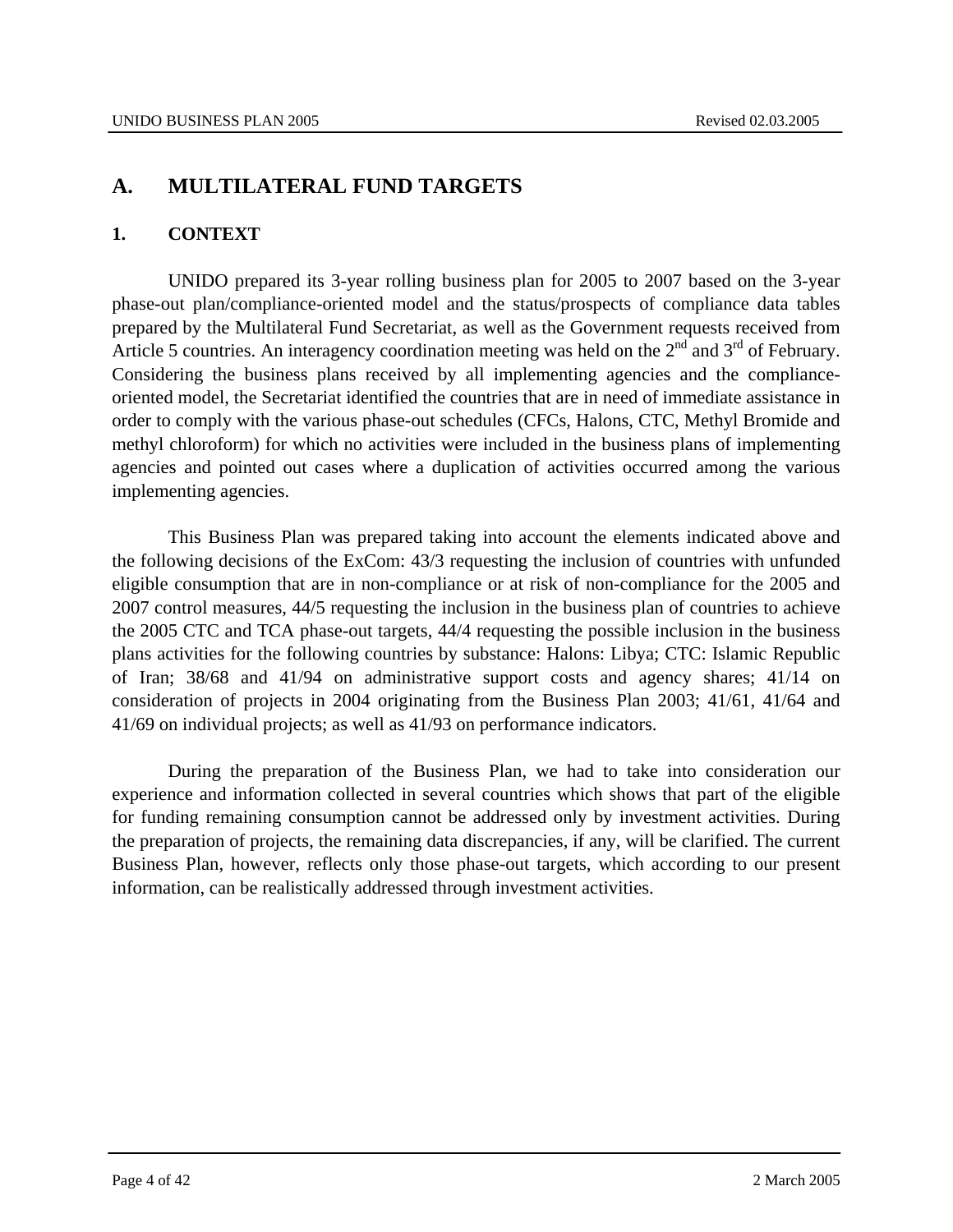# **2. RESOURCE ALLOCATION**

In 2005, UNIDO will prepare three national ODS phase-out plans (Algeria, Egypt, Syria), one national CFC phase-out plan (Romania), one TPMP (Macedonia), one MDI phase-out plan (China), four phase-out plans in the fumigants sector (Brazil, Iran, Libya, Zimbabwe), two solvent sector phase-out plans (Iran, India), three halon projects (Georgia, Libya, Morocco), one production sector phase-out plan (Romania), one chiller demonstration project (Macedonia), four extensions of institutional strengthening projects (Mexico, Oman, Romania and Syria), three fumigation awareness raising activities to urge countries to ratify the Copenhagen Amendment (Angola, Cambodia and Central African Republic), awareness raising activities for seventeen countries with low consumption of MeBr, CTC and TCA, and other investment activities to phase out CFCs and methyl bromide activities amounting to US\$ 18,956,516. The forward commitments of programmes already approved in principle amount to US\$ 24,520,467. These activities plus the core unit funding of US\$ 1,500,000 would give a total of US\$ 44,798,257 allocation for the year 2005.

| <b>Position</b> | <b>Type/sector</b>                                                            | US\$                     | <b>Share of Business</b> |
|-----------------|-------------------------------------------------------------------------------|--------------------------|--------------------------|
|                 |                                                                               | (incl. support $cost$ )* | <b>Plan allocation</b>   |
| (a)             | Consumption sector (investment)<br>projects) including forward<br>commitments | 27,430,351               | 61.2%                    |
| (b)             | Production sector including<br>forward commitments                            | 6,103,188                | 13.6%                    |
| (c)             | Preparation of investment<br>projects                                         | 613,275                  | 1.4%                     |
| (d)             | Methyl bromide projects<br>including forward commitments                      | 5,432,671                | 12.1%                    |
| (e)             | Other sector (Tobacco fluffing)<br>project)                                   | 1,827,500                | 4.1%                     |
| (f)             | Non-investment projects (INS $\&$<br>TRA)                                     | 1,891,272                | 4.2%                     |
| (g)             | Funding of core unit representing                                             | 1,500,000                | 3.3%                     |
|                 | Total                                                                         | 44,798,257               | 100%                     |

# **Table 1. Resource allocation**

The details of the 3-year rolling Business Plan are spelled out in the database, Annex 1 and Table 2.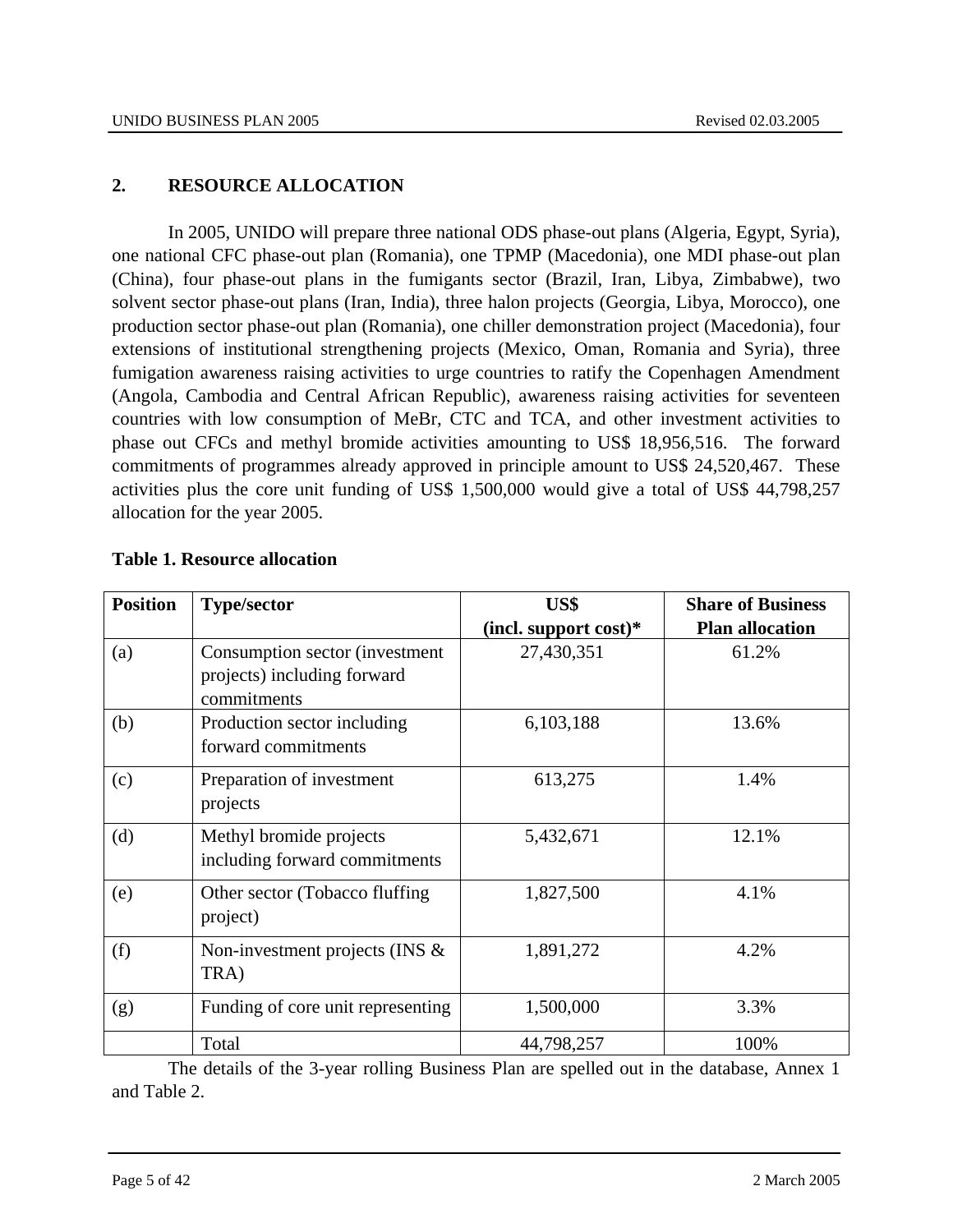

**Chart 1. Resource Distribution** 

The contribution of UNIDO's Business Plan to the implementation of the 3-year Phase-out Plan of the Multilateral Fund is demonstrated in the following two tables:

| Table 2. ODS Phase-out Impact of Planned New Activities and Forward Commitments |
|---------------------------------------------------------------------------------|
|                                                                                 |

| <b>Phase-out in</b> |       | <b>New Activities</b> |       |              | <b>Forward Commitments</b> |         |         |              |  |  |  |
|---------------------|-------|-----------------------|-------|--------------|----------------------------|---------|---------|--------------|--|--|--|
| <b>ODP</b> tonnes   | 2005  | 2006                  | 2007  | <b>Total</b> | 2005                       | 2006    | 2007    | <b>Total</b> |  |  |  |
| <b>CFC Non-LVC</b>  | 633.1 | 679.1                 | 578.8 | 1,891.0      | 2,334.8                    | 1,755.9 | 1,161.9 | 5,252.6      |  |  |  |
| <b>CFC LVC</b>      | 125.5 |                       |       | 125.5        | 52.2                       | 3.5     |         | 57.4         |  |  |  |
| <b>CFC All</b>      | 758.6 | 679.1                 | 578.8 | 2,016.5      | 2,387.0                    | 1,759.4 | 1,163.6 | 5,310.0      |  |  |  |
| $SEV*$              |       |                       |       |              | 21.9                       | 9.2     | 5.4     | 36.5         |  |  |  |
| <b>BCM</b>          |       | 20.0                  |       | 20.0         |                            |         |         |              |  |  |  |
| <b>CTC</b>          | 859.6 | 389.6                 | 283.3 | 1,532.5      | 457.3                      | 197.2   | 120.0   | 774.5        |  |  |  |
| <b>Halons</b>       | 778.0 | 150.0                 |       | 928.0        |                            |         |         |              |  |  |  |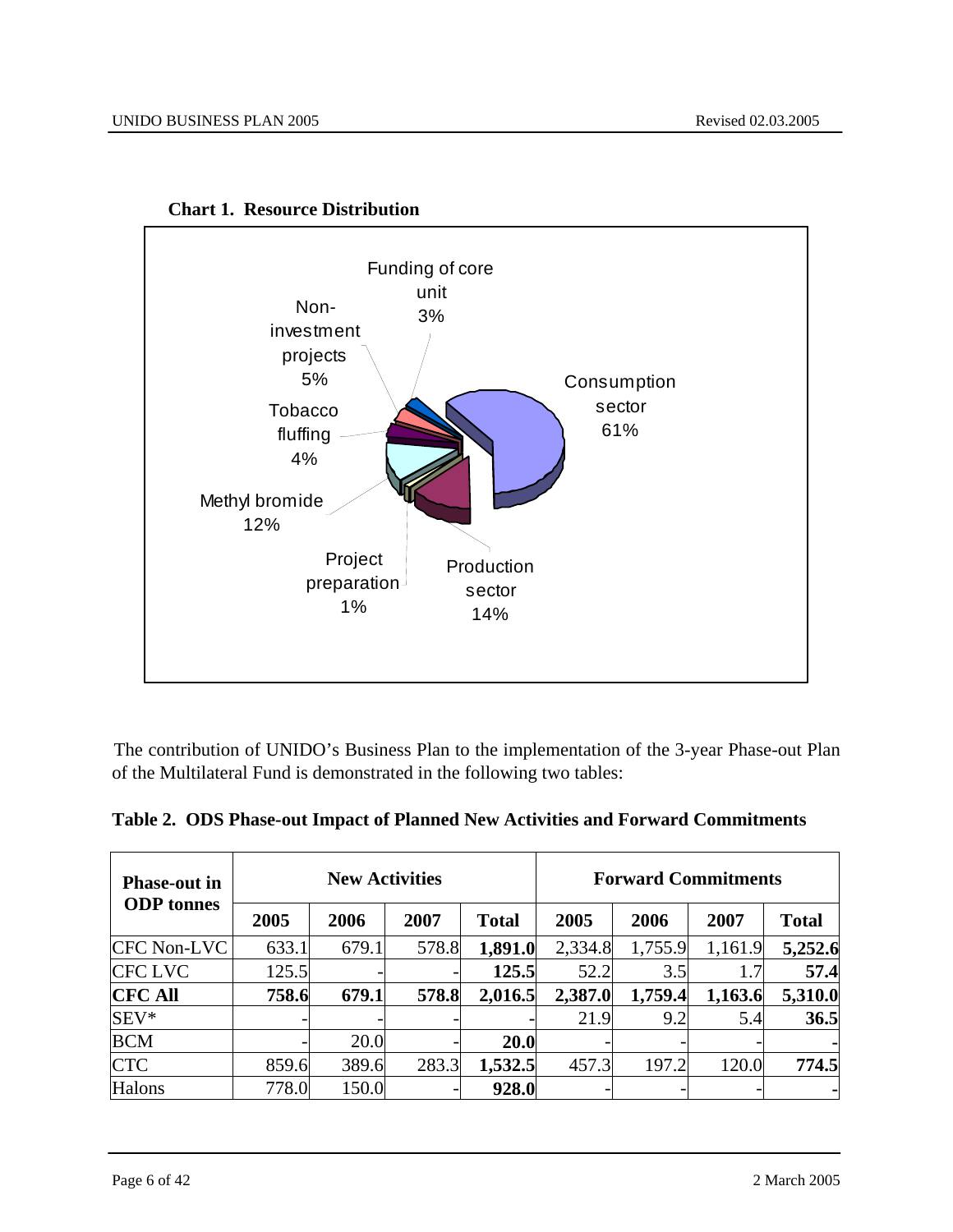| <b>Phase-out in</b>  |         | <b>New Activities</b> |         |              | <b>Forward Commitments</b> |         |       |                  |  |  |  |
|----------------------|---------|-----------------------|---------|--------------|----------------------------|---------|-------|------------------|--|--|--|
| <b>ODP</b> tonnes    | 2005    | 2006                  | 2007    | <b>Total</b> | 2005                       | 2006    | 2007  | <b>Total</b>     |  |  |  |
| $MBR**$              | 166.2   | 166.2                 | 136.7   | 469.1        | 251.2                      | 120.1   | 103.9 | 475.2            |  |  |  |
| Production<br>Sector | 228.6   | 282.3                 | 110.9   | 621.8        | 4,081.6                    | 4,596.8 |       | 8,678.4          |  |  |  |
| <b>TCA</b>           | 34.8    | 96.7                  | 193.4   | 324.9        | 1.1                        |         |       | $1.1\,$          |  |  |  |
| <b>Grand Total</b>   | 2,825.8 | 1,783.9               | 1,303.1 | 5,912.8      | 7,200.1                    | 6,682.7 |       | 1,392.9 15,275.7 |  |  |  |

# **Table 3. Total ODS Phase-out Impact of Activities in UNIDO's Rolling Business Plan 2005-2007**

| <b>Phase-out in ODP tonnes</b> | <b>Total New and Forward Commitments</b> | <b>Grand Total</b> |         |          |
|--------------------------------|------------------------------------------|--------------------|---------|----------|
|                                | 2005                                     | 2006               | 2007    |          |
| <b>CFC Non-LVC</b>             | 2,967.9                                  | 2,435.0            | 1,740.7 | 7,143.6  |
| <b>CFC LVC</b>                 | 177.7                                    | 3.5                | 1.7     | 182.9    |
| <b>CFC All</b>                 | 3,145.6                                  | 2,438.5            | 1,742.4 | 7,326.5  |
| SEV*                           | 21.9                                     | 9.2                | 5.4     | 36.5     |
| <b>BCM</b>                     |                                          | 20.0               |         | 20.0     |
| <b>CTC</b>                     | 1,316.9                                  | 586.8              | 403.3   | 2,307.0  |
| Halons                         | 778.0                                    | 150.0              |         | 928.0    |
| MBR**                          | 417.4                                    | 286.3              | 240.6   | 944.3    |
| <b>Production Sector</b>       | 4,310.2                                  | 4,879.1            | 110.9   | 9,300.2  |
| <b>TCA</b>                     | 35.9                                     | 96.7               | 193.4   | 326.0    |
| <b>Grand Total</b>             | 10,025.9                                 | 8,466.6            | 2,696.0 | 21,188.5 |

*\*: More than one substance*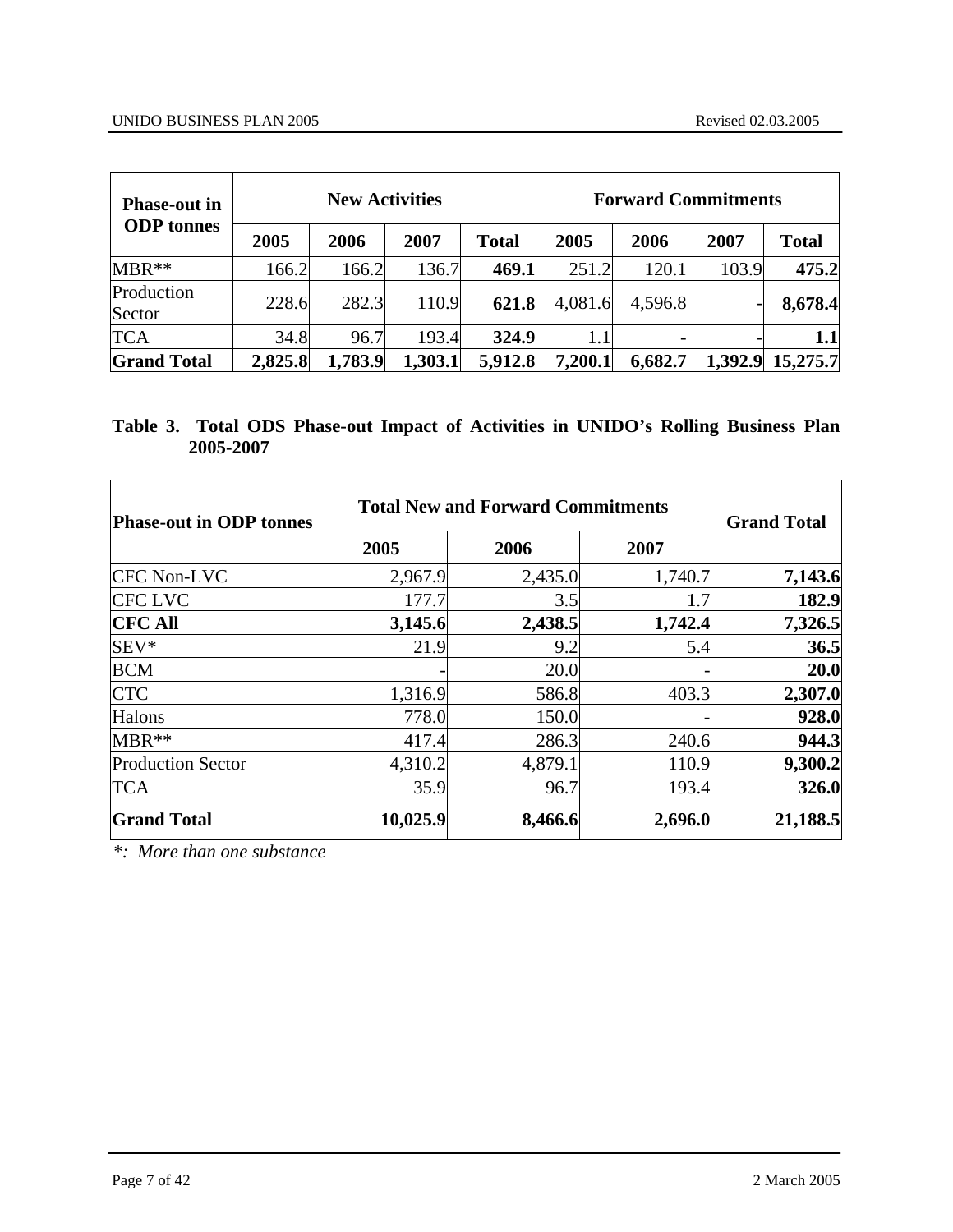# **3. ASSISTANCE TO COUNTRIES IN NON-COMPLIANCE**

UNIDO's Business Plan focuses on the compliance needs of Article 5 countries assisted by the Organization. In this respect, special attention was paid to countries in non-compliance, and those who are in potential non-compliance in achieving their obligations toward the Montreal Protocol. The following activities are planned in these countries:

# **Albania**

Albania has been in non-compliance with its CFC obligations. The Government presented its plan of action to the Implementation Committee. The plan of action was recommended by the Implementation Committee and approved by the Meeting of the Parties under decision XV/26. As per decision XV/26, Albania, the next CFC reduction milestones for Albania are 61.2 ODP tonnes in 2004 and 36.2 ODP tonnes in 2005.

UNIDO is implementing a national ODS phase-out plan. The plan includes a solvent and a recovery and recycling component. The project had small delays relating to the understaffing of the national ozone unit and the rule requiring payment of VAT on project-related equipment. The problems were resolved during the middle of 2004.

It is to be pointed out that Albania reduced its CFC consumption to 35.0 ODP tonnes as reported in its data for 2003.

#### **Bosnia and Herzegovina**

Bosnia and Herzegovina has been in non-compliance with both its CFC and methyl bromide obligations. The plan of action was recommended by the Implementation Committee approved by the Meeting of the Parties under Decision XV/30 of the Meeting of the Parties.

As per its plan of action, the next CFC reduction milestones for Bosnia and Herzegovina are 167 ODP tonnes in 2004 and 102.1 ODP tonnes in 2005, while those of methyl bromide are 5.61 ODP tonnes in 2005 and 2006.

Bosnia and Herzegovina reported annual data for methyl chloroform (TCA) for 2003, which is above their requirement for a freeze in consumption. The country is presumed to be in noncompliance with the control measures and, therefore, Bosnia and Herzegovina was requested as per decision XVI/20 to submit to the Implementation Committee for consideration at its next meeting explanations for their excess consumption, together with plans of action with timespecific benchmarks to ensure a prompt return to compliance.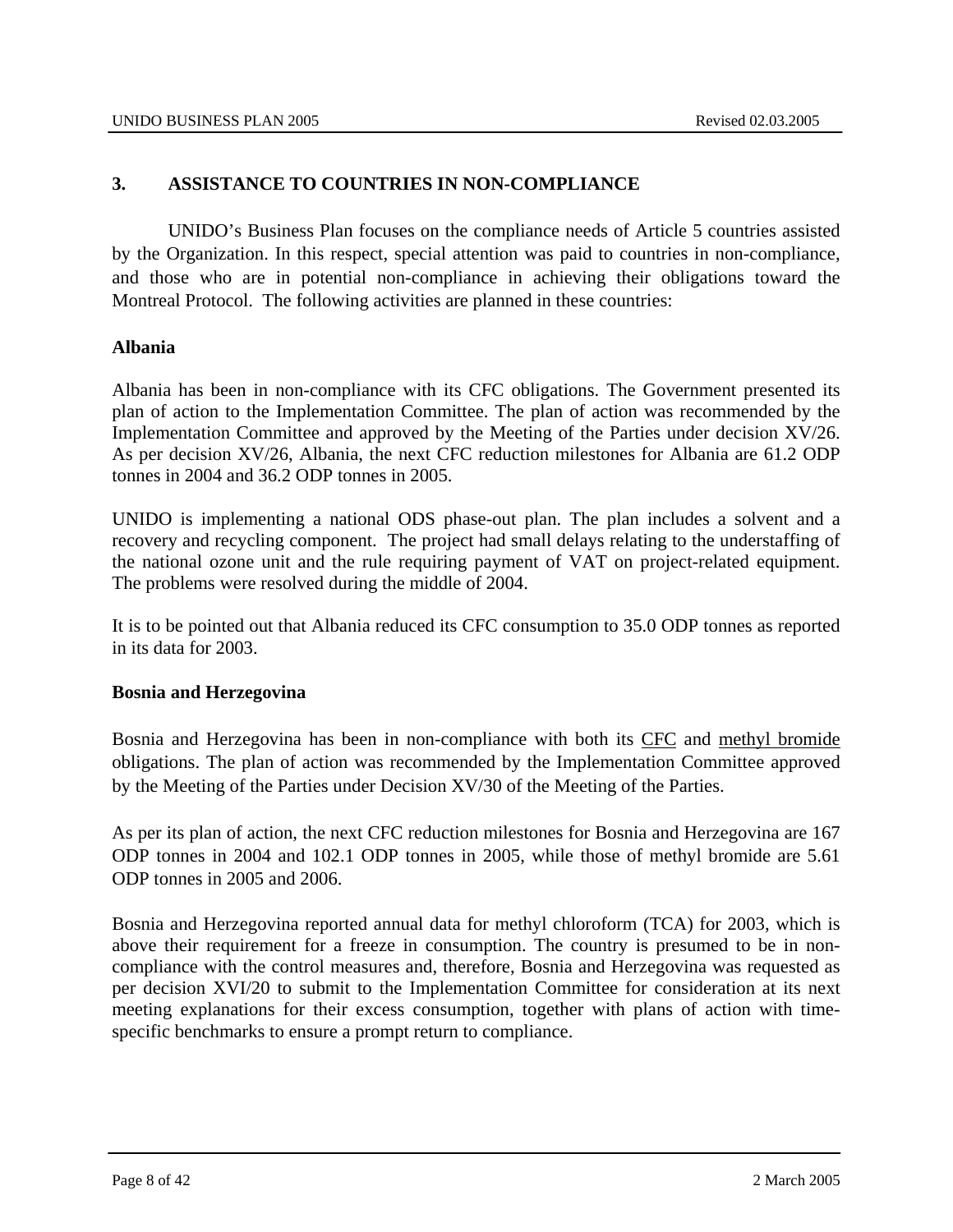In view of decision XVI/32 reminding Bosnia and Herzegovina of its obligation to establish a licensing and quota system, the country is expecting to put in place the required legislation by the middle of 2005.

# **a) Phase-out of CFCs**

There are four ongoing individual investment projects in Bosnia and Herzegovina; two of which are foam projects that will phase out 54 ODP tonnes of CFCs by July 2005. In addition, two refrigeration projects will be completed in June 2005 phasing out in total 39.14 ODP tonnes of CFC.

A national ODS phase-out plan was approved on the  $41<sup>st</sup>$  meeting. As per the agreement between Bosnia and Herzegovina and the ExCom, no phase-out is planned to result from this project in 2004, however in 2005, 17.9 tonnes of CFC and 1.1 tonnes of TCA will be phased out. This will allow the country to return to compliance with regard to its CFC consumption according to the action plan approved.

# **b) Phase-out of Methyl Bromide**

UNIDO is implementing a methyl bromide investment project, which is going on track. The project will enable the country to phase out 6.2 ODP tonnes of methyl bromide in 2005 and 5.6 ODP tonnes in 2006 in the tobacco seedling, vegetables and flower sectors. This will allow the country to return into compliance with regard to its methyl bromide consumption in accordance with its plan of action.

# **c) Phase-out of CTC and TCA**

One company uses 0.63 ODP of TCA for cleaning of heat exchangers. The use of TCA at this company will be phased out by the middle of 2005. UNIDO is also implementing the second tranche of the CTC/methyl chloroform phase-out plan, which will help to phase out the consumption of TCA in due course.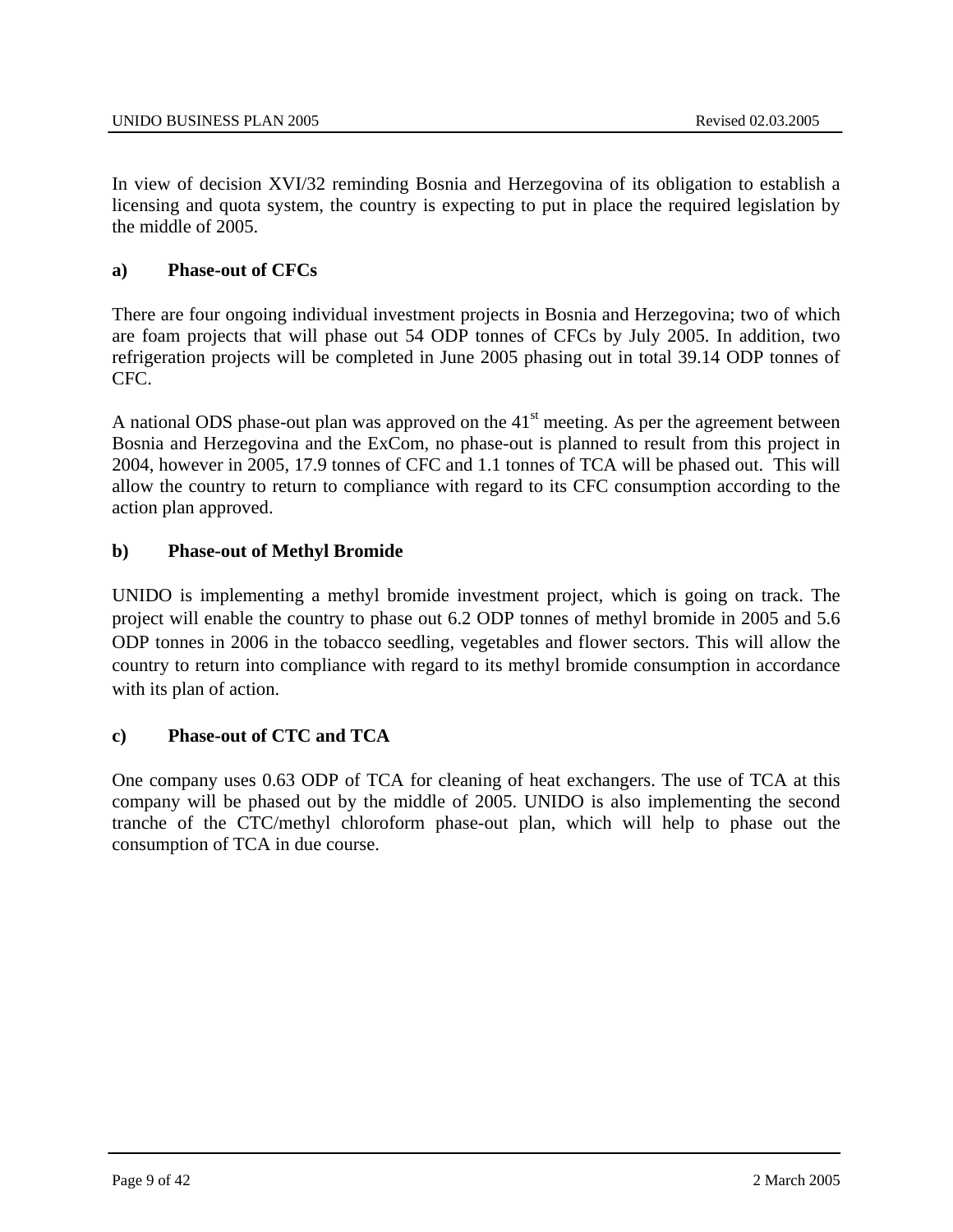#### **Botswana**

Botswana has been in non-compliance with its methyl bromide obligations. The Government presented its action plan to the Implementation Committee, which was approved under Decision XV/31 of the Meeting of the Parties. The next milestones for the phase-out of methyl bromide in Botswana are 0.2 ODP tonnes in 2004 and 0 ODP tonnes in 2005.

The demonstration project implemented by UNIDO was completed in December 2004 and the consumption of methyl bromide in 2005 is expected to be zero.

# **Guatemala**

Guatemala has been in non-compliance with its CFC and methyl bromide obligations. The Government presented its action plan to the Implementation Committee, which was approved under Decision XV/34 of the Meeting of the Parties. UNIDO is active in the country in the methyl bromide sector only. Thus, we are concentrating our activities on complying with the above Decision regarding methyl bromide. The next milestones for Guatemala are to reduce the methyl bromide consumption to 492 ODP tonnes by 2004 and 360 ODP tonnes in 2005.

The implementation of the methyl bromide phase-out project has started, necessary agreements were signed and first tranche of equipment was purchased. 296.6 ODP tonnes were phased out in 2004 and 80 ODP tonnes are expected to be phased out in 2005. With the start up of equipment and the introduction of the new technology, Guatemala will return to compliance with regard to methyl bromide consumption in 2005, and achieve a reduction of 20 per cent.

#### **Honduras**

Honduras has been in non-compliance with its methyl bromide obligations. The Government presented its action plan to the Implementation Committee, which was approved under Decision XV/35 of the Meeting of the Parties. The next methyl bromide reduction milestones for Honduras are 306.1 ODPT in 2004 and 207.5 ODPT in 2005.

UNIDO is assisting Honduras in implementing a methyl bromide phase-out project in the melon, banana and tobacco seedling sectors. The first phase of the project will be completed in December 2005 in lines with decision 42/14.

#### **Iran**

Iran reported annual data for methyl chloroform (TCA) for 2003, which is above their requirement for a freeze in consumption. The country is presumed to be in non-compliance with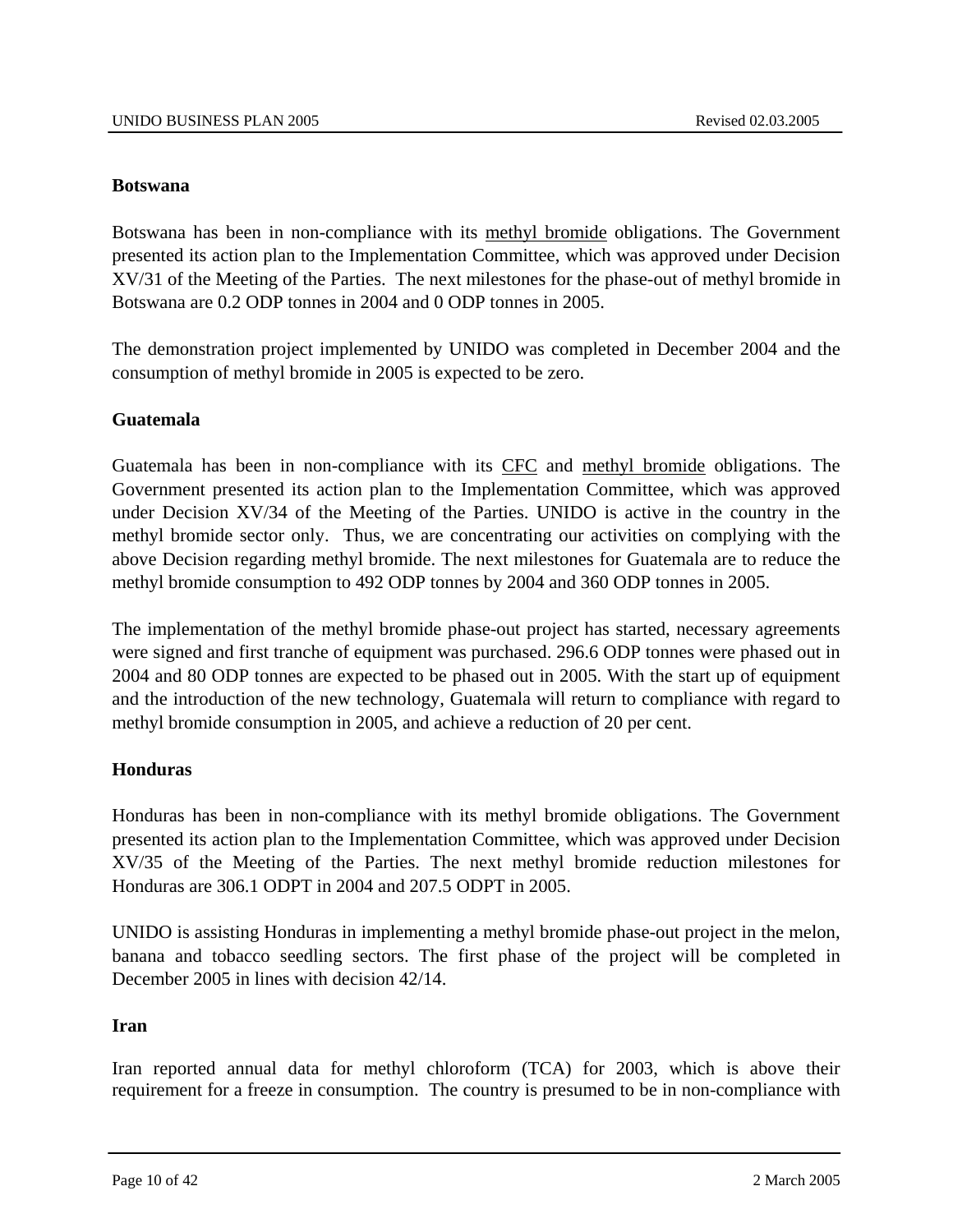the control measures and, therefore, Iran was requested as per decision XVI/20 to submit to the Implementation Committee for consideration at its next meeting explanations for their excess consumption, together with plans of action with time-specific benchmarks to ensure a prompt return to compliance.

It is noted, however, that the Islamic Republic of Iran has submitted a request for a change in its baseline data for methyl chloroform that will be considered by the Implementation Committee at its next meeting. In this respect, UNIDO is assisting Iran in developing a CTC/TCA phase-out project.

# **Libyan Arab Jamahiriya**

The Libyan Arab Jamahiriya has reported annual data for halons for 2003, which is above its requirements for those substances. As a consequence, for 2003, the Libyan Arab Jamahiriya was in non-compliance with its obligations under Article 2B of the Montreal Protocol.

The Meeting of the Parties requested the Libyan Arab Jamahiriya, as a matter of urgency, to submit a plan of action with time-specific benchmarks to ensure a prompt return to compliance. UNIDO included in the business plan a halon-banking project for Libya which will be submitted to the July or November sessions of the ExCom.

In 2003, Libya reported a consumption of 704.1 ODP tonnes of CFCs, which puts it in compliance with its action plan approved under decision XV/36 where the benchmark for 2003 is 710 ODP tonnes. Based on the measures taken by the Government of Libya and the progress made in the implementation of the national phase-out plan, Libya is expected to continue being in compliance in 2004. With regard to the licensing and quota system, it is to be noted that a draft ODS regulation was formulated. The legislation is currently in the process of being enacted by the Government.

#### **Nigeria**

The next CFC phase-out milestones for Nigeria are 3200 ODPT in 2004 and 1800 ODPT in 2005. UNIDO is assisting Nigeria to implement the National CFC Phase-out Plan (refrigeration manufacturing, aerosol and solvent components). The ongoing tranches of the NPPs are expected to be completed in 2005 phasing out around 210 ODP tonnes of CFCs.

It is to be mentioned that the 2003 reported consumption of CFC in Nigeria is 2662.4 ODPT.

# **Pakistan**

Pakistan has been in non-compliance with regard to its Halon consumption in 2003. Pakistan was, therefore, requested to prepare a plan of action with time-specific benchmarks, which was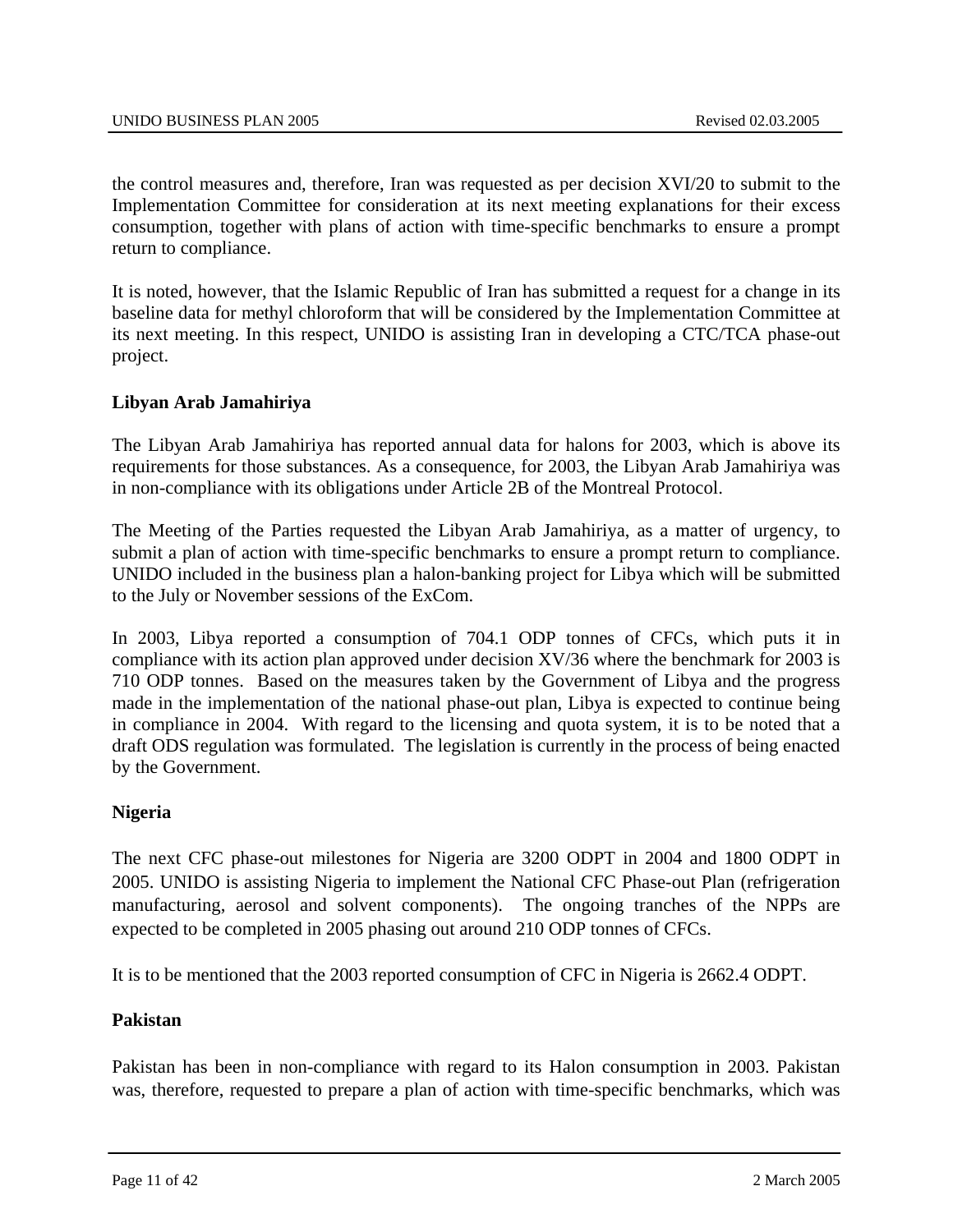recommended by the Implementation Committee and approved at the 16<sup>th</sup> Meeting of the Parties. In its plan of action, the halon consumption in Pakistan should not exceed 14.2 ODPT in 2004 and 7.1 ODPT in 2005. UNIDO is assisting Pakistan in implementing its halon banking project, which should help to bring back the country into compliance. Pakistan has also introduced a licensing and quota system to ensure getting back into compliance.

# **Uganda**

The plan of action for the phase-out of methyl bromide in Uganda was approved by the Decision XV/43 of the Parties. The next methyl bromide phase-out milestones are 24 ODP tonnes in 2004 and 6 ODP tonnes in 2005.

UNIDO is assisting Uganda in phasing out methyl bromide through a sectoral methyl bromide phase-out plan. The project is expected to be completed by 2005, thus enabling Uganda to return to compliance with its methyl bromide obligations.

# **Uruguay**

The plan of action for the phase-out of methyl bromide in Uruguay was approved by the Decision XV/44 of the Parties. The next methyl bromide phase-out milestones are 4 ODP tonnes in 2004 and 0 ODP in 2005.

UNIDO is assisting Uruguay in phasing out methyl bromide through a sectoral methyl bromide phase-out plan. The project is expected to be completed by 2005, thus enabling Uruguay to return to compliance with its methyl bromide obligations.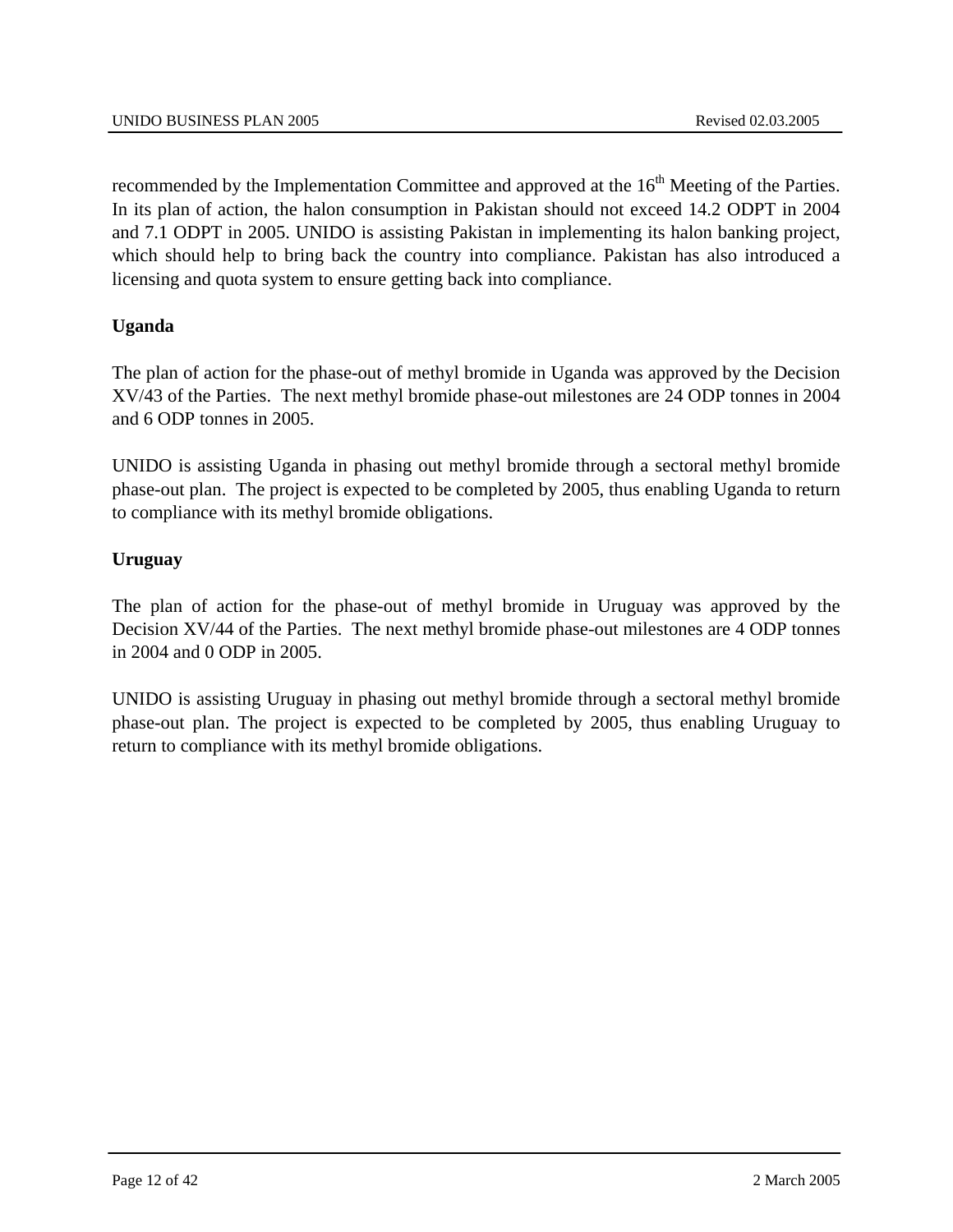# **4. PROGRAM EXPANSION**

In the years 2005 to 2007, UNIDO aims to enhance its assistance to Article 5 countries by strengthening its project portfolio through new approvals. The budget of activities and their impact included in the 2005-2007 Rolling Business Plan are shown in the graph below and compared to the historical data on UNIDO's project approvals:





The main objective of this Business Plan is to assist Article 5 countries in meeting their obligations under the Montreal Protocol, by suggesting phase-out projects as well as technical assistance activities. It is expected that tonnages to be eliminated through forward commitments, ongoing and planned activities will at least meet the forthcoming targets of 2005 for CFCs, halons, CTC, TCA and Methyl Bromide and of 2007 for CFCs.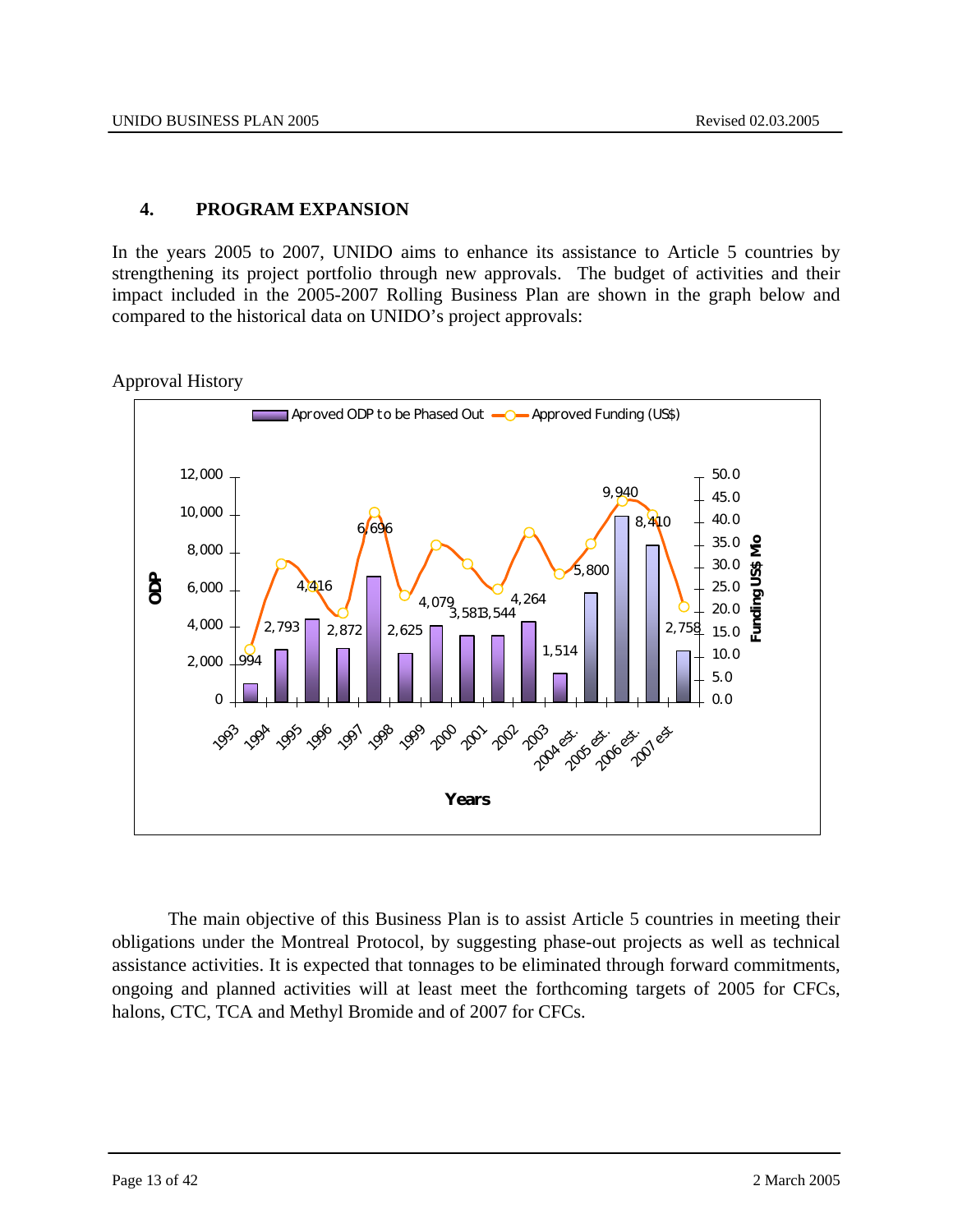In 2005, UNIDO will prepare 65 new activities for an amount of US\$ 20,457,000 and will continue 20 activities as forward commitments for an amount of US\$ 24,520,467. The ODS phase-out impact of these activities is 10,025.9 ODP tonnes.

The analysis of the activities of our Business Plan reveals the following main trends:

- There is a significant increase in the share of national ODS phase-out plans as well as sectoral phase-out plans within the project portfolio of UNIDO;
- The refrigeration sector including the service sector is still the predominant area of interventions;
- The rapid decrease of need for assistance in the foam and aerosol sectors is continued;
- No major change is observed in the demand for activities in the methyl bromide sector.

In 2005, UNIDO will continue to cover all the regions (Latin America and the Caribbean, Africa, Asia and Pacific, Europe) with planned activities in various sectors for forty-one (41) countries (including non-investment activities and project preparation).

#### **Africa**

In Africa, 24 activities in sixteen (16) countries, with a value of US\$ 5,488,300 will be submitted in 2005. Among these, two (2) ODS phase-out plans, two (2) halon phase-out plans and two (2) methyl bromide phase-out plans.

The following projects are planned to be prepared and submitted in 2005:

#### Algeria

An ODS Phase-out Plan will address the total phase-out of the remaining eligible TCA, CTC and CFC consumption. This will help the country to comply with the 2007 and 2010 control measures. An investment project in grain fumigation will be submitted, too.

#### Angola

The country needs assistance in raising awareness for ratification of the Copenhagen Amendment.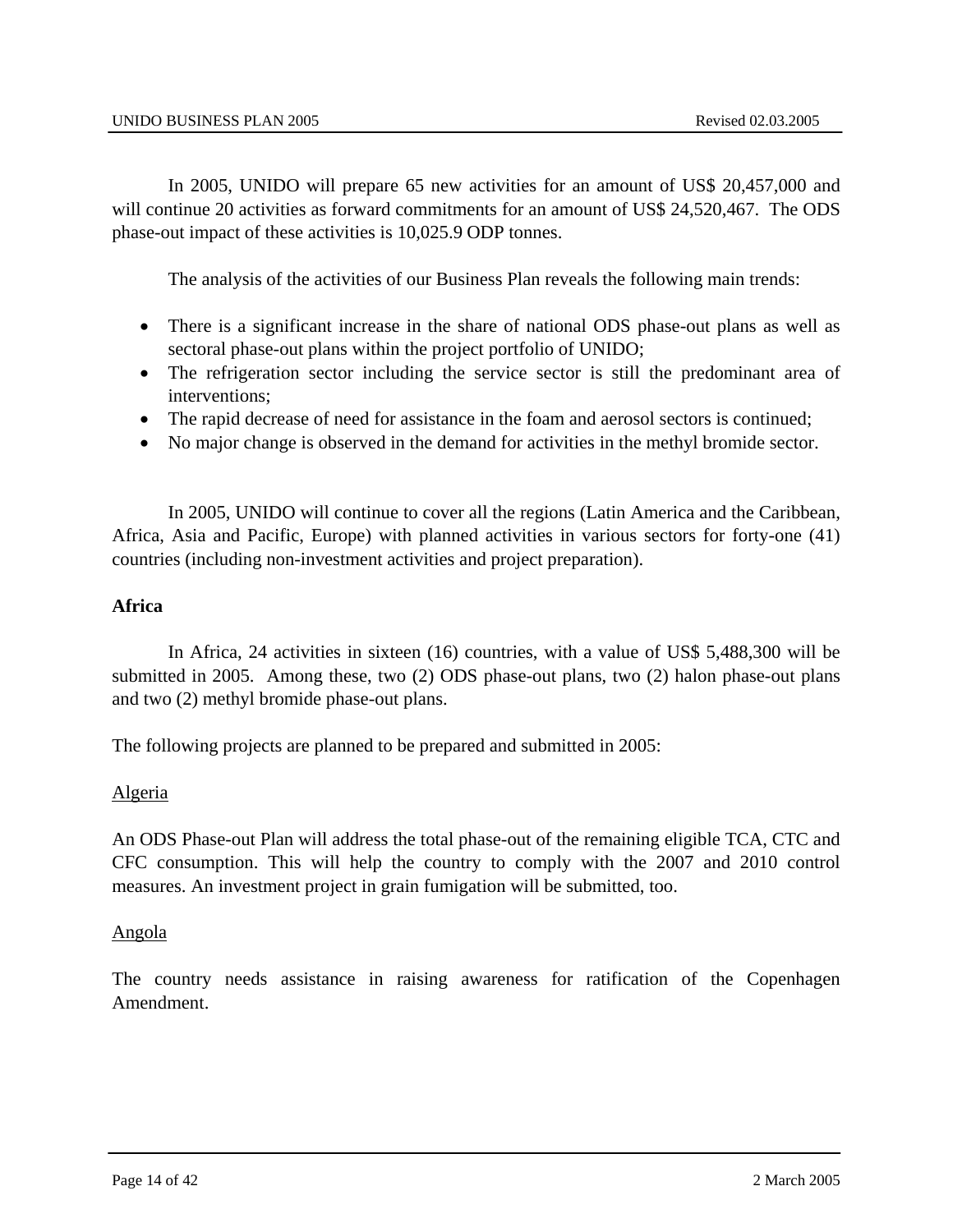#### Burundi

Training and Awareness workshop in the TCA sector will raise awareness and provide technical assistance to the country.

#### Cameroon

The country will be assisted with a terminal umbrella project in the refrigeration sector to phase out 40 ODP tonnes.

#### Central African Republic

The country needs assistance in raising awareness for ratification of the Copenhagen Amendment.

#### Congo DR

Preparation of an investment project in the solvent sector for the elimination of the remaining consumption.

#### Cote d'Ivoire

An investment project in the aerosol sector is planned to eliminate 42 ODP tonnes of CFCs.

#### Egypt

The country needs assistance to achieve its CFC reduction targets under the Montreal Protocol. UNIDO will provide assistance to the country through the formulation and implementation of an ODS phase-out plan addressing all the remaining eligible ODS consumption of Egypt. In addition, project preparation funding will be requested to address the MDI sector.

#### **Ethiopia**

Training & Awareness workshop in the CTC and TCA sectors will raise awareness and provide technical assistance to the country.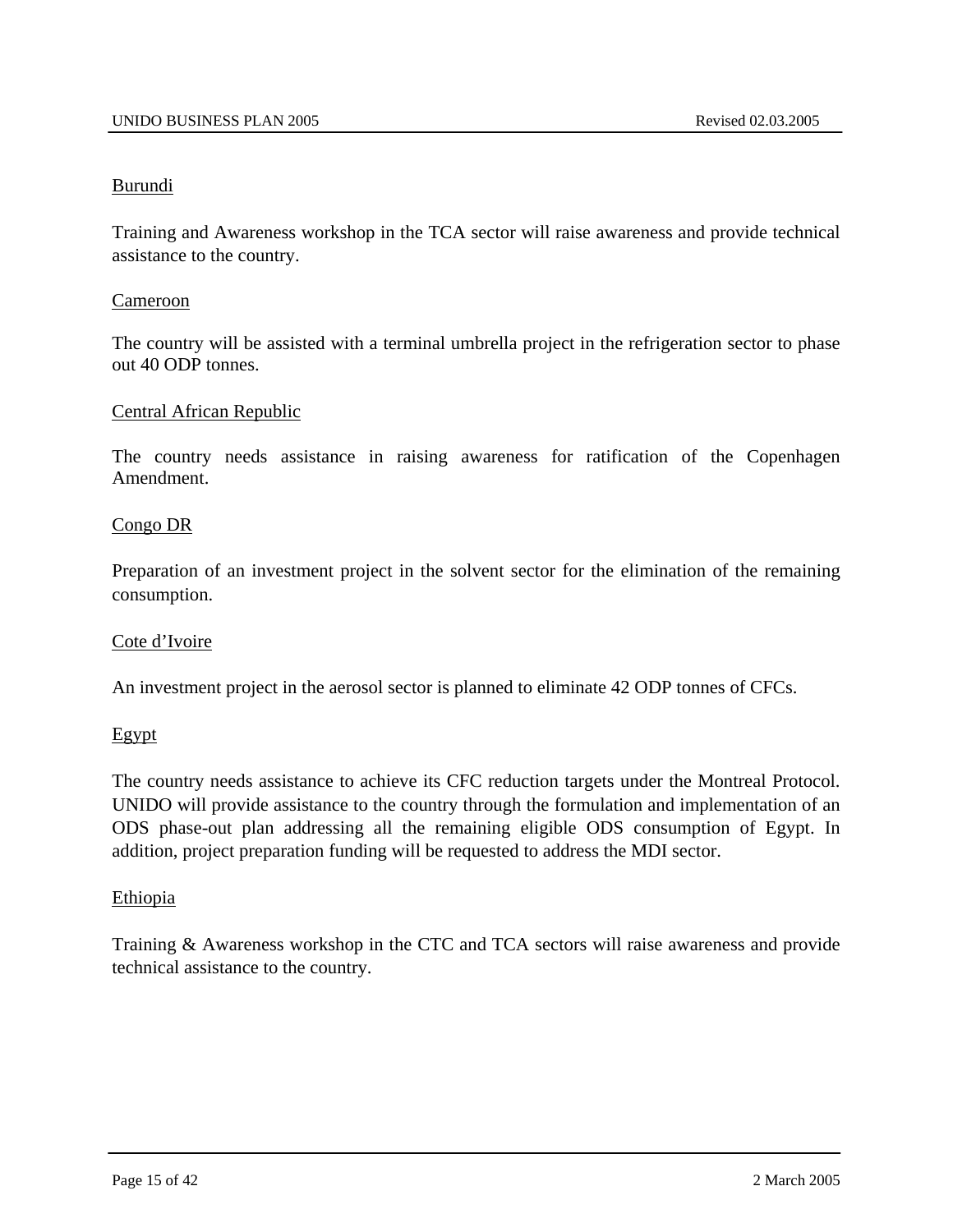# Libya

Two project preparation activities are planned in the methyl bromide and halon sectors. Phaseout plans in the same sectors are to be submitted in 2005, too.

# Madagascar

Training & Awareness workshop in the Methyl Bromide sector will raise awareness and provide technical assistance to the country.

# Morocco

An investment project for the elimination of 20 ODP tonnes in the halon sector is planned. Training & Awareness workshop in the CTC and TCA sectors will raise awareness and provide technical assistance to the country.

# Tunisia

Training & Awareness workshop in the CTC and TCA sectors will raise awareness and provide technical assistance to the country.

#### Zambia

Training & Awareness workshop in the CTC and TCA sectors will raise awareness and provide technical assistance to the country.

#### Zimbabwe

UNIDO will provide assistance in preparing and submitting a methyl bromide phase-out plan in tobacco seedlings. In addition, project preparation funding will be requested to address the solvent sector (CTC).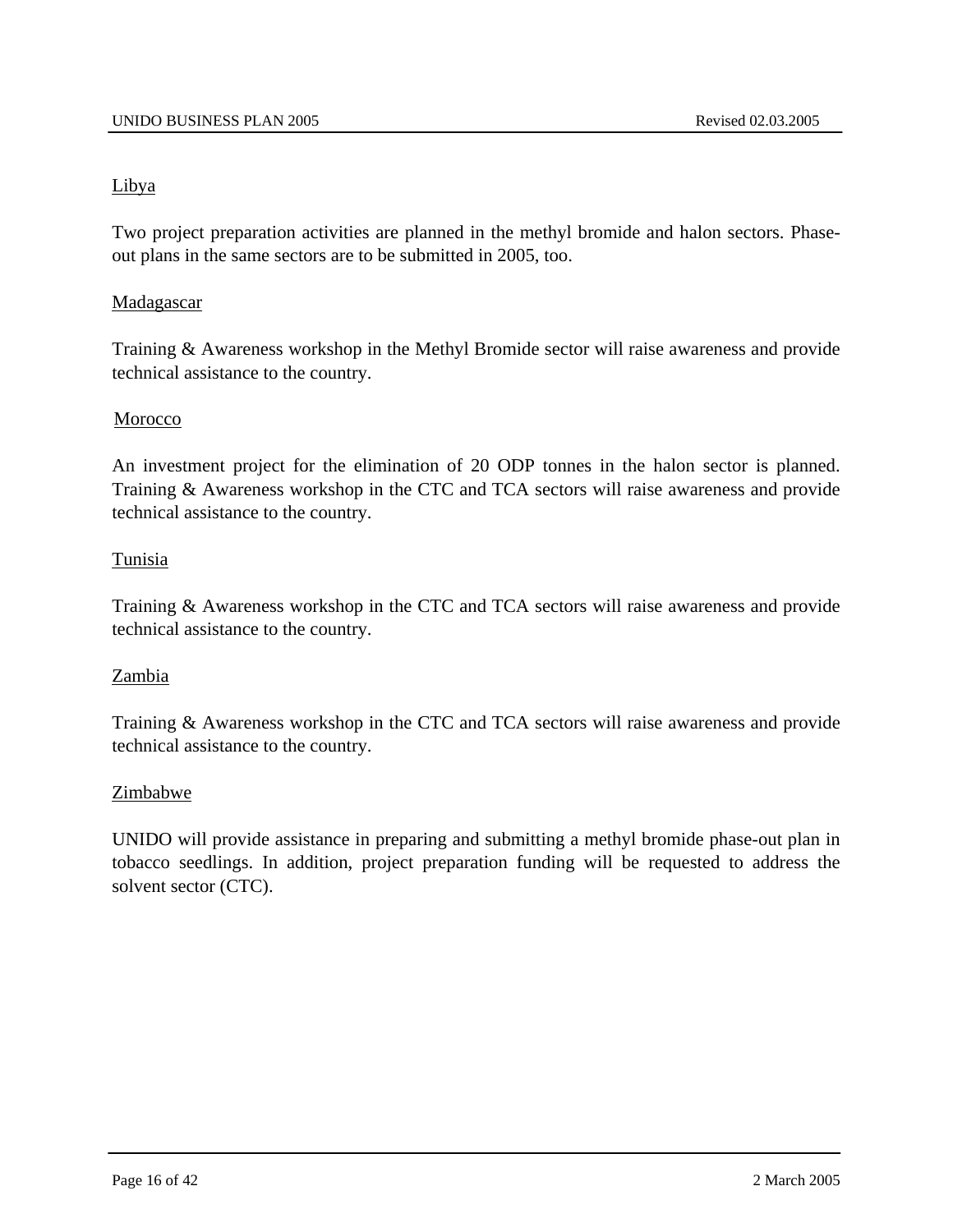#### **Asia**

In Asia, nineteen (19) activities in twelve (12) countries, with a value of US\$ 8,891,307 are planned for 2005.

#### Bahrain

Training & Awareness workshop in the CTC and TCA sectors will raise awareness and provide technical assistance to the country.

#### Cambodia

The country needs assistance in raising awareness for ratification of the Copenhagen Amendment.

#### China

Project preparation for a Methyl Bromide Production Phase-out Plan will be requested in 2005.

There will be further activities in China addressing the MDI sector; and the reapplication of a cancelled refrigeration project will also be submitted.

#### India

The Government of India decided to involve UNIDO in the already approved multi-year CTC phase-out plan, and the 2005 tranche will be transferred from the World Bank to UNIDO for the elimination of 761 ODP tonnes.

#### Iran

The country needs immediate assistance to achieve the 2005 reduction schedule of CTC and TCA consumption. In line with the relevant decision of the forthcoming meeting of the Implementation Committee, a Solvents Sector Phase-out Plan will be prepared to enable Iran to meet its compliance obligations. In addition, a methyl bromide phase-out plan is planned to be submitted in 2005.

#### Kuwait

In 2005, UNIDO will prepare a project to address the halon sector.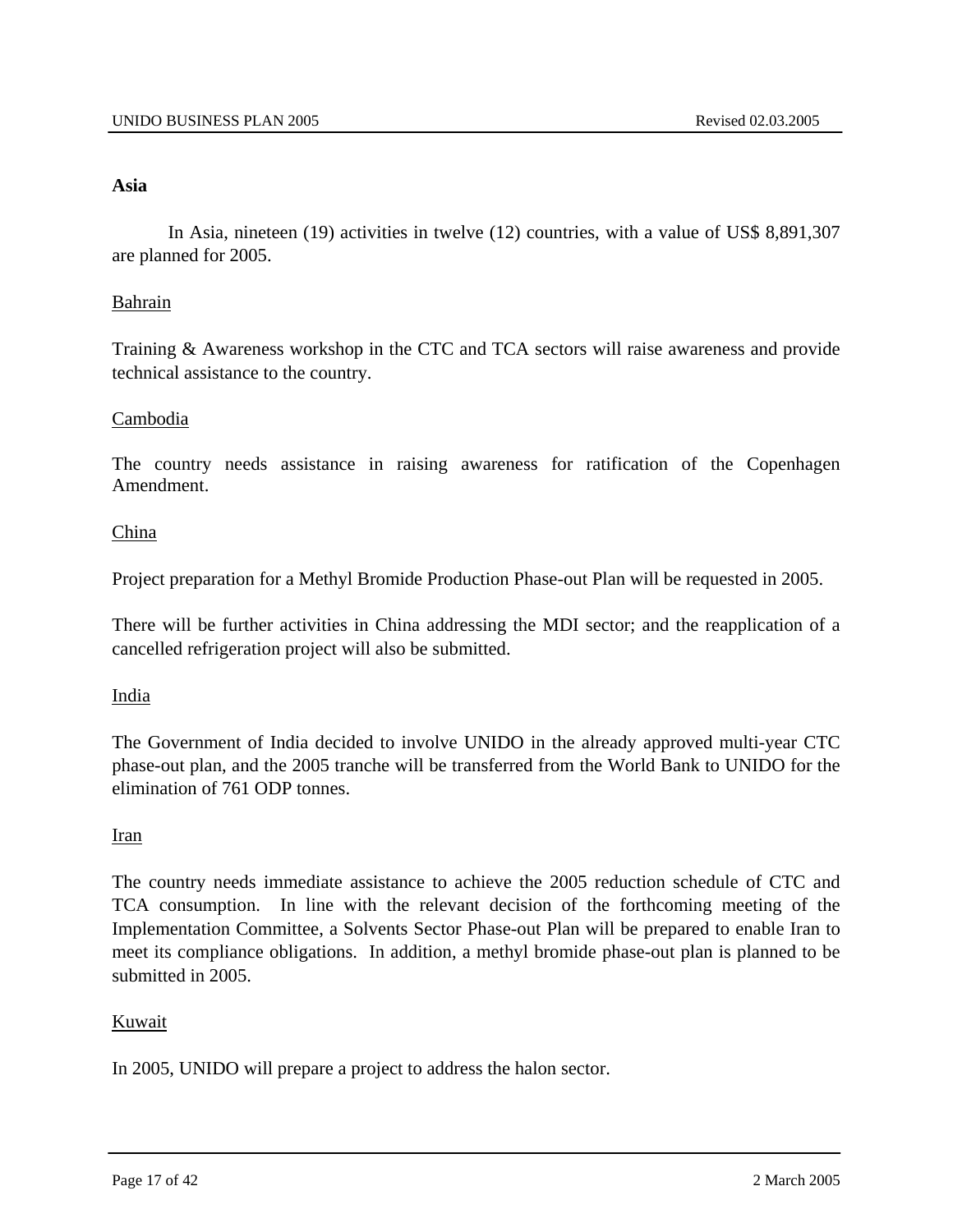# **Myanmar**

The Government of Myanmar requested UNIDO to phase out CFCs in the refrigeration-servicing sector. UNIDO will address the recovery and recycling component of the RMP.

# Oman

In 2005, an awareness workshop is included for Oman to address the low level of CTC consumption in the country. In addition, extension of the institutional strengthening project will be requested.

# Pakistan

In 2005, an awareness workshop is included for Pakistan to address the low level of methyl bromide consumption in the country.

# Syria

UNIDO received a request from the National Ozone Unit to prepare a CFC phase-out plan. Since the remaining unaddressed methyl bromide consumption amounts to 8 ODP tonnes, UNIDO was requested to include the total methyl bromide phase-out in the above mentioned phase-out plan as well. In addition, extension of the institutional strengthening project will be requested.

#### Yemen

In 2005, an awareness workshop is included for Yemen to address the low level of TCA consumption in the country to enable Yemen to remain in compliance. Moreover, project preparation will also be requested to prepare a terminal umbrella project in the refrigeration sector. This investment project is also foreseen for 2005.

# **Europe**

In Europe, fifteen (15) activities in seven (7) countries, with a value of US\$ 2,779,709 are planned for 2005.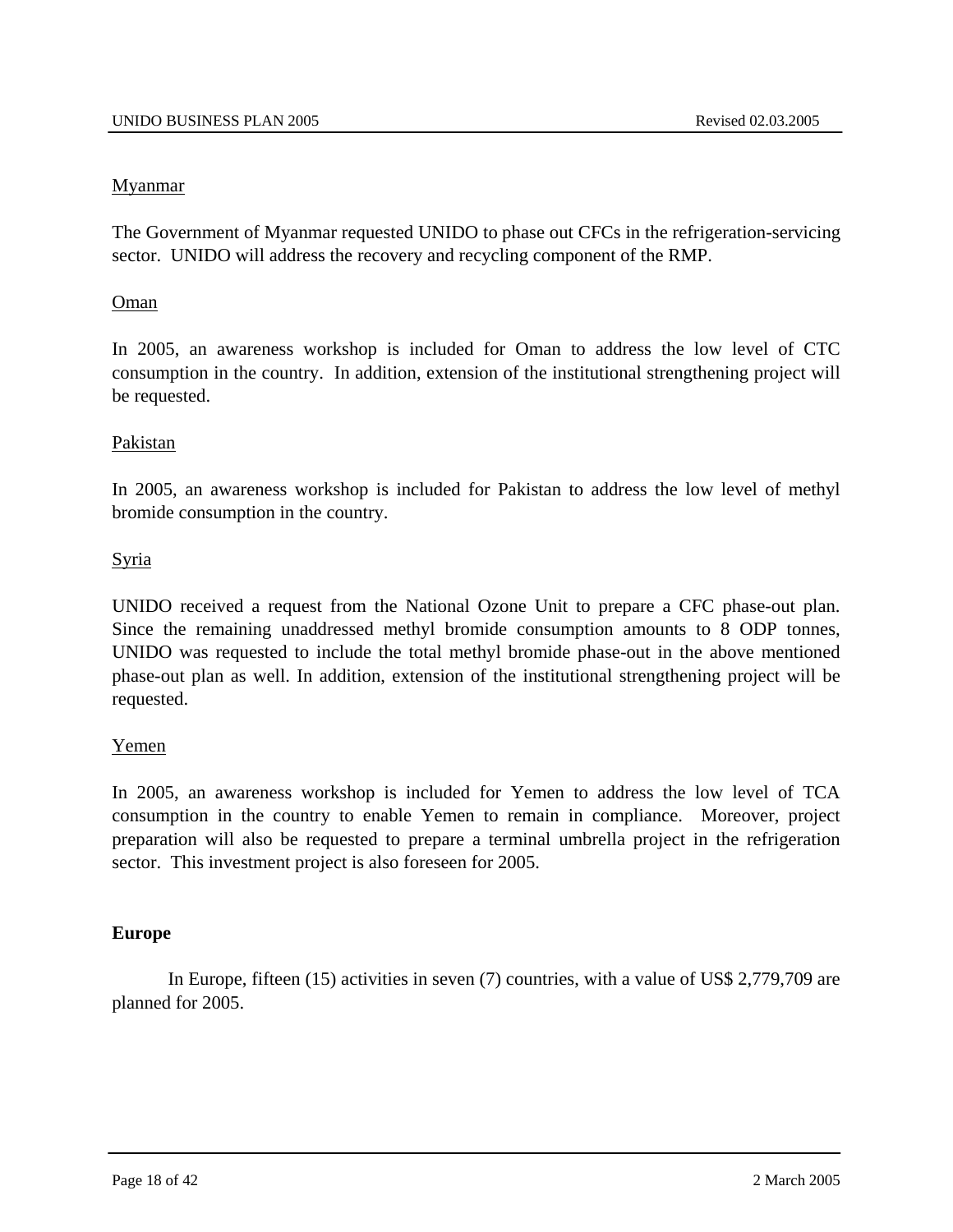#### Armenia

Two project preparation activities will be undertaken in the methyl bromide and halon sectors in 2005.

#### Croatia

In 2005, an awareness workshop is included for Croatia to address the low level of CTC consumption in the country.

#### **Georgia**

Investment activities in the halon and methyl bromide sectors are foreseen for 2005 to address the remaining methyl bromide and halon consumption in the country.

#### Macedonia

A Terminal Phase-out Management Plan, one project preparation activity and a demonstration project in the chillers sector are planned for 2005.

#### Moldova

In 2005, an awareness workshop is included for Moldova to address the low level of methyl bromide consumption in the country to enable Moldova to remain in compliance.

#### Romania

An extension of the Institutional Strengthening project will be requested in 2005. In addition, project preparation activities are foreseen to prepare the production sector phase-out plan, which is also planned to be submitted in 2005. Finally, a CFC Phase-out Plan will also be submitted and will be jointly implemented with Sweden.

#### Serbia and Montenegro

Serbia and Montenegro has recently ratified the Copenhagen Amendment. In order to assist the country in complying with the methyl bromide control measures, a project preparation activity is foreseen in 2005, which will be followed by an investment project in 2006. In addition, a project will be prepared in the solvent sector focusing on CTC.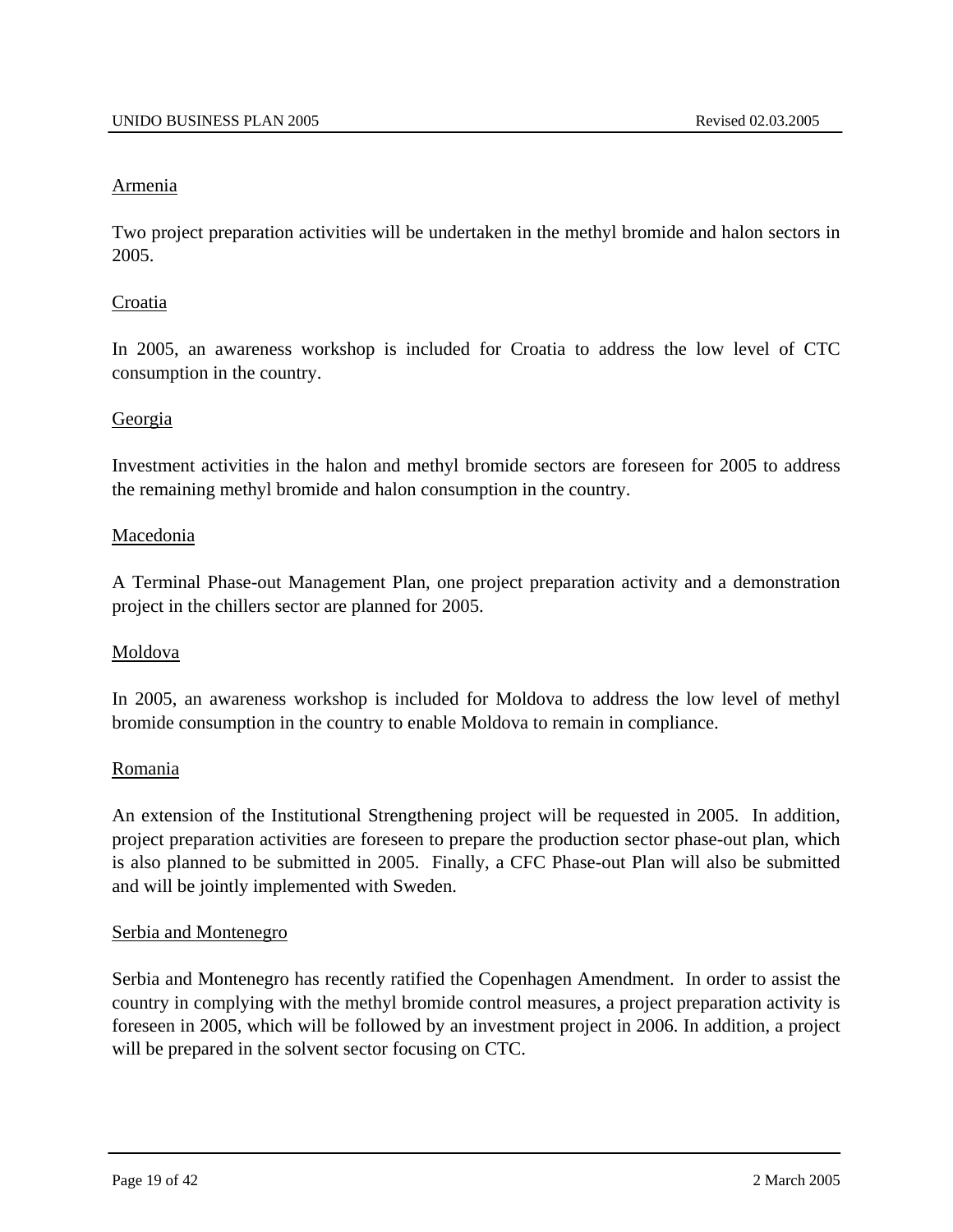#### **Latin America and the Caribbean**

In Latin America and the Caribbean, seven (7) activities in six (6) countries, with a value of US\$ 1,618,475 are foreseen for the year 2005.

# Brazil

In 2005, a multi-year accelerated sectoral phase-out of methyl bromide activity is foreseen for Brazil.

#### Dominican Republic

As requested by the Government of the Dominican Republic, UNIDO included training and awareness raising activities to assist the country to remain in compliance with the control measures related to CTC and TCA.

#### El Salvador

UNIDO will assist the country with an awareness workshop and training activity in the methyl bromide sector.

#### Mexico

An extension of the Institutional Strengthening project will be requested in 2005.

#### **Nicaragua**

In 2005, an awareness workshop is included for Nicaragua to address the low level of methyl bromide consumption in the country to enable Nicaragua to remain in compliance.

#### Venezuela

The country needs assistance to address the low levels of TCA and methyl bromide consumption in the country. UNIDO will assist with two awareness workshop and training activities to phase out the above substances.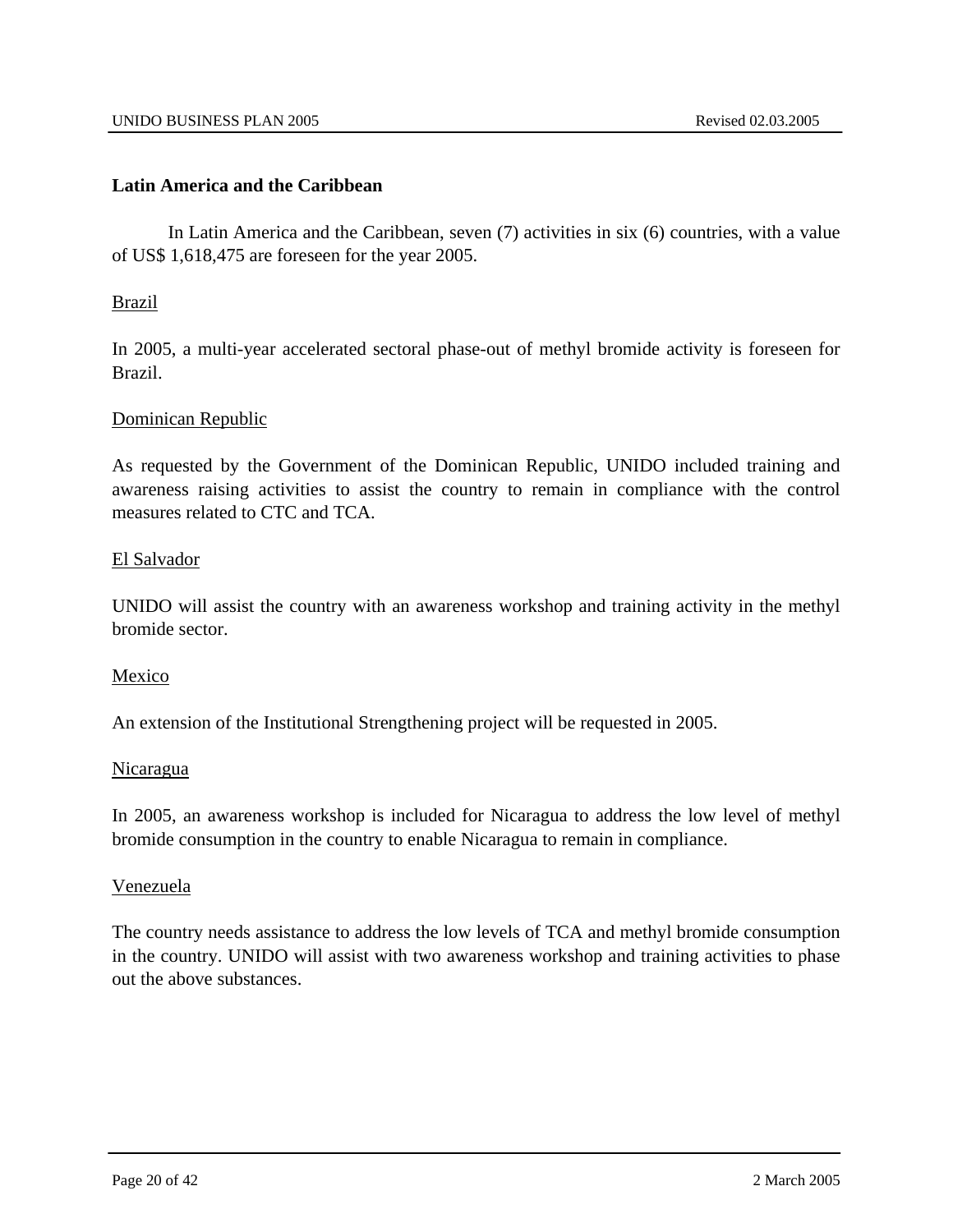# **5. NON-INVESTMENT PROJECTS**

In 2005, UNIDO is planning the extension of the institutional strengthening projects in Mexico, Oman, Romania and Syria. In addition, one demonstration project in the chillers sector is foreseen for Macedonia.

Moreover, UNIDO included three awareness-raising activities in the methyl bromide sector for two countries, which have not yet ratified the Copenhagen Amendment (Angola, Cambodia and Central African Republic). The object of these activities is to raise awareness of methyl bromide alternatives and to convince these countries to ratify the Copenhagen Amendment as soon as possible.

Furthermore, following the discussions of the latest IA Coordination Meeting held in Montreal early February 2005, for several countries with low actual and/or low baseline consumption of CTC, TCA and methyl bromide, awareness raising activities have also been included. Based on Government requests received, the following countries have been included in UNIDO's Business Plan:

Bahrain, Dominican Republic, Ethiopia, Morocco, Tunisia and Zambia for low actual and/or baseline consumption of CTC and TCA.

Croatia and Oman for low actual and/or baseline consumption of CTC.

 Burundi, Mauritius, Venezuela and Yemen for low actual and/or baseline consumption of TCA.

 Finally, El Salvador, Madagascar, Moldova, Nicaragua, Pakistan and Venezuela for low actual and/or baseline consumption of methyl bromide.

The total cost of all non-investment activities mentioned above amount to US\$ 1,891,272.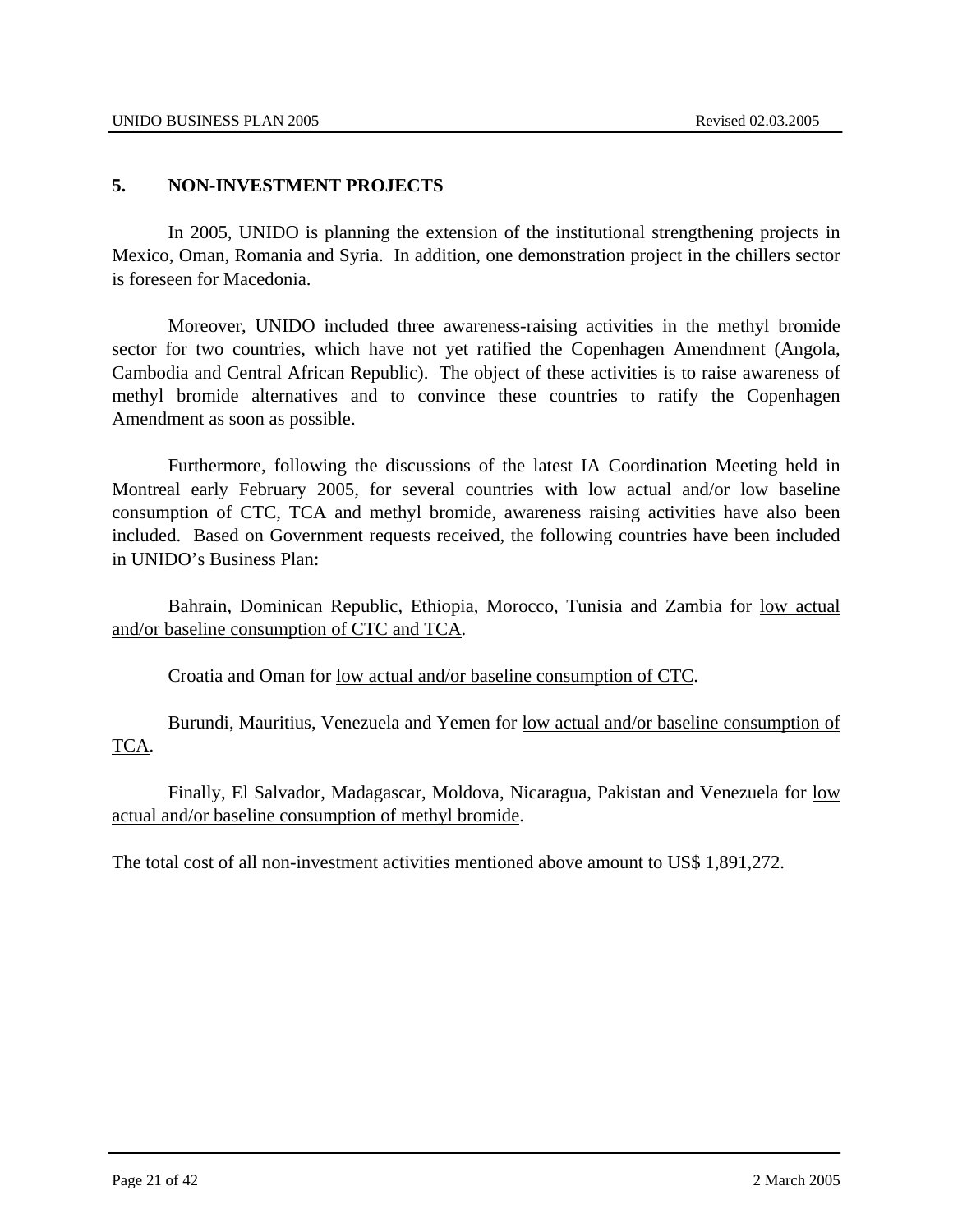# **B. PERFORMANCE INDICATORS**

| <b>Performance Indicator</b> | <b>Item</b>                                                                                                                                       | Target 2005                               |
|------------------------------|---------------------------------------------------------------------------------------------------------------------------------------------------|-------------------------------------------|
| Approval                     | Number of annual programmes of multi-<br>year agreements approved                                                                                 | 25                                        |
| Approval                     | Number of individual projects/activities<br>(investment projects, RMPs, halon banks,<br>TAS) approved                                             | 30                                        |
| Implementation               | Milestone activities completed (e.g. policy<br>measures, regulatory assistance)/ODS<br>levels achieved for approved multi-year<br>annual tranches | 16                                        |
| Implementation               | ODP phased out for individual projects                                                                                                            | 1,350                                     |
| Implementation               | Project completion (pursuant to Decision<br>28/2 for investment projects) and as<br>defined for non-investment projects                           | 33                                        |
| Implementation               | Policy/regulatory assistance completed                                                                                                            | $\overline{4}$                            |
| Administrative               | Speed of financial completion                                                                                                                     | 12 months after<br>operational completion |
| Administrative               | Timely submission of project completion<br>reports                                                                                                | On time                                   |
| Administrative               | Timely submission of progress reports<br>and responses unless otherwise agreed                                                                    | On time                                   |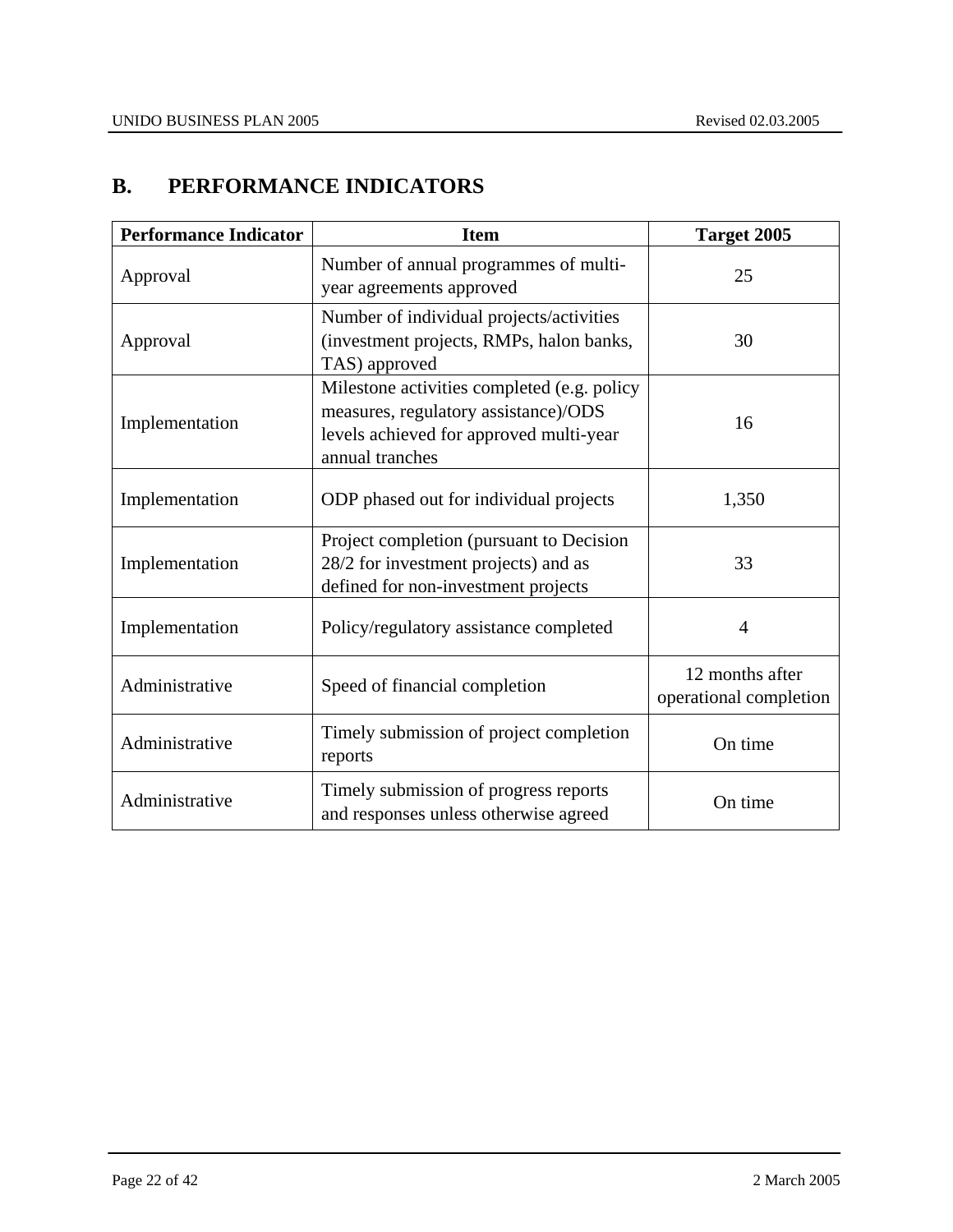# **C. BILATERAL COOPERATION**

| <b>Bilateral</b> | <b>Country</b> | <b>Sector</b>         | <b>ODP</b>     | <b>Budget (without</b> | <b>Status</b> |
|------------------|----------------|-----------------------|----------------|------------------------|---------------|
| <b>Agency</b>    |                |                       | [tonnes]       | support cost)          |               |
|                  |                |                       |                | [US\$]                 |               |
| France           | Morocco        | Fumigants (cut)       | 61             | 1,006,652              | Ongoing       |
|                  |                | flowers & banana)     |                |                        |               |
| Germany          | Egypt          | <b>RMP</b>            | $\overline{0}$ | 279,300                | Ongoing       |
| Italy            | China          | <b>Methyl Bromide</b> | 534            | 4,000,000              | Ongoing       |
|                  |                | (consumption)         |                |                        |               |
| Italy            | Romania        | Fumigants             | 93.9           | 630,517                | Ongoing       |
|                  |                | (horticulture)        |                |                        |               |
| Italy            | Serbia and     | Domestic              | 94.9           | 1,683,135              | Ongoing       |
|                  | Montenegro     | refrigeration         |                |                        |               |
| Italy            | China          | Dom. Ref.             | 181            | 1,950,000              | Ongoing       |
| Japan            | China          | Refrigeration         | $\theta$       | 4,000,000              | Ongoing       |
|                  |                | Servicing             |                |                        |               |
| Japan            | China          | Compressors           | 75             | 2,250,000              | Completed     |
| Japan            | Indonesia      | Foam                  | 18.2           | 142,506                | Ongoing       |
| Japan            | Indonesia      | Foam                  | 22.8           | 117,889                | Ongoing       |
| Spain            | Mexico         | Methyl Bromide        | 107.2          | 707,965                | Ongoing       |

The following Bilateral activities are implemented by UNIDO:

 In addition, UNIDO is jointly implementing projects with Sweden in Croatia and Serbia & Montenegro. In 2005, UNIDO is planning joint activities with Sweden in Romania. In addition, conversations are ongoing with the Governments of Canada, Italy and Spain for future cooperation.

# **D. INITIATIVES TO SPEED-UP IMPLEMENTATION**

# **a. Investment Projects**

 The status of ongoing projects is described in Annex I. The success and timely implementation of these activities are crucial in the current compliance period.

 In order to expedite completion of projects approved so far, UNIDO has taken some initiatives such as: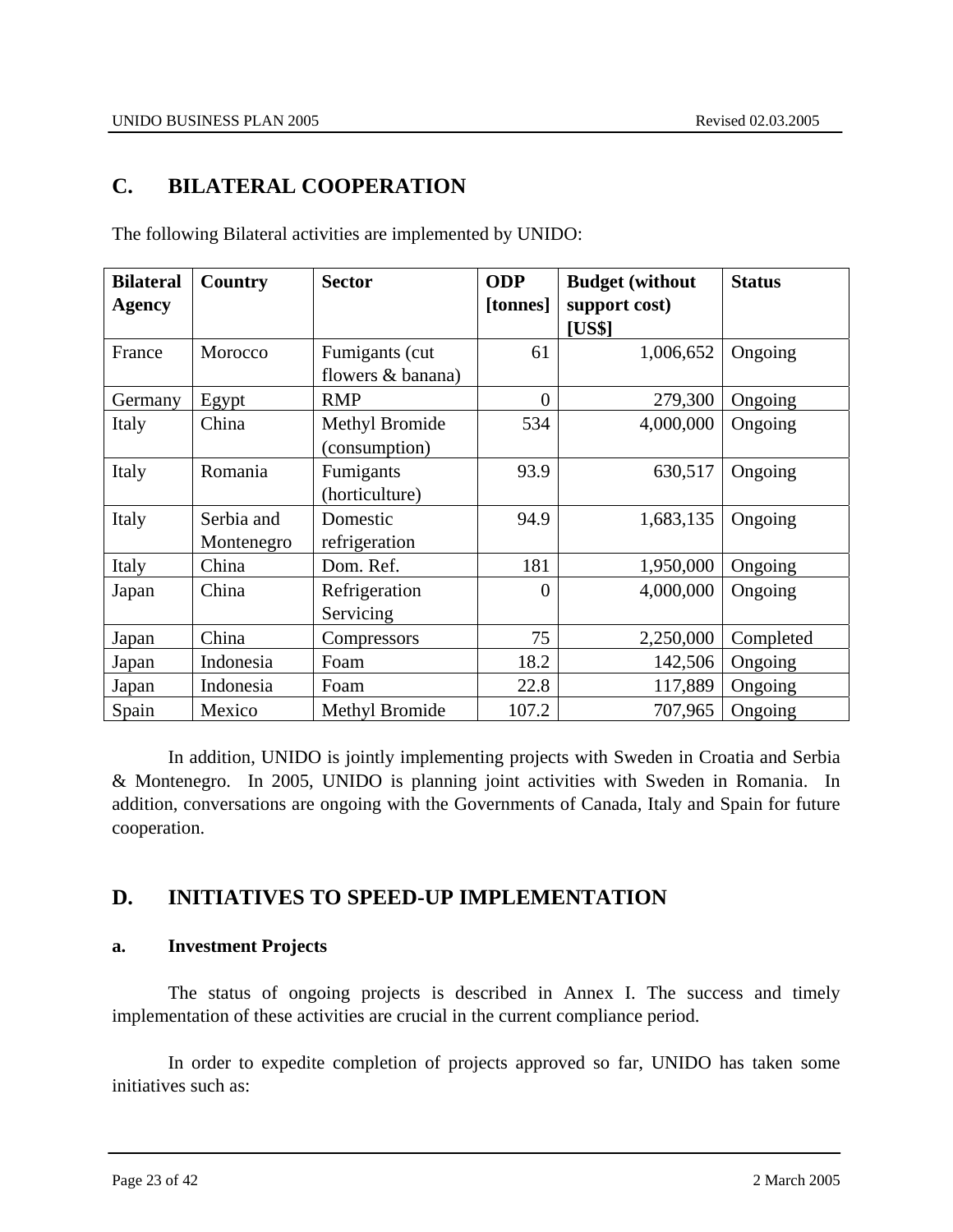- UNIDO is strengthening its field representation. The field offices will receive additional professional staff, and in some offices local staff was recruited to follow up MP projects. In other countries UNIDO desks will be opened this year in the offices of the UN resident coordinators.
- Directors of UNIDO regional and country offices are regularly briefed and involved in the implementation process and they are following up the progress of the programmes;
- Cooperation with the national ozone offices has been strengthened during recent years and the staff of the ozone office together with UNIDO's national and international consultants and project managers are regularly following up the implementation process. They are taking effective actions on critical issues, e.g. resolving bottlenecks in site preparation, customs clearance, installation, commissioning and safety certification, monitoring of CFC-related equipment.
- Recruitment of 2-3 junior professionals to assist project managers at Headquarters is underway.
- Frequent meetings with suppliers to review and speed up delivery and installation of equipment.
- UNIDO streamlined internal procedures related to the implementation of Montreal Protocol activities.
- The experience accumulated in the implementation of earlier projects resulted in enhanced efficiency.
- Regular meetings are convened 2-4 times annually with the ozone offices on the implementation of national and/or sectoral phase-out plans.

#### **b. Refrigerant Management Plans**

For efficient implementation of refrigerant management plans, UNIDO is assisting governments in putting in place relevant legislation as well as a licensing and quota system for the control of CFC imports. Training sessions for good practices in refrigeration servicing and the empowerment of customs officers have been organized. The training institutes in the countries have been strengthened through the knowledge transferred in the training on good refrigerant management exercise. The institutes have introduced the new training programme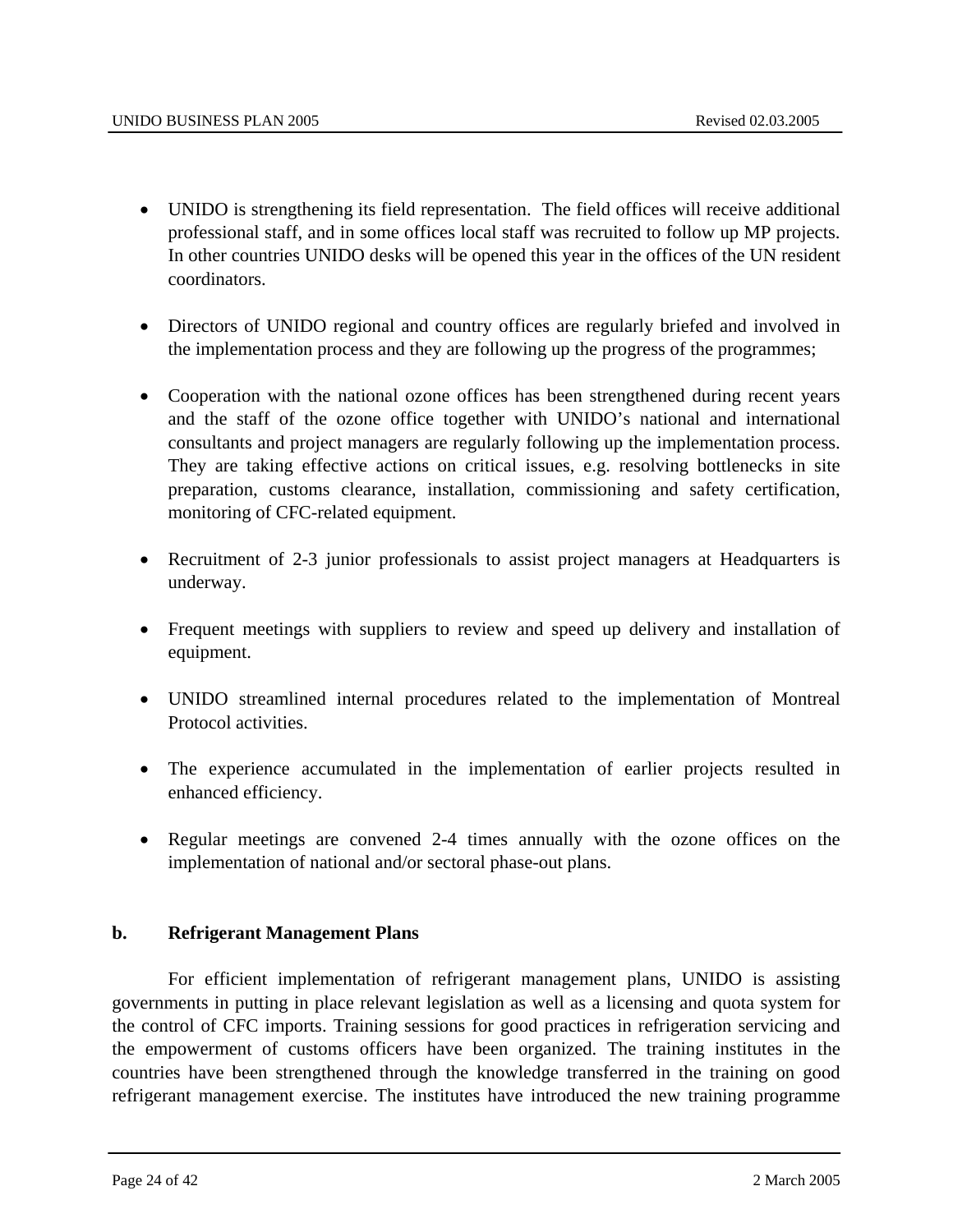into their ongoing curriculum. State of the art recovery and recycling equipment have been provided to the centres and refrigerant identification instruments have been provided to the ports. This together with the recovery and recycling scheme launched in many countries, will substantially control the emissions of CFCs from the refrigeration servicing sectors. However, an RMP without the necessary enforcement and monitoring from the national ozone unit will not be efficient. Therefore, the Government has to ensure that proper enforcement and monitoring measures are in place.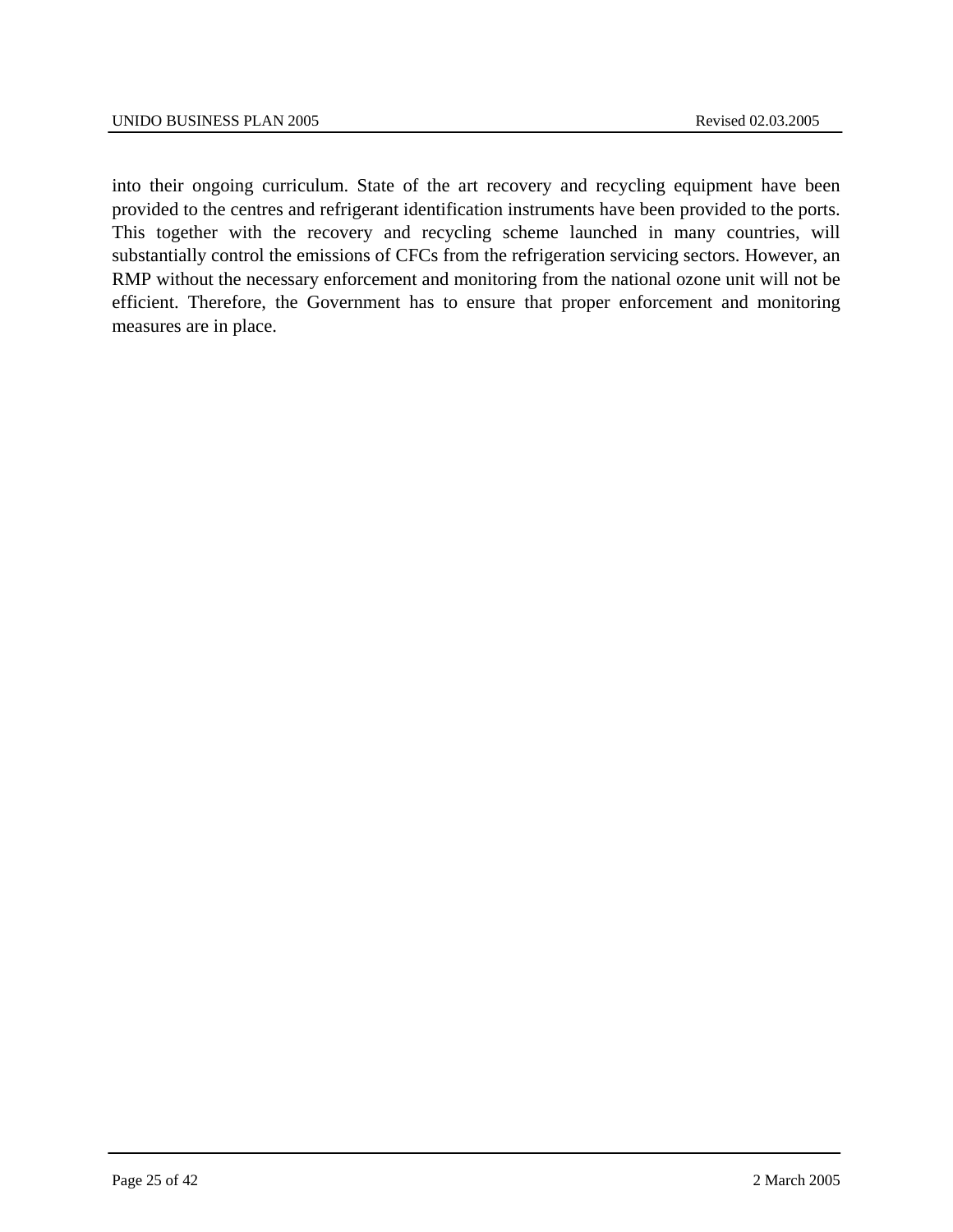# **Annex I**

# **COUNTRY-BY-COUNTRY IMPLEMENTATION OF APPROVED ACTIVITIES**

# **Albania**

#### *Phase-out of ODS*

The national ODS phase-out plan (NPP) is implemented together with UNEP. There were serious delays in project implementation due to non-arrival of training equipment and since taxes are imposed on any equipment, which arrives in Albania. The 2003 Article 7 consumption of Albania is lower than it is stipulated in its action plan. Awareness workshop on methyl bromide was undertaken in 2004. Equipment has been ordered for the only remaining company using solvents. Management unit is in place and implementation of the investment part of the RMP component will start in 2005. The second tranche of the NPP will be requested in 2005. The phase-out schedule stipulated in the Agreement will ensure implementation of the decisions of the Implementation Committee regarding the compliance situation of Albania.

# **Algeria**

# *Phase-out of CFCs*

One umbrella project in the refrigeration sector was completed in 2004 with an ODP phase-out of 18.6 tonnes. In addition, the terminal umbrella project in the commercial refrigeration sector was approved by the Executive Committee at its  $44<sup>th</sup>$  meeting. The project is expected to be completed in 2007 leading to a phase-out of 72.8 ODP tonnes.

The activities of the RMP are proceeding as scheduled. The RMP phased out 110 ODP tonnes in 2003 and 2004 by completion of the training of custom officers and the training of trainers exercises. A further phase-out of 90 ODP tonnes in 2005 and 45 ODP tonnes of CFCs in 2006 is expected after completing the recovery and recycling activities.

# **Argentina**

# *Phase-out of CFCs*

A national CFC phase-out plan was approved at the  $42<sup>nd</sup>$  ExCom Meeting and the first funding tranche was released. Implementation modalities were discussed and agreed upon. Training of national experts and key-stakeholders responsible for the implementation of the plan were successfully trained. Specification of the equipment for the manufacturing sector was prepared.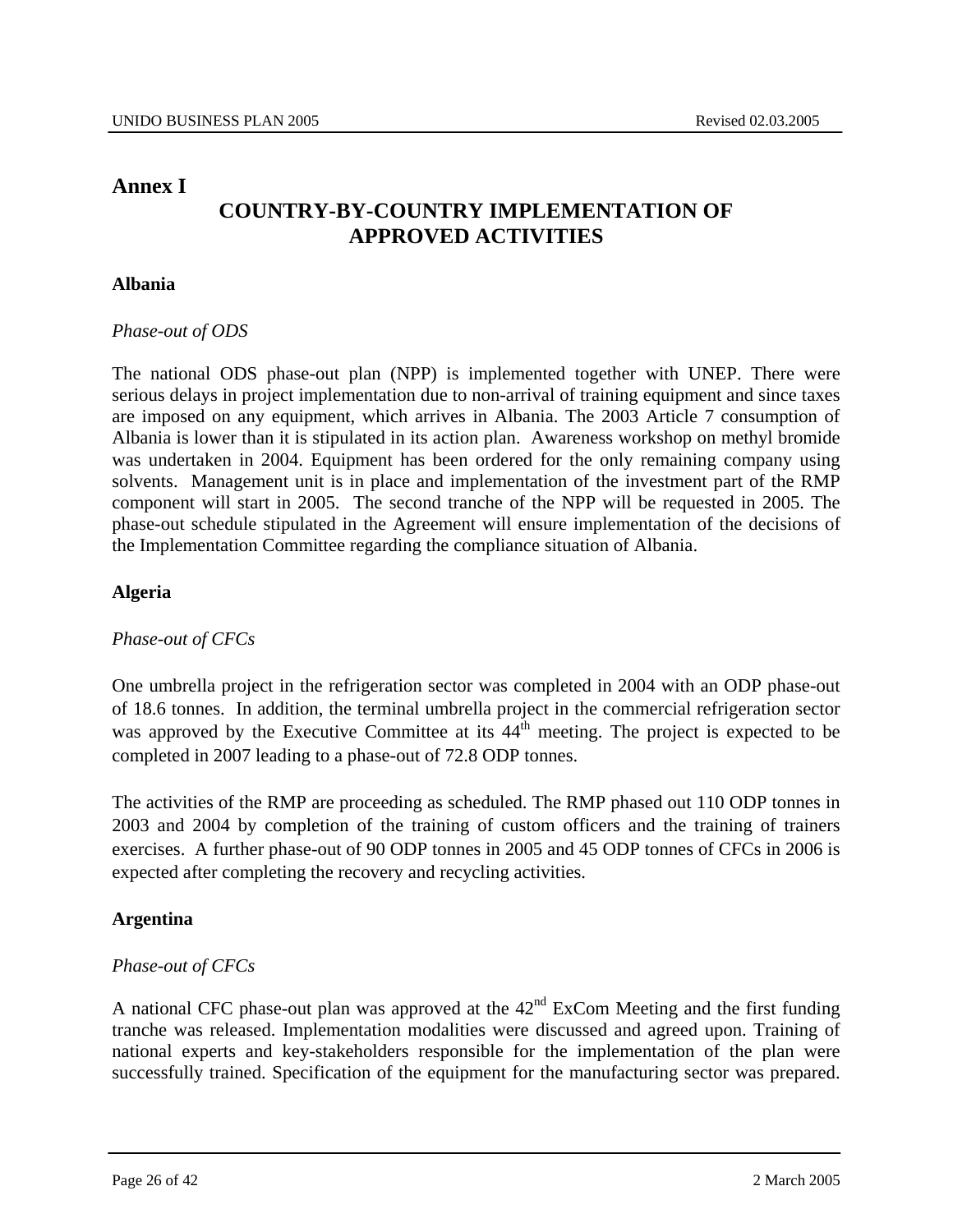In addition, 3,000 refrigeration service technicians were trained. The second tranche will be submitted in 2005. Bidding and equipment delivery is planned for the next tranche.

# *Phase-out of Methyl-Bromide*

The project in the vegetables and cut flowers production sector has successfully phased out 106.6 ODP tonnes in 2004 and thus achieved the total phase-out of 331 ODP tonnes. The project which is planned to be completed during the year 2005, has advanced according to the established plan on cut flowers and ornamentals. However, in the strawberry sector due to agro-climatological problems, the availability of only one chemical alternative on the market and the difficulties caused by the discussion on the CUEs, the Government of Argentina is requesting to postpone the elimination of the remaining consumption used by the sector till 2009 (30 per cent) and 2015 the rest.

#### *Solvent Sector*

The plan for phase-out of ODS in the solvent sector was approved in December 2003  $(41<sup>st</sup>$ ExCom). In 2004, a workshop for small-scale industries was conducted. For CTC consumers, an ODS-free solution was found to phase out the entire CTC consumption in Argentina. During the year 2004, partial phase-out of 16 ODP tonnes of CTC and 4 ODP tonnes of TCA was achieved. The Government, the counterparts and UNIDO are taking efforts to expedite implementation of the sector plan and ensure compliance with Argentina's MP obligations for CTC and TCA. In 2005, phase-out of TCA from the cleaning operation of the textile industries is foreseen, equipment will be purchased and delivered. In addition, partial phase-out is planned from the cleaning applications of electrical appliances (CFC-113 and TCA).

#### **Bosnia & Herzegovina**

#### *Phase-out of CFCs and TCA*

There are four ongoing individual investment projects in this country, two foam projects, one refrigeration project and one combined refrigeration project, including TCA. Partial phase-out amounting to 3.6 ODP tonnes of the latter project occurred in 2004. All the above projects are well advanced. They are planned to be completed in 2005 and will phase out 93.1 ODP tonnes of ODSs in 2005.

#### *ODS Phase-out Plan*

The second tranche of the national ODS phase-out plan was approved at the 44<sup>th</sup> ExCom Meeting. First stage of investment activities for foam and refrigeration subcomponents of the project has been initiated. Foaming machines are being shipped and installation is foreseen in 2005. Disbursement of US\$19,019 will be withheld until TCA consumption targets are met as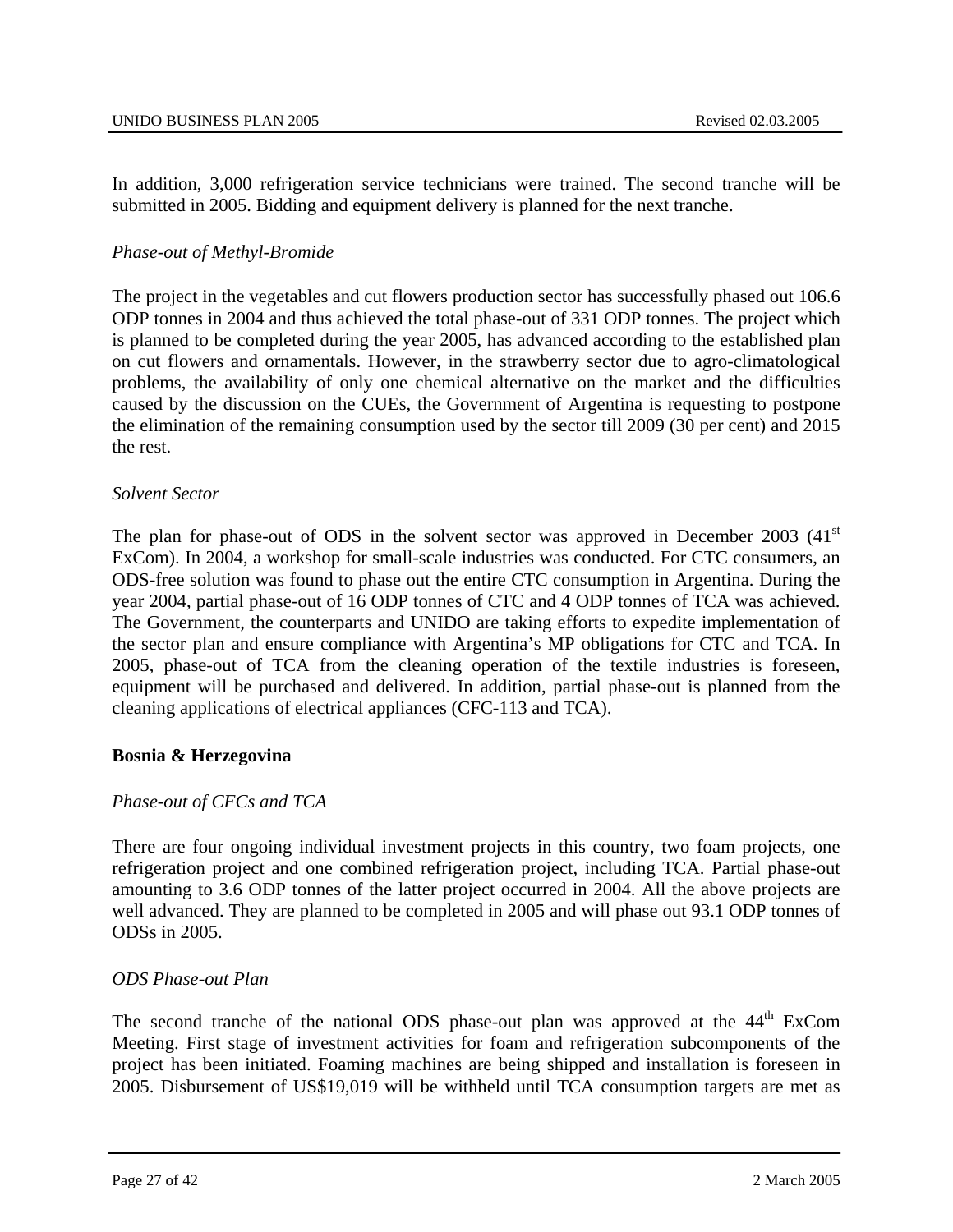approved by the ExCom. As per Agreement, 17.9 tonnes of CFC and 1.1 tonnes of TCA will be phased out in 2005.

# *Methyl Bromide*

The methyl bromide phase-out plan approved on the  $41<sup>st</sup>$  meeting will assist the country to phase out 6.2 ODP tonnes of methyl bromide in 2005 and 5.6 ODP tonnes in 2006 in the tobacco seedling, vegetables and flower sectors. The project implementation is well advanced. Walk-in tunnels, trays, pH and conductivity meters have been delivered, sowing machines were installed. Training of trainers took place. In 2005, installation of the tunnels, training of tobacco producers and purchase of micro-tunnels are foreseen.

#### *Halons*

At the  $42<sup>nd</sup>$  ExCom Meeting, a technical assistance project was approved to phase out the entire halon consumption in the country. Implementation modalities have been agreed upon, national consultant was recruited. In 2005, awareness workshop(s) on halon management will be organized.

#### **Botswana**

#### *Phase-out of Methyl-Bromide*

The project was completed in December 2004. All activities envisaged in the project were carried out. In addition, the project assisted the Government of Botswana in making an agreement with the main methyl bromide consumer in the country. This agreement has been fully implemented.

#### **Cameroon**

#### *Phase-out of CFCs*

The implementation of the Refrigerant Management Plan approved at the  $38<sup>th</sup>$  meeting of the ExCom is taking place as planned. The training of technicians is in progress. The first batch of recovery and recycling equipment was installed. By completion of these activities, the project achieved a phase-out of 46 ODP tonnes of CFCs in 2004. In 2005, the project is expected to phase out another 36 ODP tonnes and a further 30.6 ODP tonnes in 2006. There are no delays in project implementation. The national ozone unit has started with the setup of a monitoring scheme. UNIDO is planning to prepare a terminal umbrella project for Cameroon in the commercial refrigeration sector leading to a phase-out of 42 ODP tonnes of CFCs.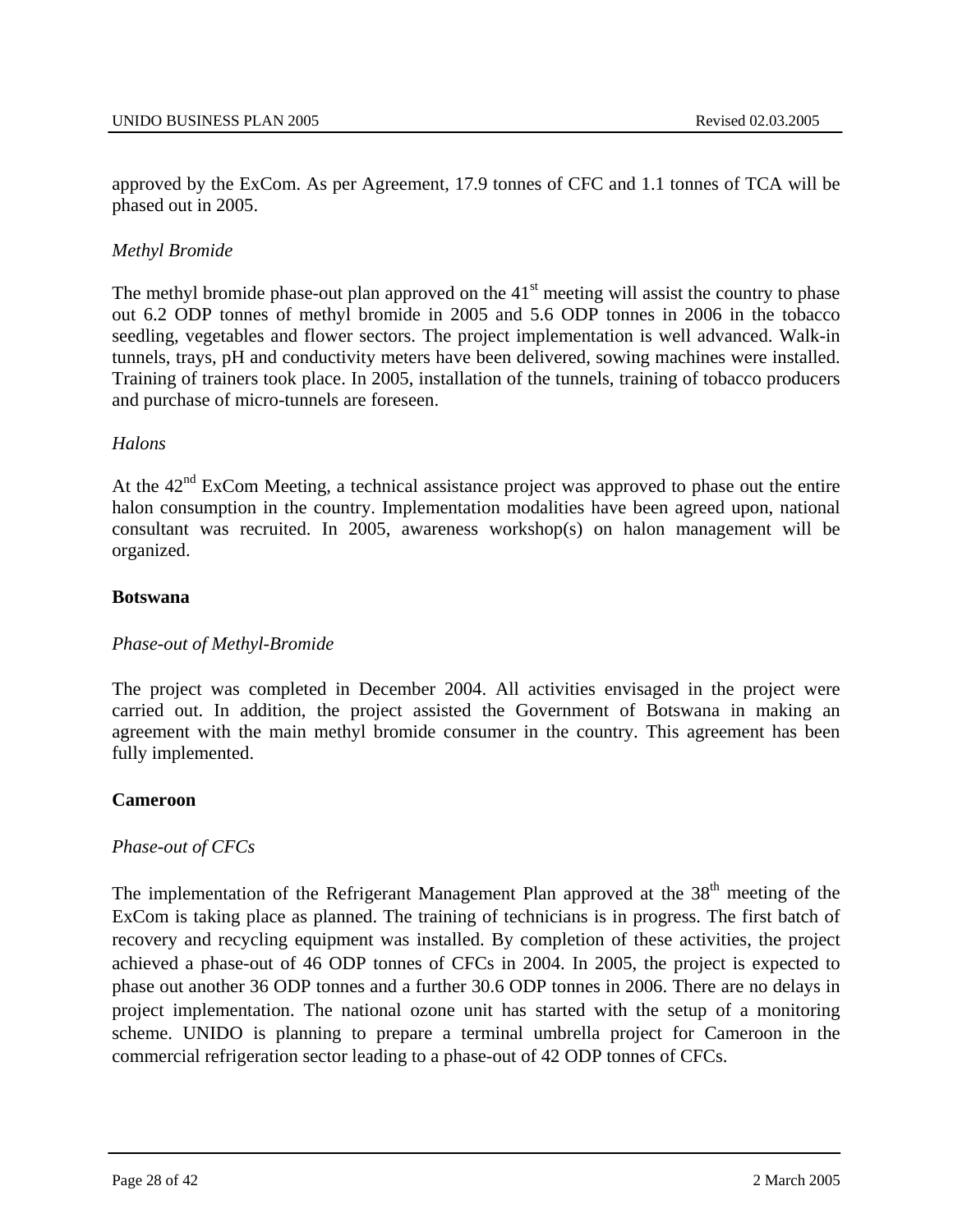# *Phase-out of Methyl-Bromide*

The project was completed in December 2004. All activities envisaged in the project were carried out. The project was conceived for a demonstration project in the tobacco sector. Based on the above activities, it could be concluded that the tobacco sector in Cameroon does not consume methyl bromide. The project assisted the Government in the identification of methyl bromide consumption in other sectors too.

# **China**

# *Phase-out of CFCs*

UNIDO's work in China assisted the Government in phasing out 1,567.1 ODP tonnes of CFC in the year 2004. In the year 2005, four projects in domestic refrigeration manufacturing and servicing and one umbrella project in the polystyrene foam sector are ongoing. In addition, 200 ODP tonnes will be phased out during the first half of 2005 as a result of the implementation of the sector plan in tobacco fluffing.

The implementation of the polystyrene foam umbrella project will be completed with a phase-out of the remaining 59 ODP tonnes of CFCs. The project is in a well-advanced stage and will also be completed within the first half of 2005.

The implementation of the domestic refrigeration sector plan will be continued with a phase-out of 813 ODP tonnes of CFCs in the year 2005 in line with the signed agreement. The equipment for Jiaxin Deer and Hisense (Snow Flake) included in the first group of enterprises is ordered and partially installed.

For the refrigeration servicing sector plan approved at the  $44<sup>th</sup>$  ExCom, the annual work plan was revised and submitted to the ExCom, as requested by the Government of China. The issue of reopening the Bole domestic refrigeration plant cancelled as per Dec. 39/14, was submitted to the  $45^{\text{th}}$  ExCom.

#### *Phase-out of Methyl Bromide*

A phase-out of 389 ODP tonnes of methyl bromide will be achieved in the methyl bromide sector till the end of 2006. Mission to Beijing took place and a working agreement with SEPA was signed.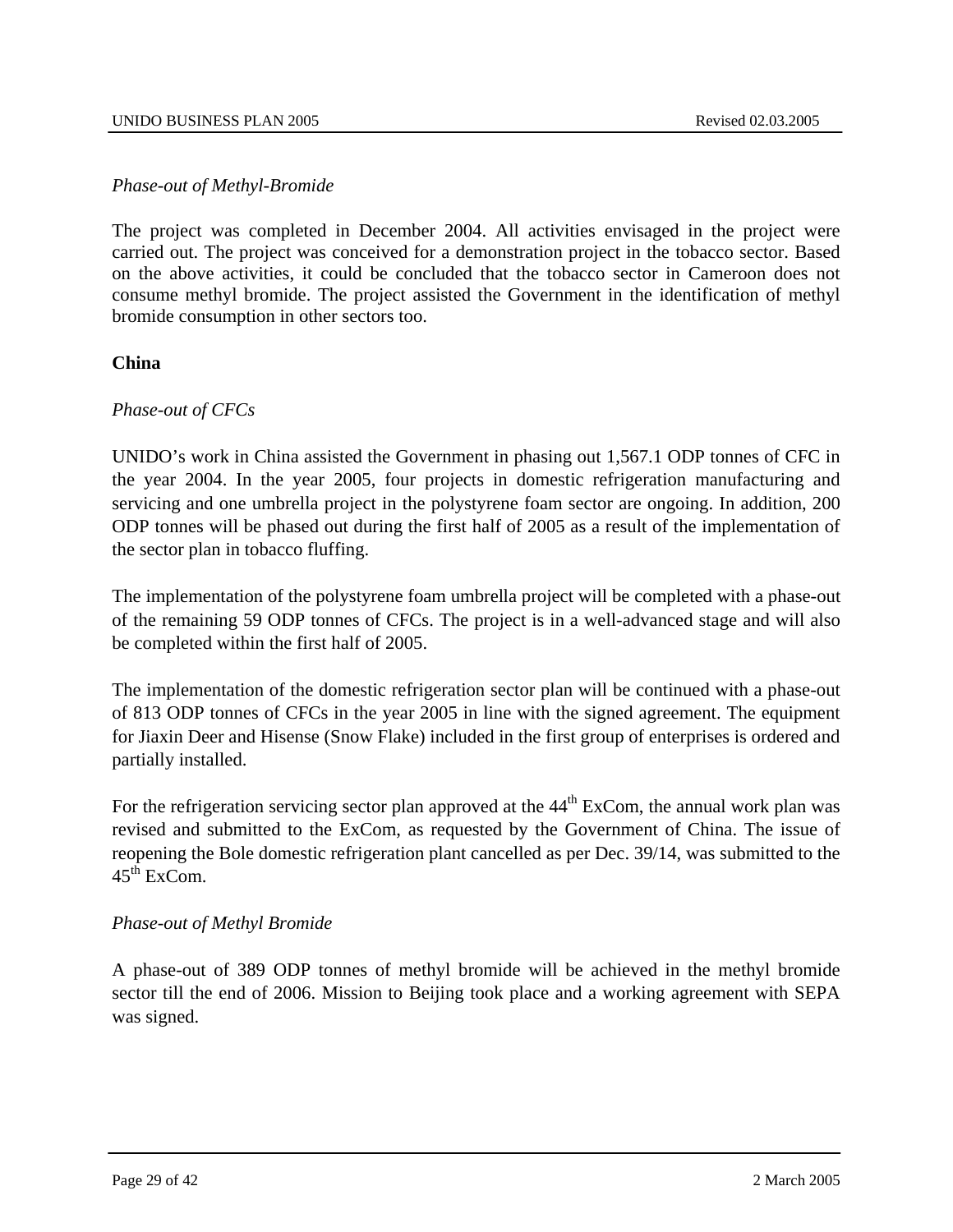# **Cote d'Ivoire**

# *Phase-out of Methyl Bromide*

Phase-out of methyl bromide in the commodities and storage fumigation sectors was approved at the  $42<sup>nd</sup>$  Meeting. Due to internal political difficulties occurred in the end of 2004, equipment was delivered only in January 2005. First training is planned for the first semester of 2005. The phase-out target is going to be achieved as scheduled.

# **Croatia**

# *Phase-out of CFCs*

A terminal phase-out management plan of CFCs was approved in 2003 and being implemented in cooperation with Sweden. The second tranche of the project was approved in 2004. Equipment for reclamation centres were purchased and delivered. In addition, a contract for the improvement of the vocational centre has also been finalized. In 2005, targeted information services will be finalized and information pamphlets will be produced and distributed. A coordination meeting is planned for the first quarter of 2005 to agree on the 2005 work plan. The third tranche will be requested at the  $46<sup>th</sup>$  ExCom Meeting.

The first phase-out under this plan will occur in 2005 amounting to 33 ODP tonnes and additional phase-out of 65 ODP tonnes is expected for the period after 2006.

#### *Phase-out of Methyl Bromide*

The project is progressing ahead of schedule, 6.8 ODP tonnes were eliminated in 2004, accordingly, a total phase-out of 16.2 ODP tonnes was achieved. The project is planned to be completed by the end of 2005, more than one year before project completion per proposal.

#### **Cuba**

#### *Phase-out of Methyl Bromide*

At the 44<sup>th</sup> ExCom Meeting, a total phase-out project in soil, substrate, storage and structure fumigation was approved. The impact of the project is 24.1 ODP tonnes. A plan of activities for 2005 has been agreed upon with the Government. For the year 2005, it is envisaged to establish three small centres for the production of grafted plants for the horticulture sector.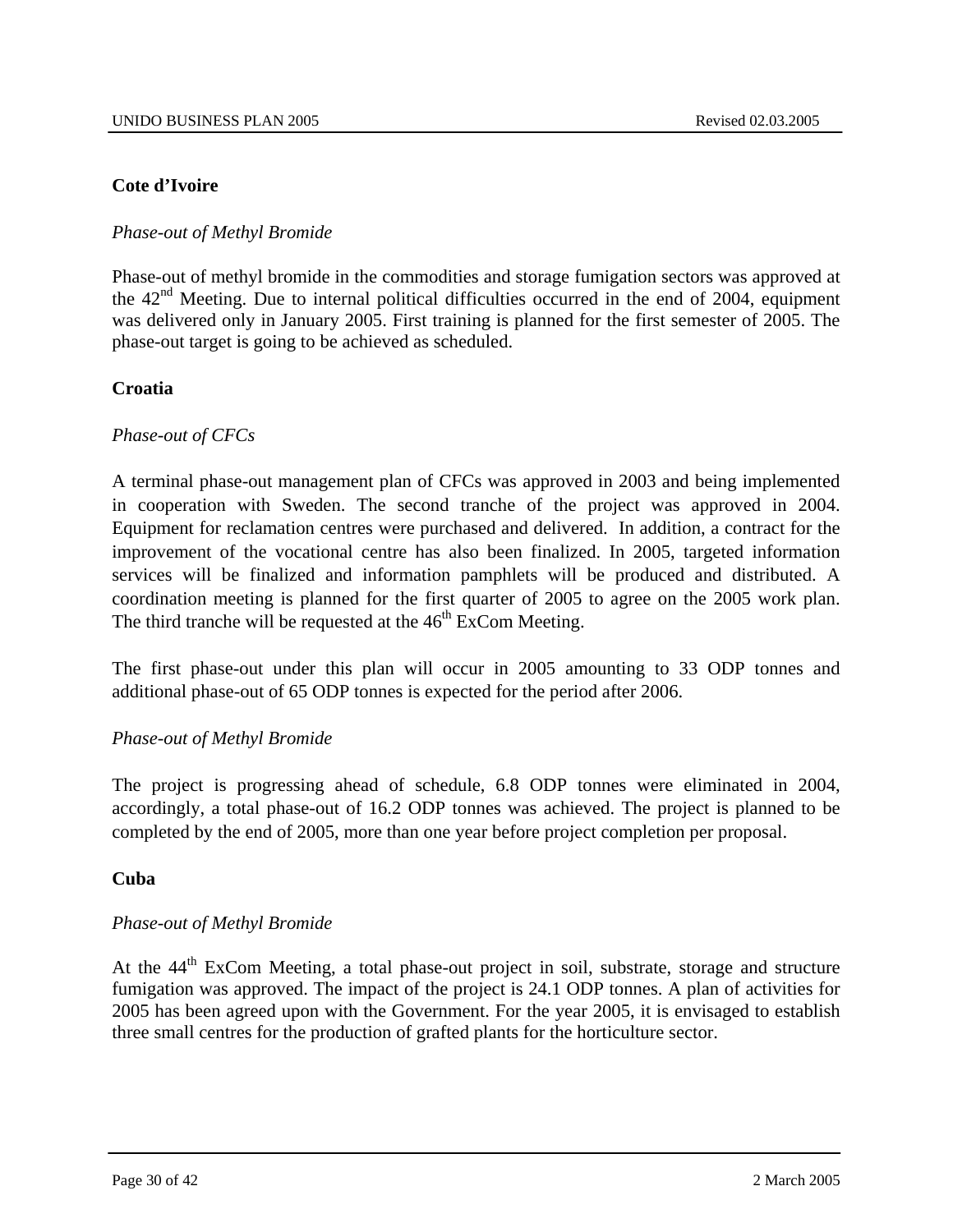# **Democratic People's Republic of Korea**

#### *Production sector closure*

In the production sector 500 ODP tonnes of TCA and CFC-113 production capacity were phased out already in 2002. In 2003, 1,250 ODP tonnes of CFC-11 and CFC-12 production was closed, whereas in 2005 the CTC production facility closure will phase out 2,530 ODP tonnes.

# *Phase-out of CFCs*

A refrigeration sector phase-out plan for Korea was approved in 2003. The activities of the 1st tranche were completed and the project is progressing with the 2nd tranche. Refrigeration equipment was installed and commissioned. Foaming equipment was delivered end of 2004 and will be installed and commissioned in March 2005. The design of the prototype for the compressor is in process. UNIDO will make every effort to complete the project end 2005 to ensure compliance of DPRK with its Montreal Protocol obligations for CFCs. For the RMP, project tools were delivered and two recovery and recycling centres have been established with purchased equipment.

#### *Phase-out of CTC*

There is only one ongoing CTC project. The major equipment for this project was procured in 2004 and it is now on the way to the project site. Both the Government and UNIDO put serious efforts to speed up the project activities and complete the project by June 2005, thus phasing out 59.8 ODP tonnes.

The CTC sectoral phase-out plan was approved at the 41<sup>st</sup> ExCom Meeting to assist Korea in complying with the 85 per cent reduction target. UNIDO completed and evaluated the international bidding for the solvent part of the project (US\$1,200,000) and the equipment is now being manufactured. The terms of reference for the process agent part (US\$2,200,000) are prepared and evaluated.

#### **Dominican Republic**

#### *Phase-out of Methyl Bromide*

The project is being implemented as planned. An agreement has been arrived at with the melon farm for the elimination of the use of methyl bromide. During 2005, additional agreements will be prepared with the flowers sector, which is the second consumer group of methyl bromide.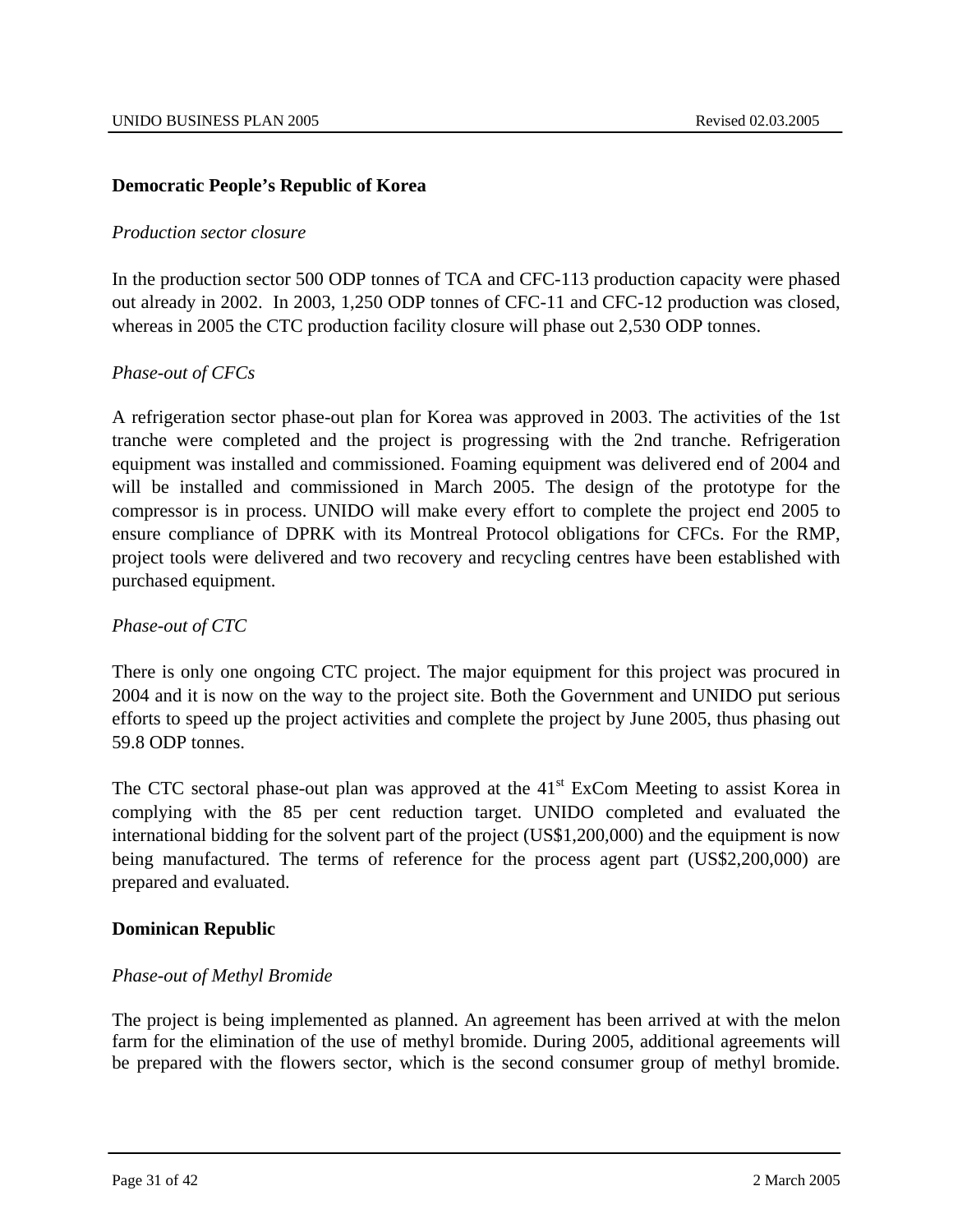There was no phase-out scheduled for the year 2004. 60 ODP tonnes will be phased out in 2005 and 41 ODP tonnes in 2006.

# **Egypt**

# *Phase-out of Solvents (CFC, CTC and TCA)*

The terminal solvent sector umbrella project was approved at the 44<sup>th</sup> meeting of the ExCom. UNIDO fielded a mission and focuses on speedy implementation of the project to enable compliance of Egypt with its Montreal Protocol obligations. It is planned to phase out 41 ODP tonnes of CFC, CTC and TCA in 2005.

# *Phase-out of Methyl Bromide*

Egypt reported compliance with its methyl bromide obligations. 219 ODP tonnes were phased out in 2004 and 190.2 ODP tonnes are planned to be phased out in 2005 as a result of the national phase-out plan for methyl bromide in horticulture and commodities fumigation.

# **Georgia**

#### *Phase-out of Methyl Bromide*

The first phase of the project which concentrated on the establishment of small trials on alternatives to methyl bromide and dissemination of the alternatives among farmers, has been completed. During 2005, it is foreseen, as part of the second phase of the technical assistance project, to start with training and direct assistance to the farmers on the adoption of the alternatives. This ongoing project will phase out 6 ODP tonnes of methyl bromide in 2006.

#### **Guatemala**

#### *Phase-out of Methyl Bromide*

Further to the information outlined in the section on assistance to countries in non-compliance, UNIDO would like to reiterate that the implementation of the project is proceeding as scheduled and that the methyl bromide sector plan under implementation will help to bring back the country into compliance. The areas treated with methyl bromide alternatives have been considerably increased during the crop season 2004/2005. The import quotas for the year 2005 will be agreed upon among farmers, Ozone Office Guatemala and UNIDO by end of May 2005. A detailed report will be submitted to the Meeting of the Executive Committee in December 2005.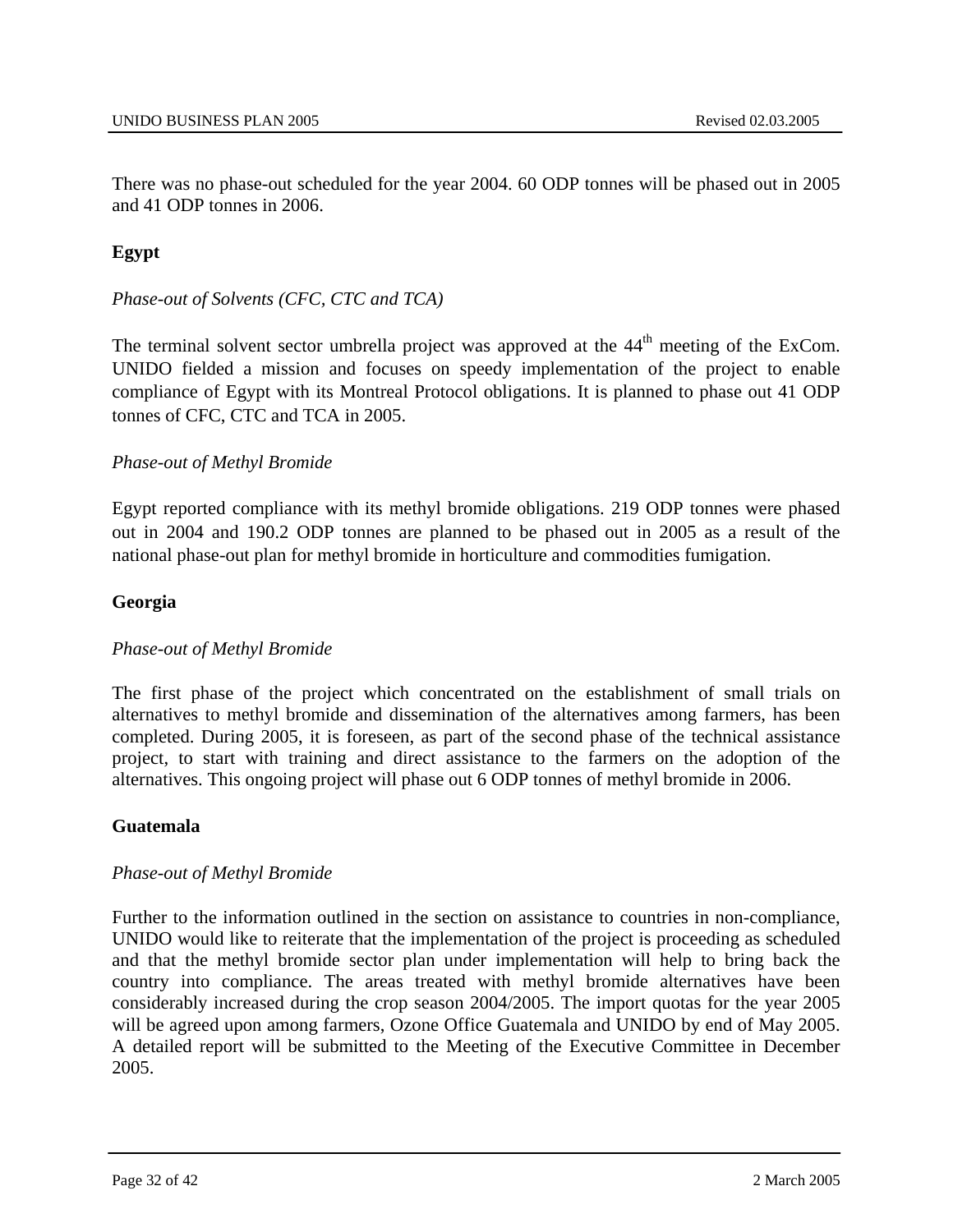#### **Honduras**

# *Phase-out of Methyl Bromide*

Similar to the project in Guatemala, the implementation of the project is proceeding as scheduled. The methyl bromide sector plan under implementation will help to bring back the country into compliance. The areas treated with alternatives to methyl bromide have been considerably increased during the crop season 2004/2005. 213 ODP tonnes are expected to be eliminated by 2005. A detailed report will be submitted to the Meeting of the Executive Committee in December 2005.

# **India**

# *Phase-out of CFCs*

The refrigeration sector phase-out plan was approved on the 38th ExCom meeting with UNDP as the lead implementing agency. UNIDO is implementing the transportation refrigeration portion of this sector plan. The second tranche of the project was released by the  $41<sup>st</sup>$  ExCom. The final list of eligible enterprises approved by the Government, was only received at the end of 2004. The written confirmation on the implementation modalities of each enterprise is awaited. Upon receipt of these confirmations, procurement of equipment will start. The project impact of 107 ODP tonnes will be phased out by the end of 2005.

*Phase-out of Solvents (CFC and CTC)* 

Four projects in the process agent sector were completed in 2004 phasing out 229.5 ODP tonnes of CTC. There are two projects in the cleaning solvent sector which are to be completed in 2005 with a total phase-out of 69.9 ODP tonnes of CTC. The equipment is purchased and other activities are proceeding well. The project is expected to be completed in the first quarter of 2005.

#### **Indonesia**

# *Phase-out of CFCs*

There are three projects in the foam sector under implementation. All projects are in advanced implementation stage. Most of the machines are on-site and part of them have already been installed. The equipment for Sindari are being shipped. All the above projects will be completed in 2005, phasing out 150 ODP tonnes of CFCs.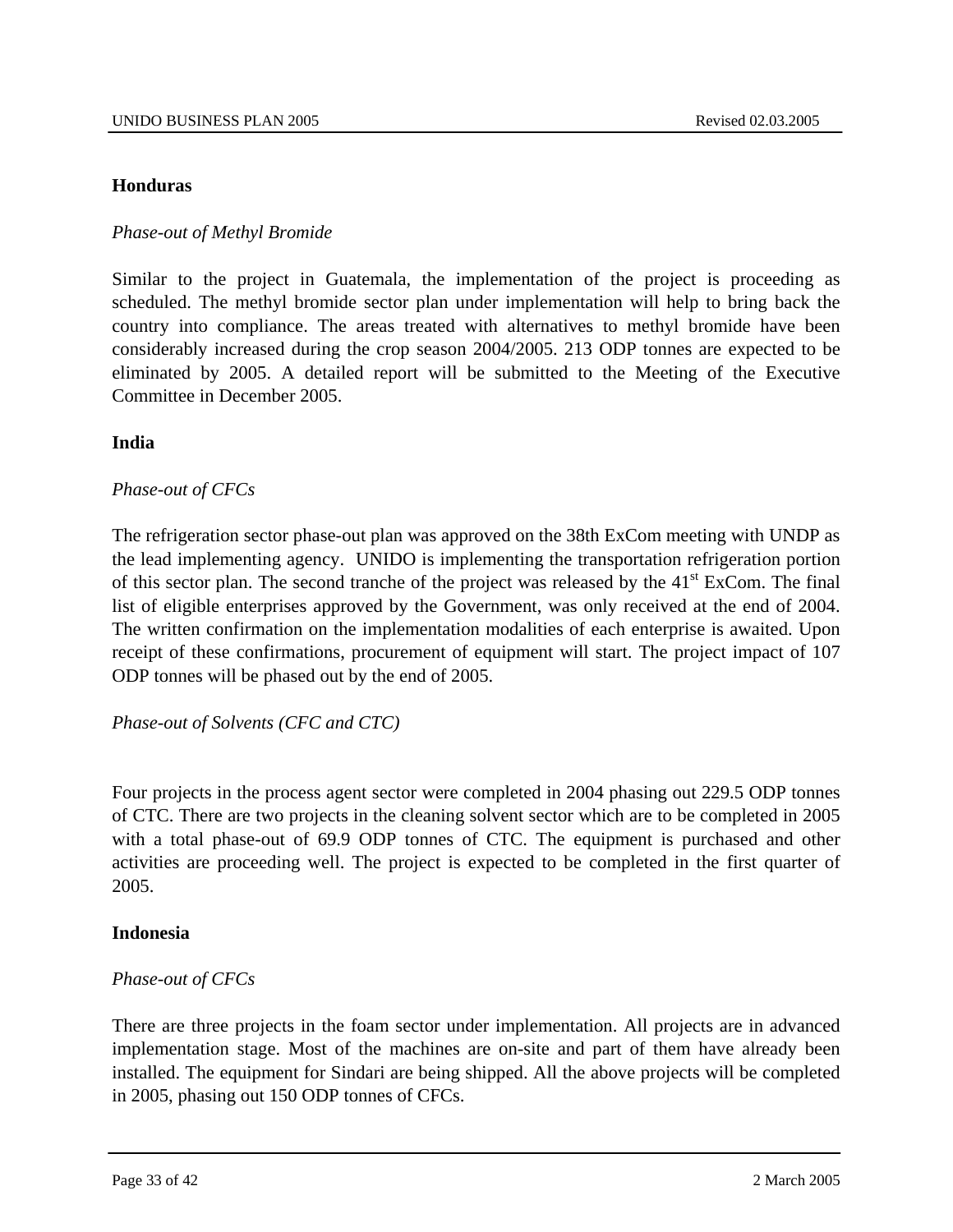# *Phase-out of Methyl Bromide*

At the  $44<sup>th</sup>$  ExCom Meeting, a phase-out project in grain storage was approved for UNIDO. The impact of the project is 37.8 ODP tonnes. The terms of reference for equipment and services purchase will be set in the first semester of 2005, training activities and equipment delivery will start in the second semester. The phase-out target for 2005 is 7 ODP tonnes.

# *Phase-out of Solvents (CTC, TCA and CFC)*

At the 44<sup>th</sup> ExCom Meeting, a terminal ODS phase-out plan was approved. UNIDO is in charge of the total phase-out in the solvents sector. The project is aiming at eliminating 5.6 ODP tonnes of TCA, 16.5 ODP tonnes of CTC and 78 ODP tonnes of CFC, out of which 57 ODP tonnes of CFC, 3 ODP tonnes of TCA and 16.5 ODP tonnes of CTC will be phased out in 2005. Total phase-out will be achieved beginning 2007. Implementation modalities have been agreed upon and agreement is under preparation. Equipment specification for the degreasing equipment for shoe soles is prepared and bidding will be initiated for three companies.

# **Iran**

# *Phase-out of CFCs*

In 2004, UNIDO completed many of the individual investment projects. Currently, there are four foam projects and one refrigeration project under implementation by UNIDO. Further, UNIDO is implementing the RMP and the refrigeration sector plan as part of the national phase-out plan for CFCs approved with GTZ as the lead implementing agency. The refrigeration project and two of the foam projects have experienced some delays. UNIDO is expecting to complete all these projects in 2005, thus leading to a phase-out of 345 ODP tonnes.

A National CFC Phase-out Plan was approved at the  $41<sup>st</sup>$  Meeting of the ExCom in December 2003. The project implementation is proceeding smoothly. The first training courses "Train the trainers" for custom officers and refrigeration maintenance technicians were conducted. Equipment for the refrigeration companies was installed. The detailed progress of the project is indicated in the report submitted to the 45<sup>th</sup> ExCom for the release of the subsequent tranche.

# *Phase-out of Methyl Bromide*

The project will be completed in 2005 as reported. The project is assisting seven fumigation chambers in order to improve the efficiency of the alternative selected (phosphine).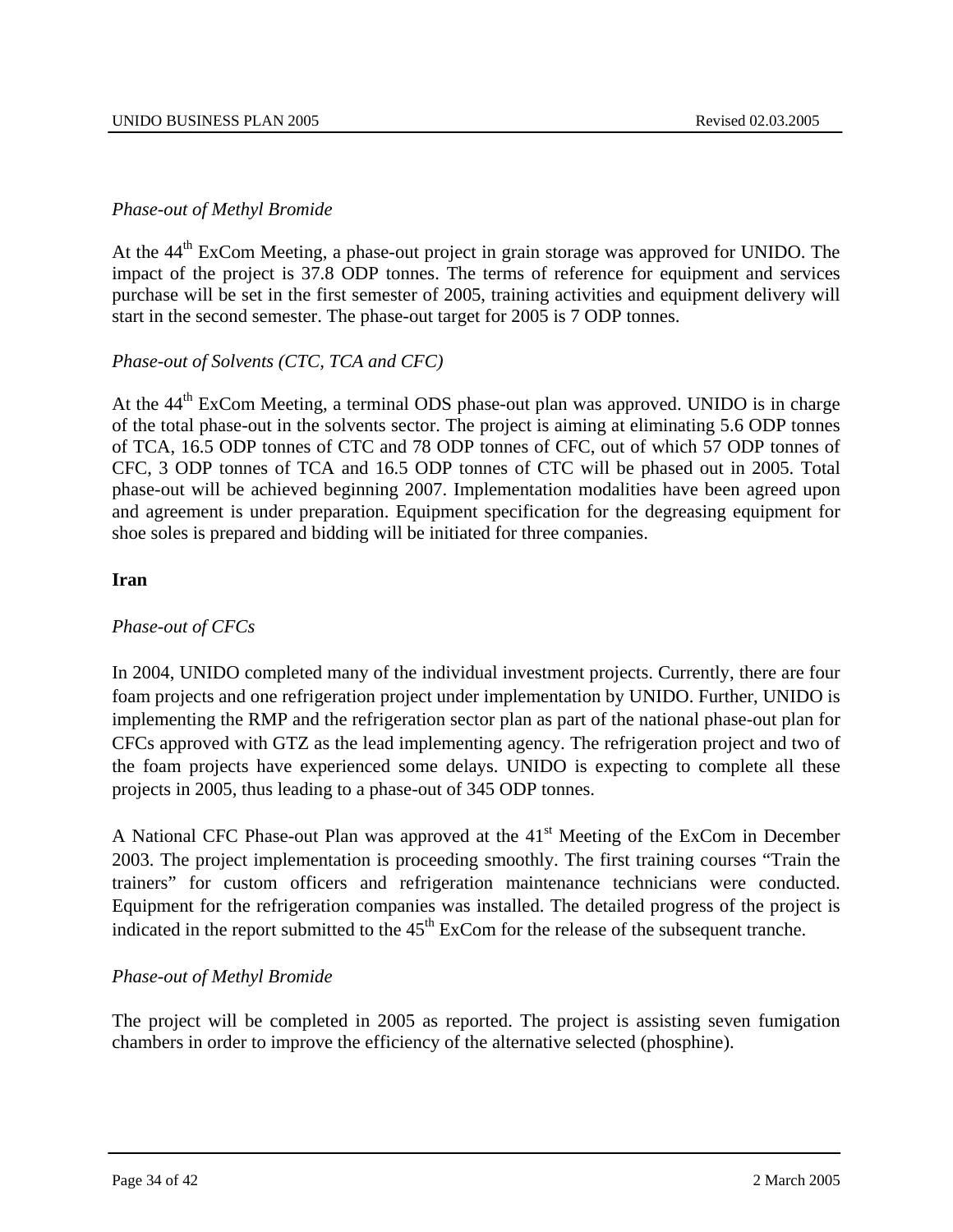#### **Jordan**

# *Phase-out of CFCs*

The commercial refrigeration manufacturing part of the National ODS Phase-out Plan approved with the World Bank as the lead implementing agency is being implemented by UNIDO. The project includes a few refrigeration-manufacturing companies and a recovery and recycling component. ODS-free equipment has been installed at the refrigeration manufacturing companies and recovery and recycling equipment has been delivered. The project is expected to be completed in the year 2005 leading to a phase-out of 41 ODP tonnes.

# *Phase-out of TCA*

One project in the solvent sector is currently under implementation by UNIDO. The delivery of equipment for the conversion of the factory is in progress. The project is expected to be completed in 2005 bringing an additional phase-out of 45 ODP tonnes.

Currently, there are no implementation difficulties in this country.

#### **Kuwait**

#### *Phase-out of CFCs*

UNIDO is responsible for the implementation of the recovery and recycling component of the RMP for Kuwait. 64 ODP tonnes are planned to be phased out in 2005 provided legislation and price-related issues will evolve in the future years as planned. In this respect, we rely on the active role of UNEP. On the other hand, UNIDO has purchased the first batch of recovery and recycling equipment and identified a recovery and recycling centre in consultation with the Government.

#### **Lebanon**

#### *Phase-out of Methyl Bromide*

The project reorientation was approved at the  $43<sup>rd</sup>$  ExCom Meeting in July 2004. The new alternative technologies, solarization plus chemicals, were first applied in September 2004, shortly behind schedule (July–August), but just in time for the 2004/2005-crop season. The 2004 phase-out target was achieved as scheduled. The new alternatives will be applied at larger scale in July 2005. The project team is working to optimize alternatives efficiency and cost.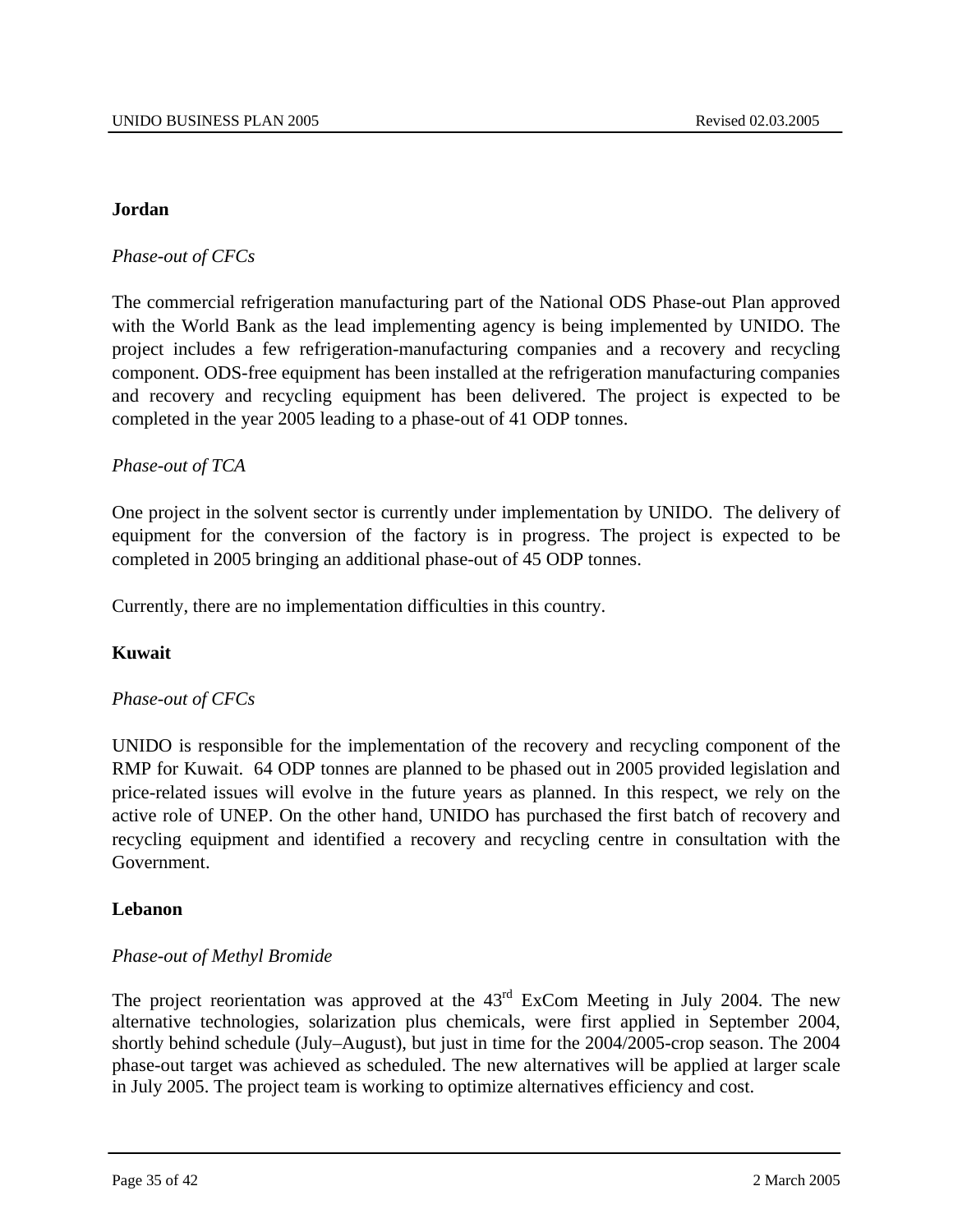# **Libya**

*Phase-out of CFCs*

The refrigeration project was completed in 2004 leading to a phase-out of 53.4 ODP tonnes.

Progress is being made in the implementation of the National CFC Phase-out Plan, equipment for the refrigeration manufacturing companies were partly installed and 10 foaming companies are currently under conversion. A partial phase-out of 150.4 ODP tonnes was achieved in 2004 and it is planned to phase out 124 ODP tonnes of CFC in the year 2005.

# **Macedonia**

# *Phase-out of CFCs*

The project is facing difficulties because the company stopped aerosol production. The project is maybe subject to cancellation. The status of the company will be clarified in the first quarter of 2005.

# **Mexico**

# *Phase-out of Methyl Bromide*

The technical assistance project with a total impact of 36.9 ODP tonnes, will enable Mexico to comply with the 2005 20 per cent methyl bromide reduction target. The project started immediately after its approval at the  $42<sup>nd</sup>$  Meeting. A bidding was organized to recruit a national institution in Mexico to assist UNIDO and the Government of Mexico in the provision of direct assistance to farmers on alternatives to the use of methyl bromide. UNIDO is still negotiating the contract conditions. Partial phase-out of 10 ODP tonnes was achieved in 2004.

# *CFC Consumption Sector*

A national CFC phase-out plan was approved in 2004. The reduction schedule for 2004 contained in the agreement was achieved. The achievements of the 2004 work programme together with the 2005 annual plan were submitted to the  $45<sup>th</sup>$  ExCom.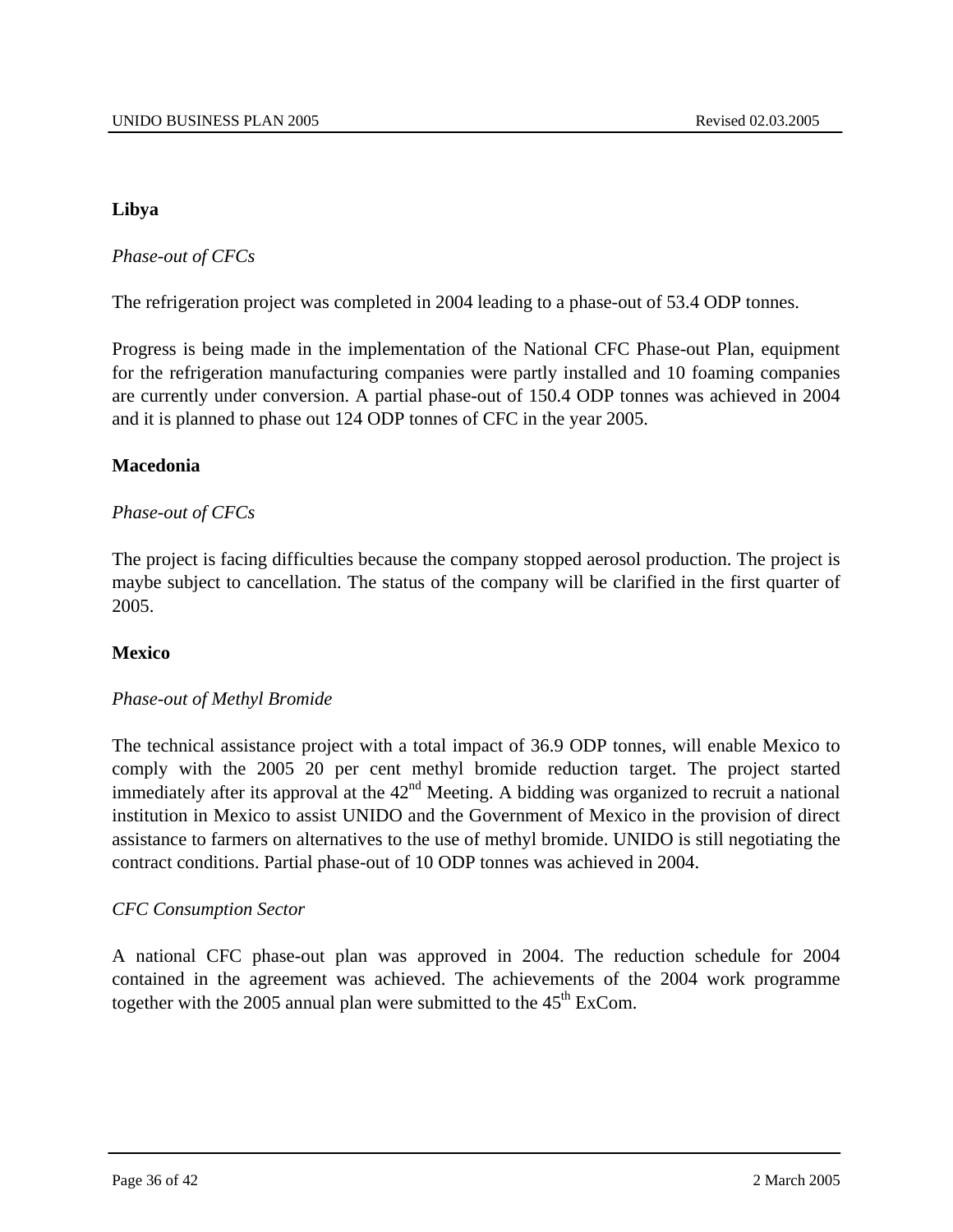#### *CFC Production Sector*

The CFC production closure project was approved at the  $40<sup>th</sup>$  Meeting of the ExCom, the conditions of the agreement regarding the first and second year production targets were achieved, the production of the company was audited, and the second tranche was released in 2004. The project runs smoothly and it is expected that Mexico will cease production of CFCs in the first half of 2005, and the total production for the years 2003 to 2005 will not exceed 22,000 ODP tonnes. The third tranche was submitted to the  $45<sup>th</sup>$  ExCom Meeting.

# **Morocco**

# *Phase-out of CFCs*

A terminal umbrella project in the commercial refrigeration sector was approved by the Executive Committee at its  $43<sup>rd</sup>$  meeting. The implementation of the project is on time. Equipment has been purchased and delivery is in progress. The project is expected to be completed in 2006 leading to a phase-out of 18.4 ODP tonnes.

# *Phase-out of Methyl Bromide*

The reorientation of the phase-out project for soil fumigation in the tomato sector was approved at the 44<sup>th</sup> ExCom Meeting in December 2004. An agreement was reached with the Tomato Association and terms of reference for equipment and services purchase were drafted at the end of December 2004. Equipment procurement will start in the first trimester of 2005. Installation is expected to be completed by December 2005.

In the strawberry sector, the strawberry farmers adopted the alternative of metham sodium during 2004, which allowed a reduction of more than 34 ODP tonnes as agreed in the project document for 2004. The amount eliminated in that sector is more than 30 per cent compared to the baseline.

# **Nigeria**

# *Phase-out of CFCs*

The national CFC phase-out plan is being implemented in cooperation with UNDP as the lead implementing agency. It is expected that a phase-out of 100.9 ODP tonnes will be achieved in 2005 in the refrigeration manufacturing and aerosol sectors. In 2004, foaming machines and refrigerating equipment were delivered in the refrigeration sector. Partial phase-out of 34.6 ODP tonnes was achieved. The project will be completed as planned by the end of June 2005.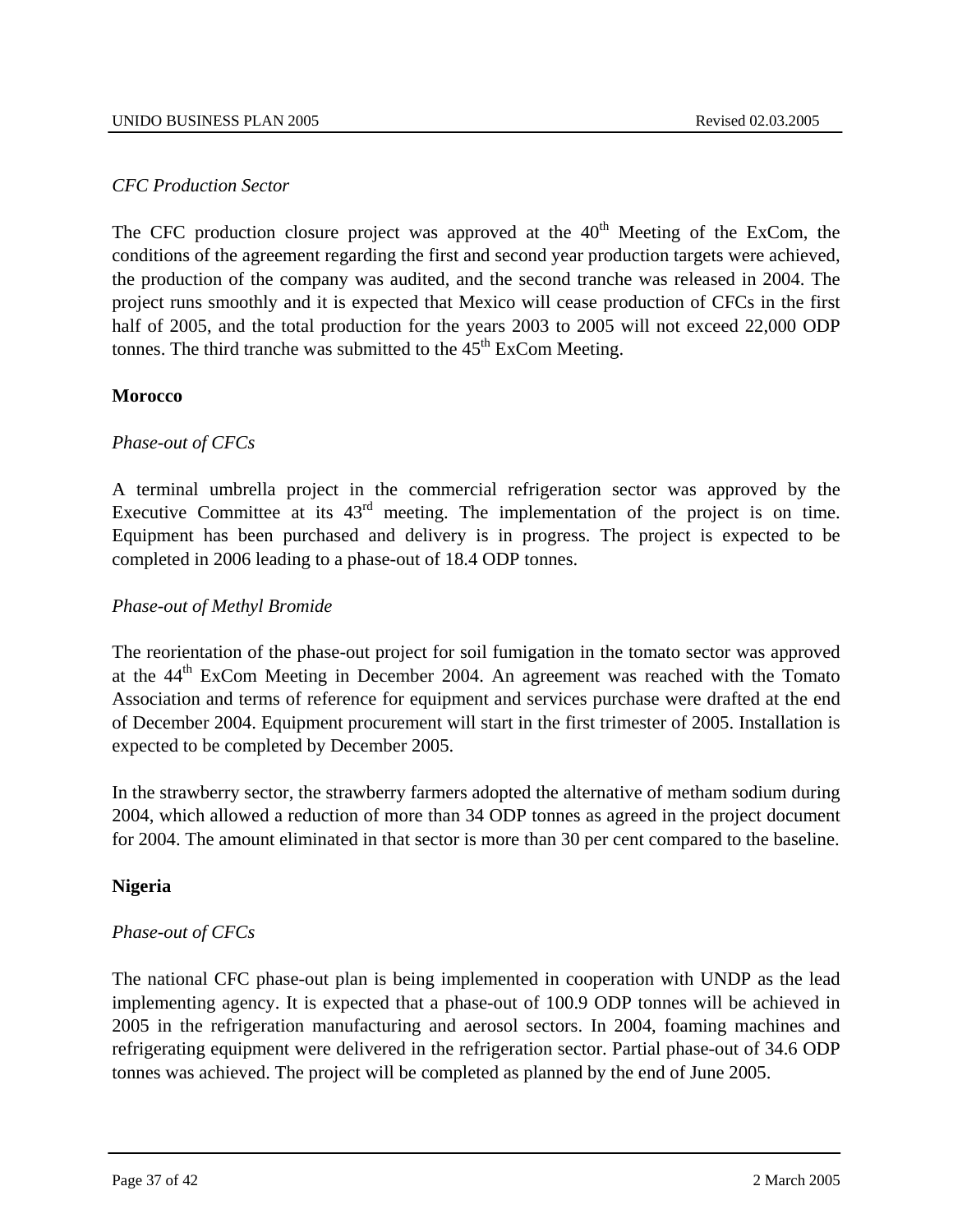The new layout of the two project sites under the aerosol part of the above project will be finalized shortly. Equipment is being manufactured and delivery is planned for July 2005. The project is planned to be completed in 2005.

# *Phase-out of Solvents*

A terminal ODS phase-out umbrella project was approved at the 43<sup>rd</sup> ExCom Meeting to phase out 166.7 ODP tonnes of CTC and 31.3 ODP tonnes of TCA. In 2005, 143.8 ODP tonnes of CTC and 8.3 ODP tonnes of TCA are planned to be eliminated under this project. In 2004, implementation modalities were agreed upon. Development of new formulations to replace CTC and TCA started. Equipment will be delivered to several cleaning shops during 2005. The implementation is going smoothly.

# **Oman**

# *Phase-out of CFCs*

The RMP is at the final stages of implementation. Both the training of custom officers and the training on good refrigerant management practices have been completed. Recovery and recycling centres have been identified. The recovery and recycling equipment were delivered and will be distributed to the servicing workshops during 2005. The phase-out of 13 ODP tonnes is planned for 2005.

# **Pakistan**

# *Phase-out of CFCs*

Activities in the first tranche of the refrigerant management plan progressed as reported to the 44<sup>th</sup> ExCom Meeting. At the same time, the second tranche was released and, among others, training of technicians and purchase of recovery and recycling equipment are foreseen in 2005.

In addition, 1.3 ODP tonnes of CFC-113 will be phased out in 2005 as part of a stand-alone solvent project.

# *Phase-out of Solvents and Process Agents (CFC, CTC and TCA)*

There are three ongoing solvent projects and one process agent project. All of them are in an advanced stage of implementation. They are planned to be completed in 2005.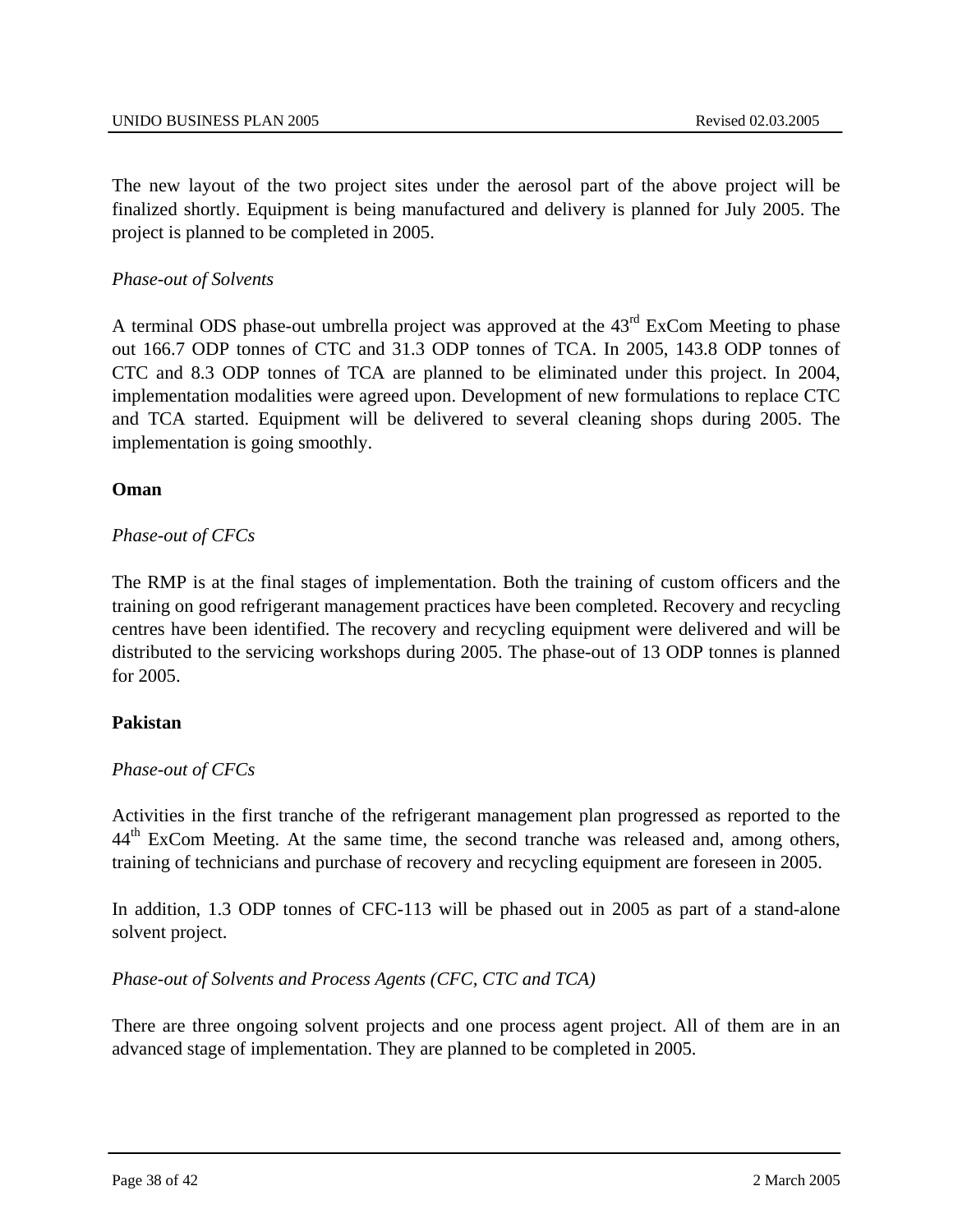The National CTC Phase-out Plan was approved at the  $41<sup>st</sup>$  Meeting of the ExCom. In 2004, the works were progressing according to the work plan as agreed by the Government of Pakistan. The following activities were undertaken in 2004: bidding for cleaning equipment, establishment of project implementation team, public awareness workshops, purchase of equipment and licensing of the solvents importers were introduced by the Government of Pakistan as well. The second tranche of the project was approved by the  $44<sup>th</sup>$  ExCom. In 2005, 14 sets of cleaning machines are expected to be delivered to the site. After delivery, installation is foreseen. Phaseout will occur as per agreement.

# *Phase-out of Halons*

The Halon Sector Phase-out Plan was approved at the  $41<sup>st</sup>$  meeting of the ExCom. Halon awareness and management workshop was carried out. Halon recovery and recycling centre is planned to be established and put into operation by the end of June 2005. The full ban on halon import will be introduced six months later. The project will be completed in 2006 phasing out the consumption of 24.2 ODP tonnes of halons.

# **Qatar**

# *Phase-out of CFCs*

Similar to Oman, the RMP in Qatar is at the final stages of implementation. Both the training of custom officers and the training on good refrigerant management practices have been completed. One recovery and recycling centre has already been established. The recovery and recycling equipment were delivered and will be distributed to the servicing workshops during 2005. The phase-out of 13 ODP tonnes is planned for 2005.

#### **Romania**

# *Phase-out of CTC*

The terminal umbrella phase-out project in the solvent sector approved by the  $41<sup>st</sup>$  ExCom, will be completed by June 2005. The equipment is already delivered and installed. The project will phase out 11.1 ODP tonnes.

#### *Phase-out of CFCs*

The project on the phase-out of CFC-12 in the manufacture of pharmaceutical aerosols was approved at the 44th meeting of the ExCom. The project will be completed in 2007 phasing out the consumption of 46.5 ODP tonnes in the aerosol sector.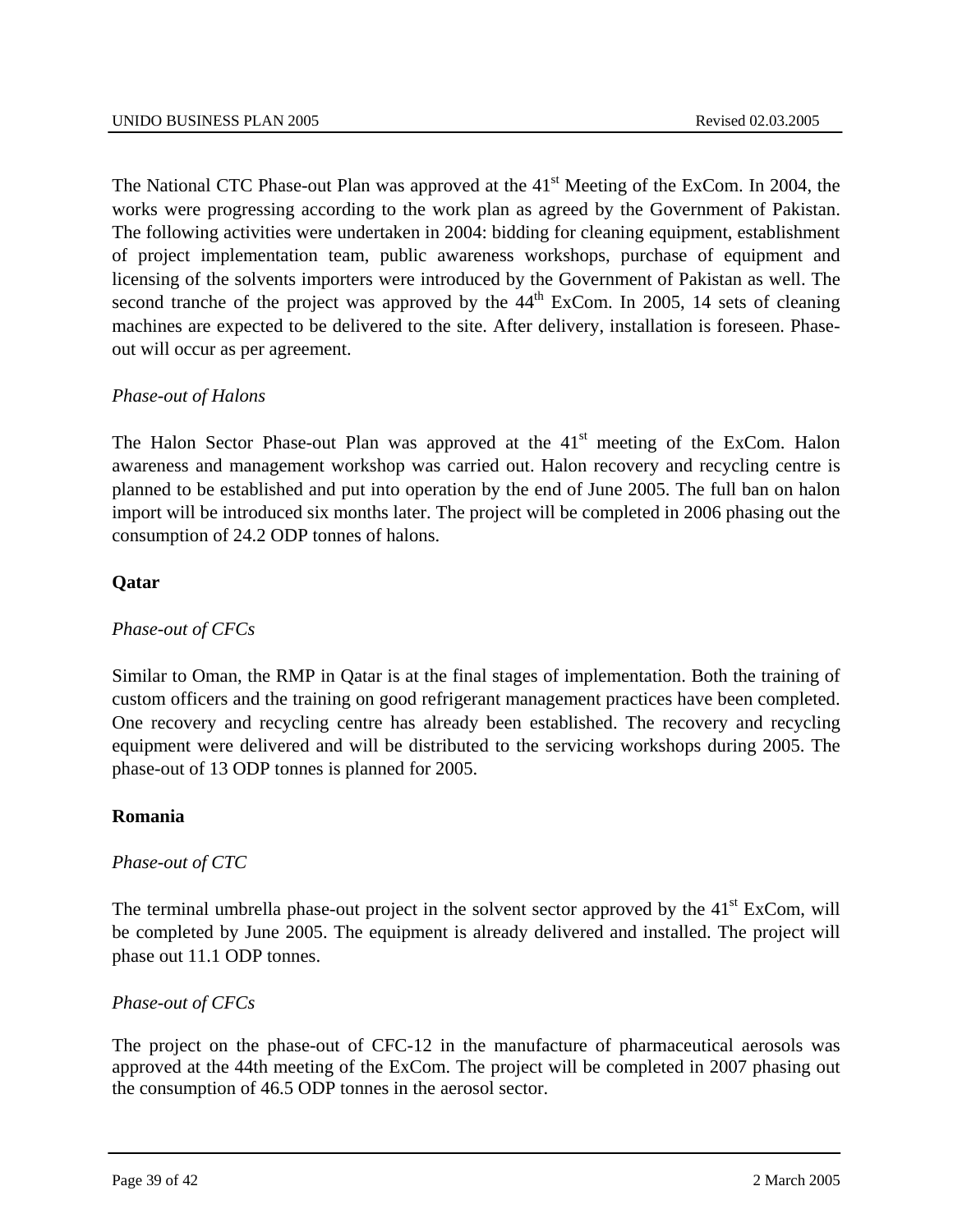# **Serbia and Montenegro**

# *Phase-out of CFCs*

There are two individual ongoing projects in the country under UNIDO's implementation. Equipment for the foam project were delivered and preparatory works for the installation are ongoing. Installation and commissioning is foreseen for 2005 and phase-out of 75 ODP tonnes of CFC-11 will be achieved by the end of 2005. The refrigeration project is close to completion. Moulds for newly designed compressors were prepared. The project will be completed by mid-2005, phasing out 2 ODP tonnes of CFC-12.

A national CFC phase-out plan was approved by the 43rd ExCom Meeting. The project is implemented in cooperation with the Government of Sweden. Implementation modalities have been agreed upon and implementation has started. The new formulation of medical aerosols with HAP showed good results, the formulation is being tested on its stability. It is expected to certify the new formulation by November 2005. Procurement of equipment will start as soon as the counterpart decides on the location of the new installation.

#### **Sudan**

#### *Phase-out of CFC and CTC*

A national CFC and CTC phase-out plan was approved at the 44<sup>th</sup> ExCom Meeting. Implementation modalities were agreed upon and implementation has started. In 2005, the manufacturing sector in aerosols, foams and refrigeration will be addressed. In addition, the service sector programme will start with the establishment of training and recovery centres in the West and South area of Sudan. Phase-out will occur as stipulated in the agreement.

#### **Syria**

#### *Phase-out of CFCs*

There is only one remaining foam project and one refrigeration project under UNIDO's implementation. Equipment were delivered, civil construction works were finished and equipment are being installed. Both projects are planned to be completed in 2005 phasing out 67.4 ODP tonnes.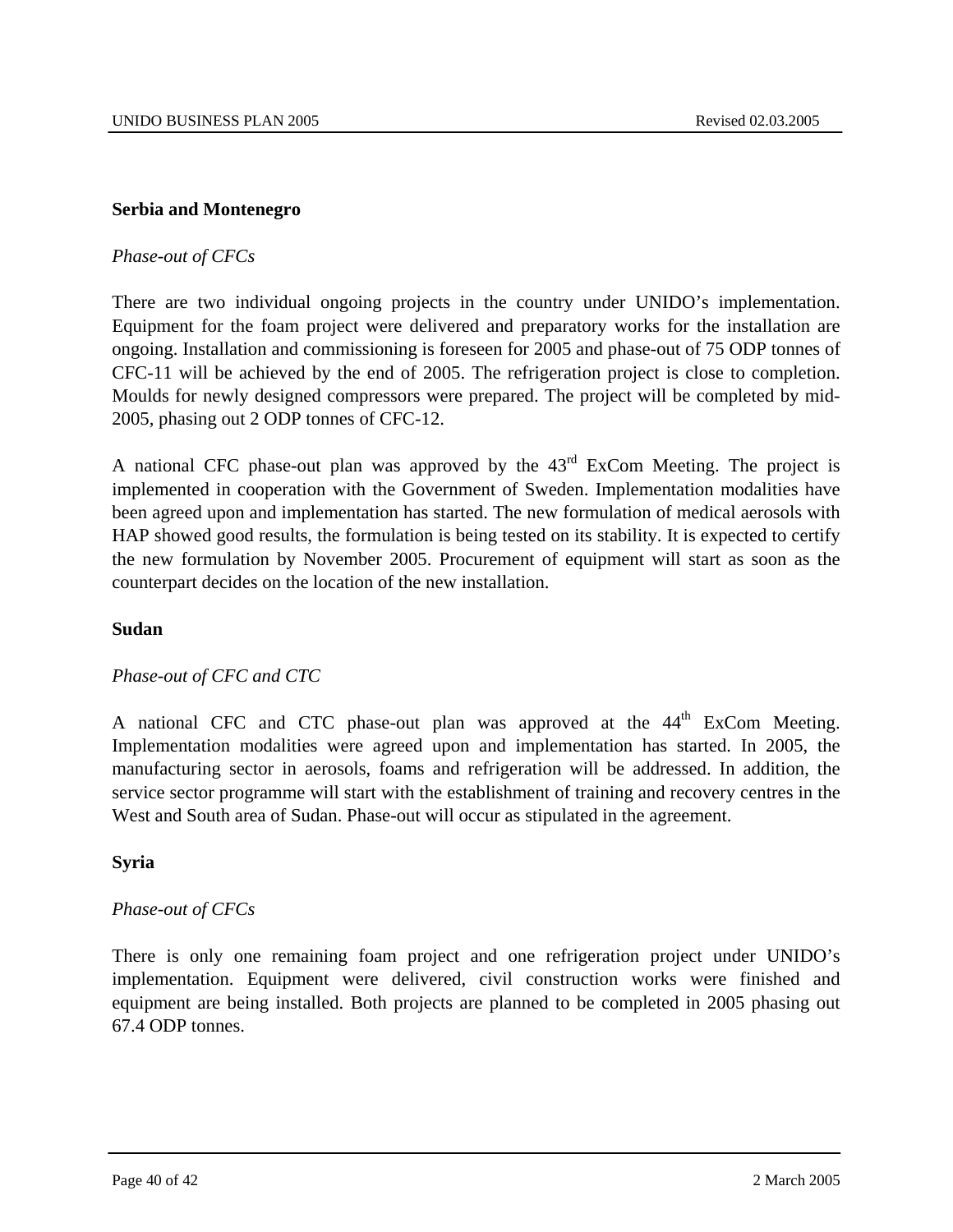# *Phase-out of Methyl Bromide*

The first series of training was completed in 2004. The first set of equipment was purchased during the last trimester of 2004 and will be delivered by the end of the first trimester of 2005. The second series of training will start in second trimester of 2005 as soon as all equipment are delivered.

# **Turkey**

#### *Phase-out of Solvents*

A terminal umbrella project for phasing out remaining ozone-depleting solvents was approved by the 41st ExCom Meeting. Equipment for phase-out of CTC have already been purchased and installed. Partial phase-out of CTC and TCA amounting to 20 ODP tonnes was achieved. Stain removing equipment is being purchased and will be delivered to the site in 2005. Total phase-out of TCA will occur in 2005.

# *Phase-out of Methyl Bromide*

The project is going on smoothly. Project activities in 2004 mainly focused on training and awareness in cooperation with leading farmers. By the end of the first trimester of 2005, a number of equipment and materials will be delivered to reach a larger number of farmers. Training is going on, focusing on a small group of homogeneous producers. The phase-out target will be achieved as scheduled.

# **Uganda**

# *Phase-out of Methyl Bromide*

After the revision approved by the Executive Committee, the project has advanced as planned. The project has fielded a machine for the application of methan sodium. Training on the identification and use of substrates started in 2004. Training on the use of machines will start during the first semester of 2005. The project is expected to be completed in 2006.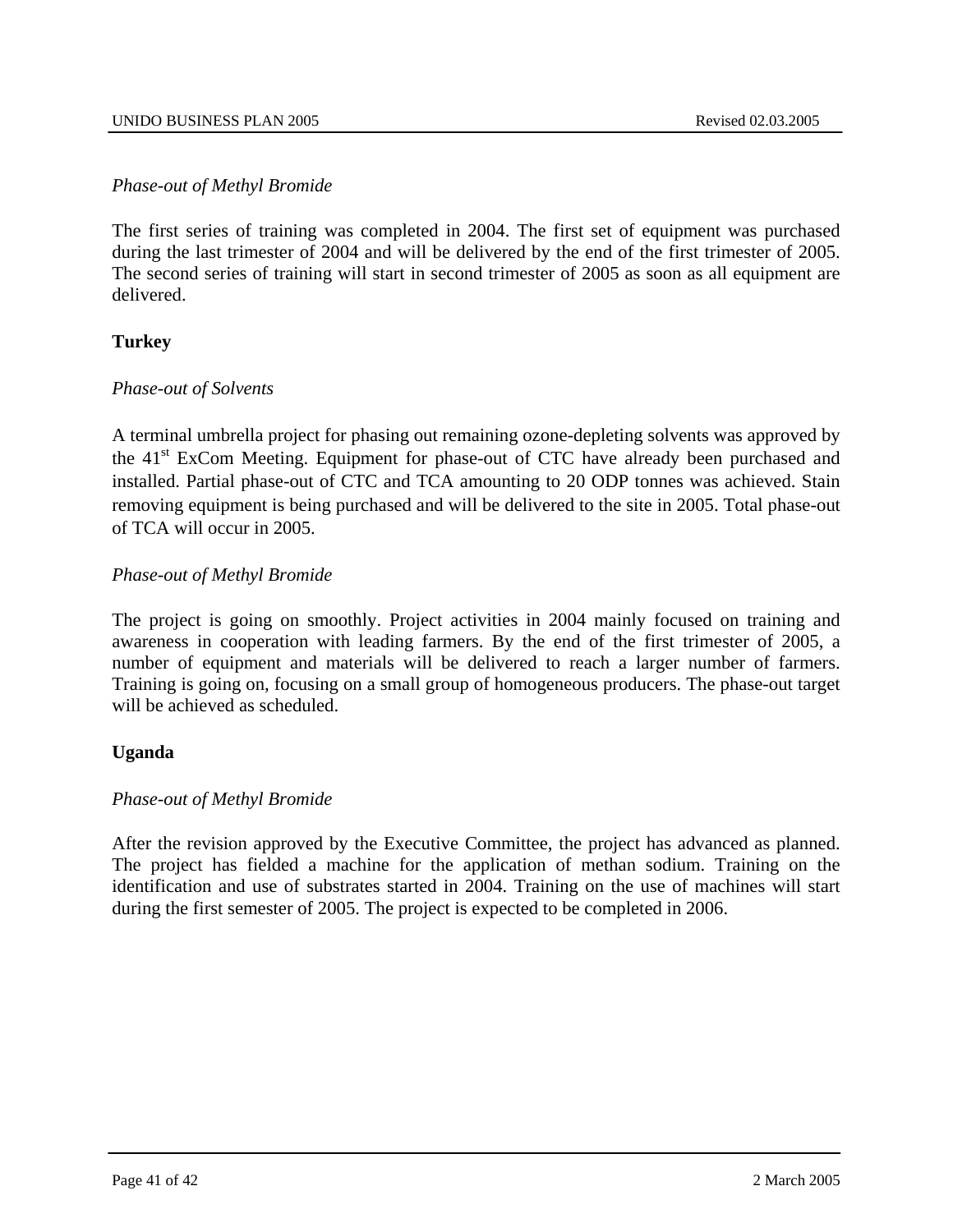# **Uruguay**

# *Phase-out of Methyl Bromide*

The project is implemented as planned. One region of the country (Bella Union) is free of methyl bromide. The project is concentrating on another important region (Salto), where some farmers are facing difficulties in adopting the alternatives. Through the project, training support is provided. In addition, identification of as many viable alternative chemicals as possible is envisaged. The project is expected to be completed in 2005 and to phase out a further 9 ODP tonnes.

#### **Venezuela**

# *Phase-out of CFCs*

The only remaining umbrella refrigeration project addressing seven companies, was partially completed in 2004. 20.9 ODP tonnes of CFCs were phased out at five enterprises. The situation of the remaining two companies will be clarified in the first half of 2005. For the last umbrella foam project, equipment was delivered to the site and installation is ongoing. The project will be completed in 2005 and will phase out 135.5 ODP tonnes.

A national CFC phase-out plan was approved in 2004. A detailed implementation plan was prepared and agreed upon. Core personnel were successfully trained. The national implementation structure was established and equipment for the remaining manufacturing enterprises was ordered. In 2005, the second tranche of the project will be requested. The training centres and recycling centres will be re-established and training of technicians will start. Part of the recovery and recycling equipment will be delivered. Phase-out will occur as stipulated in the agreement.

#### **Zimbabwe**

#### *Phase-out of Methyl Bromide*

The project is close to completion. All equipment are in the field. Training has been provided to all flower growers. In 2005, final training will be provided and project completion is foreseen.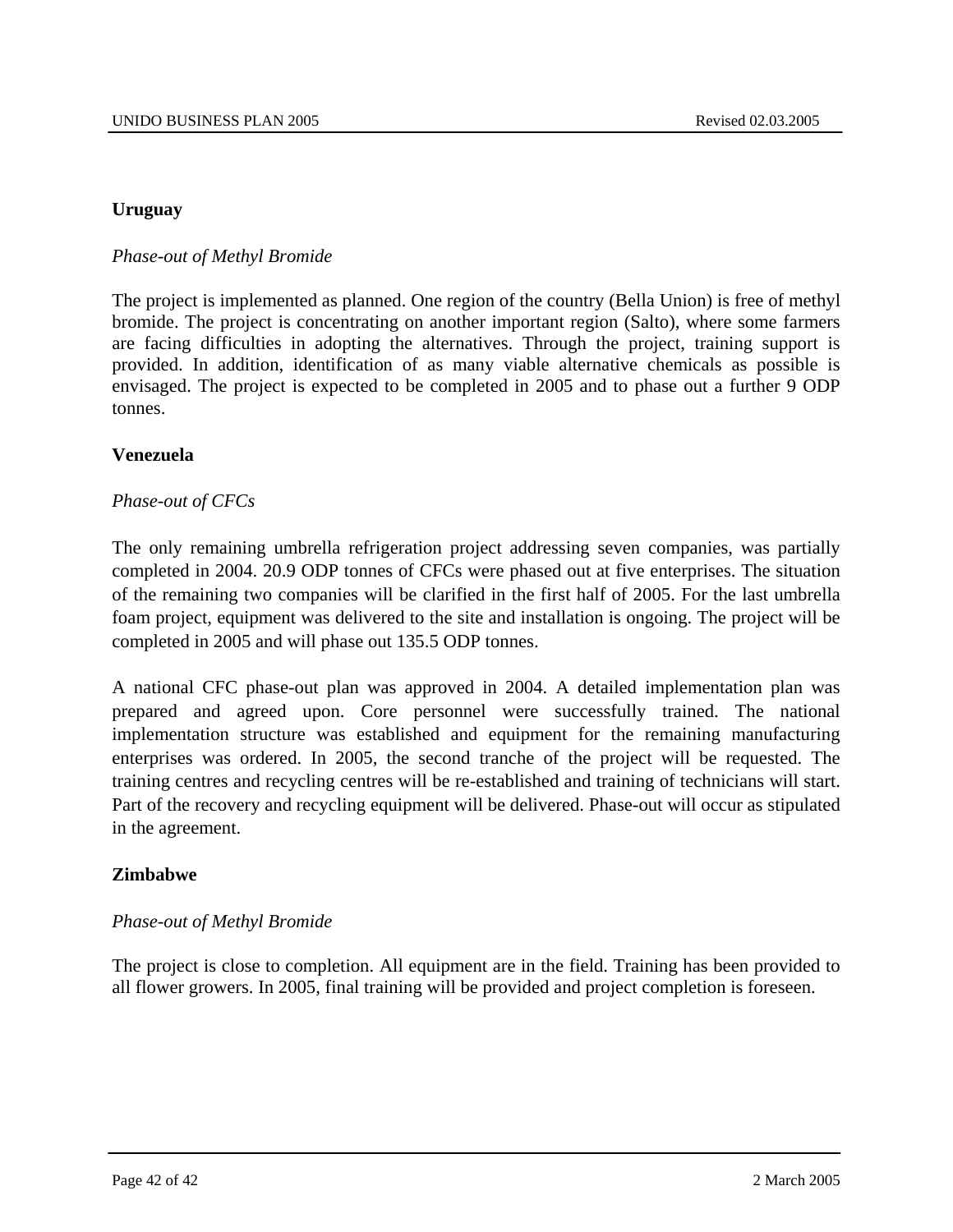| Agency                       | <b>LVC</b>                 | Country                     | <b>Chemical</b>     | Type       | <b>Sector and Sub-Sector</b>                                               |              | Phase-out from approved activities* |               |              |      |      | <b>Phase-out planned (New Activities)</b> |            | <b>Remarks</b>                                         |
|------------------------------|----------------------------|-----------------------------|---------------------|------------|----------------------------------------------------------------------------|--------------|-------------------------------------|---------------|--------------|------|------|-------------------------------------------|------------|--------------------------------------------------------|
|                              |                            |                             |                     |            |                                                                            | 2005         | 2006                                | 2007          | after 2007   | 2005 | 2006 | 2007                                      | after 2007 |                                                        |
|                              | <b>Forward Commitments</b> |                             |                     |            |                                                                            |              |                                     |               |              |      |      |                                           |            |                                                        |
| <b>UNIDO</b>                 | <b>LVC</b>                 | Albania                     | <b>SEV</b>          | PHO        | ODS Phase-out plan                                                         | 25.0         | 21.0                                | 9.0           | 6.2          |      |      |                                           |            |                                                        |
| <b>UNIDO</b>                 | Non-LVC                    | Argentina                   | <b>CFC</b>          | PHO        | ODS Phase-out plan                                                         | 100.0        | 200.0                               | 400.0         | 1,109.5      |      |      |                                           |            |                                                        |
| <b>UNIDO</b>                 | $_{\rm LVC}$               | Bosnia &<br>Herzegovina     | $_{\mathrm{CFC}}$   | PHO        | ODS Phase-out plan                                                         | 17.9         | 69.1                                | 30            | 3.0          |      |      |                                           |            |                                                        |
| <b>UNIDO</b>                 | $_{\rm LVC}$               | Bosnia &<br>Herzegovina     | <b>TCA</b>          | PHO        | ODS Phase-out plan                                                         | 1.1          |                                     |               |              |      |      |                                           |            |                                                        |
| <b>UNIDO</b>                 | Non-LVC                    | China                       | CFC                 | PHO        | Other, Tobacco fluffing                                                    | 200.0        | 150.0                               | 150.0         |              |      |      |                                           |            |                                                        |
| <b>UNIDO</b>                 | Non-LVC                    | China                       | <b>CFC</b>          | PHO        | Refrigeration Servicing Sector Phase-out Plan                              | 511.0        | 782.0                               | 793.0         | 1,816.0      |      |      |                                           |            |                                                        |
| <b>UNIDO</b>                 | Non-LVC                    | China                       | <b>MBR</b>          | PHO        | Sectoral Phase-out Plan                                                    | 207.8        | 156.2                               | 65.2          | 124.6        |      |      |                                           |            | Incl. 1. Tranche                                       |
|                              |                            |                             |                     |            |                                                                            |              |                                     |               |              |      |      |                                           |            |                                                        |
| <b>UNIDO</b>                 | $_{\rm LVC}$               | Croatia                     | $_{\mathrm{CFC}}$   | PHO        | Refrigeration, Terminal CFC Phase-out<br>Management Plan (UNIDO portion)   | 33.0         |                                     |               | 65.0         |      |      |                                           |            |                                                        |
| <b>UNIDO</b>                 | Non-LVC                    | Iran                        | <b>CFC</b>          | PHO        | CFC Phase-out plan (UNIDO portion)                                         | 115.5        | 99.5                                | 66.6          | 63.9         |      |      |                                           |            |                                                        |
| <b>UNIDO</b>                 | Non-LVC                    | Korea, DPR                  | CTC                 | PHO        | Production, CTC closure                                                    | 2,530.0      |                                     |               |              |      |      |                                           |            |                                                        |
| <b>UNIDO</b>                 | Non-LVC                    | Korea, DPR                  | <b>CTC</b>          | PHO        | Sectoral Phase-out Plan                                                    | 1,441.4      | 100.0                               | 15.0          | 77.8         |      |      |                                           |            | 2005 target already<br>partially phased-out<br>in 2004 |
| <b>UNIDO</b>                 | Non-LVC                    | Lebanon                     | <b>MBR</b>          | PHO        | Fumigants, Phase-out plan                                                  | 11.1         | 9.0                                 |               |              |      |      |                                           |            |                                                        |
| <b>UNIDO</b>                 | Non-LVC                    | Libya                       | <b>CFC</b>          | PHO        | CFC Phase-out plan                                                         | 124.0        | 124.0                               | 40.4          | 11.6         |      |      |                                           |            |                                                        |
| <b>UNIDO</b>                 | Non-LVC                    | Mexico                      | <b>CFC</b>          | PHO        | Production, CFC-closure                                                    | 5,616.0      |                                     | 3,931.0       | 2.808.0      |      |      |                                           |            |                                                        |
| <b>UNIDO</b>                 | Non-LVC                    | Mexico                      | CFC                 | PHO        | ODS Phase-out plan                                                         | 100.0        | 400.0                               | 450.0         | 585.0        |      |      |                                           |            |                                                        |
| <b>UNIDO</b>                 | Non-LVC                    | Morocco                     | <b>MBR</b>          | PHO        | Fumigants, Phase-out plan                                                  | 39.0         | 56.4                                | 78.0          | 182.4        |      |      |                                           |            |                                                        |
| <b>UNIDO</b>                 | Non-LVC                    | Nigeria                     | <b>CTC</b>          | PHO        | ODS Phase-out plan                                                         |              |                                     |               | 22.9         |      |      |                                           |            |                                                        |
| <b>UNIDO</b>                 | Non-LVC                    | Nigeria                     | <b>TCA</b>          | PHO        | ODS Phase-out plan                                                         |              |                                     |               | 23.0         |      |      |                                           |            |                                                        |
| <b>UNIDO</b>                 | Non-LVC                    | Pakistan                    | $_{\rm CFC}$        | PHO        | Refrigeration, Refrigerant management plan                                 |              |                                     | 215.0         |              |      |      |                                           |            |                                                        |
| <b>UNIDO</b>                 | Non-LVC                    | Pakistan                    | CTC                 | PHO        | Solvents, Sectoral Phase-out Plan                                          | 326.5        | 20.5                                | 10.0          | 32.0         |      |      |                                           |            |                                                        |
|                              |                            | Serbia &                    |                     |            |                                                                            |              |                                     |               |              |      |      |                                           |            |                                                        |
| <b>UNIDO</b><br><b>UNIDO</b> | Non-LVC<br>Non-LVC         | Montenegro<br>Sudan         | $_{\rm CFC}$<br>CFC | PHO<br>PHO | CFC Phase-out plan<br>ODS Phase-out plan                                   | 18.0<br>16.0 | 124.0<br>70.0                       | 143.0<br>65.0 | 40.0<br>65.0 |      |      |                                           |            |                                                        |
|                              |                            |                             |                     |            |                                                                            |              |                                     |               |              |      |      |                                           |            |                                                        |
| <b>UNIDO</b>                 | Non-LVC                    | Sudan                       | <b>CTC</b>          | PHO        | ODS Phase-out plan                                                         | 0.77         | 0.3                                 |               |              |      |      |                                           |            |                                                        |
| <b>UNIDO</b>                 | Non-LVC                    | Syria                       | <b>MBR</b>          | PHO        | Fumigants, Methyl bromide investment                                       | 35.4         |                                     |               |              |      |      |                                           |            |                                                        |
| UNIDO                        | Non-LVC                    | Turkey                      | <b>MBR</b>          | PHO        | Fumigants, Phase-out plan                                                  | 89.0         | 58.0                                |               |              |      |      |                                           |            |                                                        |
| <b>UNIDO</b>                 | $Non-LVC$                  | Venezuela                   | <b>CFC</b>          | PHO        | ODS Phase-out plan                                                         | $\sim$       | 50.0                                | 200.0         | 785.0        |      |      |                                           |            |                                                        |
|                              |                            |                             |                     |            | <b>Sub-Total Forward Commitments</b>                                       | 11,558.5     | 2,490.0                             | 6,661.2       | 7,820.9      |      |      |                                           |            |                                                        |
| <b>Planned Activities</b>    |                            |                             |                     |            |                                                                            |              |                                     |               |              |      |      |                                           |            |                                                        |
| <b>UNIDO</b>                 | Non-LVC                    | Algeria                     | <b>CFC</b>          | PHO        | <b>ODS</b> Phase-out Plan                                                  |              |                                     |               |              |      |      | 62.0                                      | 318.0      |                                                        |
| <b>UNIDO</b>                 | Non-LVC                    | Algeria                     | <b>CTC</b>          | PHO        | <b>ODS</b> Phase-out Plan                                                  |              |                                     |               |              |      | 21.0 |                                           |            |                                                        |
| <b>UNIDO</b>                 | Non-LVC                    | Algeria                     | <b>MBR</b>          | <b>INV</b> | <b>Grain Fumigation</b>                                                    |              |                                     |               |              |      |      |                                           | 2.0        |                                                        |
| <b>UNIDO</b>                 | Non-LVC                    | Algeria                     | <b>TCA</b>          | PHO        | <b>ODS</b> Phase-out Plan                                                  |              |                                     |               |              |      | 5.8  |                                           |            |                                                        |
| <b>UNIDO</b>                 | <b>LVC</b>                 | Angola                      | <b>MBR</b>          | TRA        | Fumigants, Training & Awareness workshop                                   |              |                                     |               |              |      |      |                                           |            |                                                        |
| <b>UNIDO</b>                 | <b>LVC</b>                 | Armenia                     | <b>HAL</b>          | PRP        | Halon, Project preparation                                                 |              |                                     |               |              |      |      |                                           |            |                                                        |
| <b>UNIDO</b>                 | $_{\rm LVC}$               | Armenia                     | <b>MBR</b>          | PRP        | Fumigants, Project preparation                                             |              |                                     |               |              |      |      |                                           |            |                                                        |
| <b>UNIDO</b>                 | <b>LVC</b>                 | Bahrain                     | CTC/TCA             | <b>TRA</b> | Solvents & Process Agents, Training & Awareness<br>workshop                |              |                                     |               |              |      |      |                                           |            |                                                        |
| <b>UNIDO</b>                 | $_{\rm LVC}$               | Bosnia &<br>Herzegovina     | <b>SEV</b>          | <b>INS</b> | <b>Institutional Strengthening</b>                                         |              |                                     |               |              |      |      |                                           |            |                                                        |
| <b>UNIDO</b>                 | Non-LVC                    | <b>Brazil</b>               | <b>MBR</b>          | PHO        | Sectoral Phase-out Plan                                                    |              |                                     |               |              |      | 20.0 | 20.0                                      | 180.0      |                                                        |
| <b>UNIDO</b>                 | <b>LVC</b>                 | Burundi                     | <b>TCA</b>          | <b>TRA</b> | Process Agents, Training & Awareness workshop                              |              |                                     |               |              |      |      |                                           |            |                                                        |
| <b>UNIDO</b>                 | <b>LVC</b>                 | Cambodia                    | <b>MBR</b>          | <b>TRA</b> | Fumigants, Raise awareness for ratification of the<br>Copenhagen Amendment |              |                                     |               |              |      |      |                                           |            |                                                        |
| <b>UNIDO</b>                 | <b>LVC</b>                 | Cameroon                    | $\rm CFC$           | <b>INV</b> | Refrigeration, Terminal umbrella project                                   |              |                                     |               |              |      |      | 40.0                                      |            |                                                        |
| <b>UNIDO</b>                 | <b>LVC</b>                 | Central African<br>Republic | <b>MBR</b>          | <b>TRA</b> | Fumigants, Raise awareness for ratification of the<br>Copenhagen Amendment |              |                                     |               |              |      |      |                                           |            |                                                        |
| <b>UNIDO</b>                 | Non-LVC                    | China                       | CFC                 | <b>INV</b> | Refrigeration, Reapplication of<br>CPR/REF/23/INV/222                      |              |                                     |               |              |      |      |                                           |            |                                                        |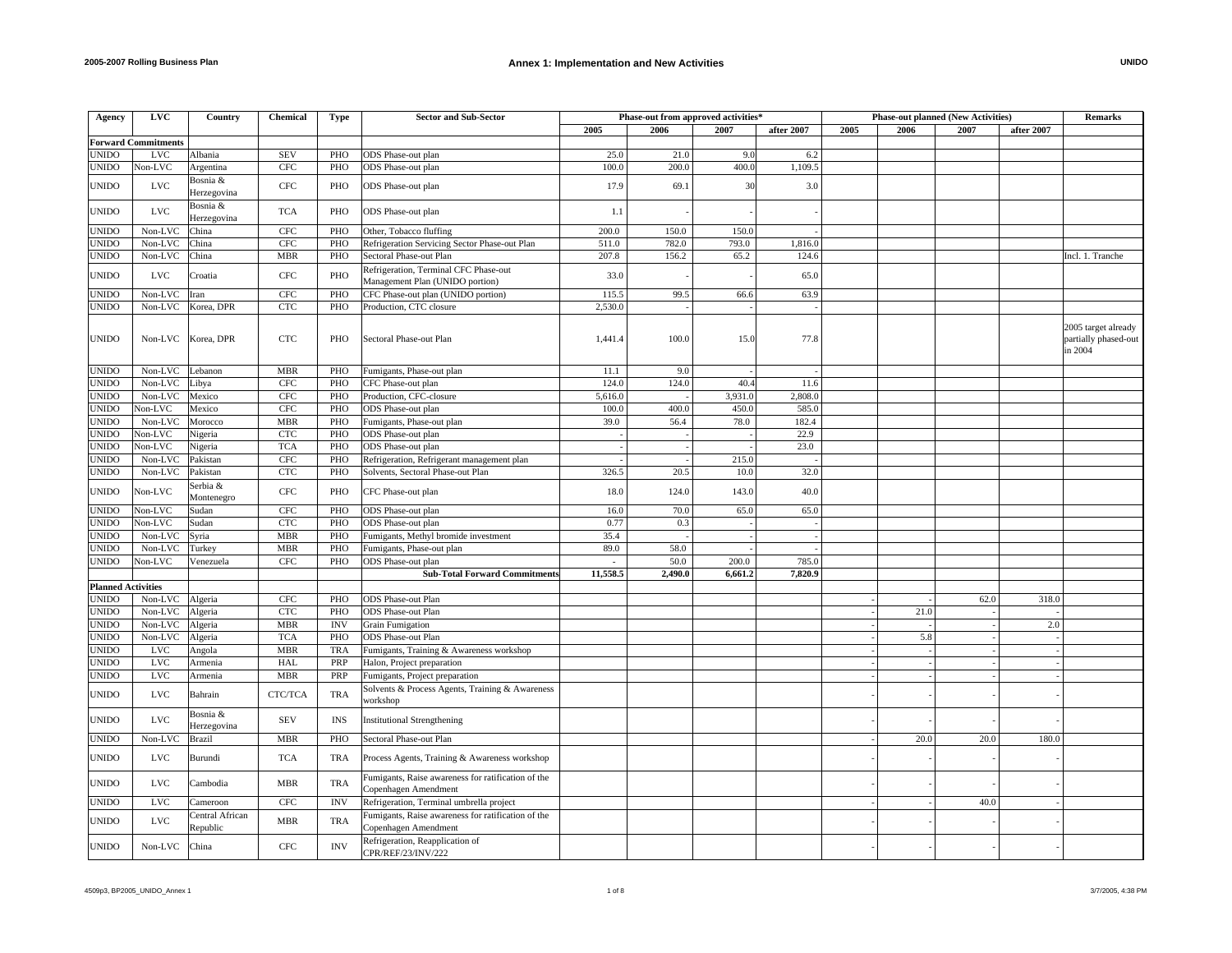| Agency       | <b>LVC</b> | Country               | <b>Chemical</b> | <b>Type</b> | <b>Sector and Sub-Sector</b>                                |              | Phase-out from approved activities <sup>4</sup> |            |      |       | <b>Phase-out planned (New Activities)</b> |            | Remarks |
|--------------|------------|-----------------------|-----------------|-------------|-------------------------------------------------------------|--------------|-------------------------------------------------|------------|------|-------|-------------------------------------------|------------|---------|
|              |            |                       |                 |             |                                                             | 2005<br>2006 | 2007                                            | after 2007 | 2005 | 2006  | 2007                                      | after 2007 |         |
| <b>UNIDO</b> | Non-LVC    | China                 | <b>CFC</b>      | PHO         | MDI, Phase-out Plan                                         |              |                                                 |            |      |       |                                           | 369.0      |         |
| <b>UNIDO</b> | Non-LVC    | China                 | <b>MBR</b>      | PHO         | Fumigants, Production Phase-out plan                        |              |                                                 |            |      |       |                                           | 776.3      |         |
|              | Non-LVC    | China                 | <b>MBR</b>      | PRP         |                                                             |              |                                                 |            |      |       |                                           |            |         |
| <b>UNIDO</b> |            |                       |                 |             | Fumigants, Production, Project preparation                  |              |                                                 |            |      |       |                                           |            |         |
| <b>UNIDO</b> | Non-LVC    | Congo DR              | <b>CTC</b>      | PRP         | Solvents, Project preparation                               |              |                                                 |            |      |       |                                           |            |         |
| <b>UNIDO</b> | Non-LVC    | Congo DR              | <b>CTC</b>      | <b>INV</b>  | Solvents, Phase-out Plan                                    |              |                                                 |            |      |       | 15.3                                      |            |         |
| <b>UNIDO</b> | <b>LVC</b> | Cote D'Ivoire         | <b>CFC</b>      | <b>INV</b>  | Aerosol                                                     |              |                                                 |            |      | 42.0  |                                           |            |         |
| <b>UNIDO</b> | <b>LVC</b> | Croatia               | <b>CTC</b>      | <b>TRA</b>  | Solvents, Awareness workshop                                |              |                                                 |            |      |       |                                           |            |         |
| <b>UNIDO</b> | Non-LVC    | Dominican<br>Republic | CTC/TCA         | <b>TRA</b>  | Solvents & Process Agents, Training & Awareness             |              |                                                 |            |      |       |                                           |            |         |
| <b>UNIDO</b> | Non-LVC    | Egypt                 | <b>CFC</b>      | PHO         | workshop<br>MDI Phase-out Plan                              |              |                                                 |            |      |       |                                           | 130.0      |         |
| <b>UNIDO</b> | Non-LVC    | Egypt                 | <b>CFC</b>      | PHO         | ODS Phase-out plan                                          |              |                                                 |            |      |       | 504.0                                     | 116.0      |         |
| <b>UNIDO</b> | Non-LVC    |                       | <b>CFC</b>      | PRP         | MDI, Project preparation                                    |              |                                                 |            |      |       |                                           |            |         |
|              |            | Egypt                 |                 |             |                                                             |              |                                                 |            |      |       |                                           |            |         |
| <b>UNIDO</b> | Non-LVC    | Egypt                 | <b>MBR</b>      | PHO         | Fumigants, Phase-out plan                                   |              |                                                 |            |      |       |                                           | 190.4      |         |
| <b>UNIDO</b> | Non-LVC    | Egypt                 | <b>SEV</b>      | <b>INS</b>  | <b>Institutional Strengthening</b>                          |              |                                                 |            |      |       |                                           |            |         |
| <b>UNIDO</b> | <b>LVC</b> | El Salvador           | <b>MBR</b>      | <b>TRA</b>  | Fumigants, Training & Awareness workshop                    |              |                                                 |            |      |       |                                           |            |         |
| <b>UNIDO</b> | <b>LVC</b> | Ethiopia              | CTC/TCA         | <b>TRA</b>  | Solvents & Process Agents, Training & Awareness<br>workshop |              |                                                 |            |      |       |                                           |            |         |
| <b>UNIDO</b> | <b>LVC</b> | Ethiopia              | <b>MBR</b>      | PRP         | Fumigants, Project preparation                              |              |                                                 |            |      |       |                                           |            |         |
| <b>UNIDO</b> | <b>LVC</b> | Georgia               | HAL             | PHO         | Halon, Phase-out plan                                       |              |                                                 |            |      |       | 42.5                                      |            |         |
| <b>UNIDO</b> | <b>LVC</b> |                       | <b>MBR</b>      | <b>INV</b>  | Commodities                                                 |              |                                                 |            |      |       |                                           | 10.0       |         |
|              |            | Georgia               |                 |             |                                                             |              |                                                 |            |      |       |                                           |            |         |
| <b>UNIDO</b> | <b>LVC</b> | Guatemala             | <b>MBR</b>      | PHO         | Fumigants, Phase-out plan                                   |              |                                                 |            |      |       |                                           | 320.6      |         |
| <b>UNIDO</b> | <b>LVC</b> | Honduras              | MBR             | PHO         | Fumigants, Phase-out plan                                   |              |                                                 |            |      |       |                                           | 195.0      |         |
| <b>UNIDO</b> | Non-LVC    | India                 | <b>CTC</b>      | PHO         | CTC Phase-out Plan                                          |              |                                                 |            |      | 761.6 |                                           |            |         |
| <b>UNIDO</b> | Non-LVC    | Iran                  | <b>CTC</b>      | PHO         | Solvents, CTC                                               |              |                                                 |            |      | 77.0  | 200.0                                     | 723.0      |         |
| <b>UNIDO</b> | Non-LVC    | <b>I</b> ran          | <b>MBR</b>      | PHO         | Fumigants, Phase-out plan                                   |              |                                                 |            |      |       |                                           | 10.0       |         |
| <b>UNIDO</b> | Non-LVC    | Iran                  | <b>TCA</b>      | PHO         | Solvents, TCA                                               |              |                                                 |            |      | 29.0  | 100.0                                     | 257.8      |         |
| <b>UNIDO</b> | Non-LVC    | Korea, DPR            | <b>CFC</b>      | <b>INV</b>  | RMP, II. Phase                                              |              |                                                 |            |      |       | 40.0                                      | 170.6      |         |
| <b>UNIDO</b> | Non-LVC    | Korea, DPR            | <b>CTC</b>      | <b>INV</b>  | Process Agents, Terminal Umbrella                           |              |                                                 |            |      |       | 146.0                                     |            |         |
| <b>UNIDO</b> | <b>LVC</b> | Kuwait                | HAL             | PHO         | Halon, Phase-out plan                                       |              |                                                 |            |      |       | 150.0                                     |            |         |
| <b>UNIDO</b> | <b>LVC</b> | Kuwait                | <b>HAL</b>      | PRP         | Halon, Project preparation                                  |              |                                                 |            |      |       |                                           |            |         |
|              |            |                       |                 |             |                                                             |              |                                                 |            |      |       |                                           |            |         |
| <b>UNIDO</b> | Non-LVC    | Libya                 | <b>HAL</b>      | PHO         | Halon, Phase-out plan                                       |              |                                                 |            |      |       |                                           | 714.5      |         |
| <b>UNIDO</b> | Non-LVC    | Libya                 | HAL             | PRP         | Halon, Project preparation                                  |              |                                                 |            |      |       |                                           |            |         |
| <b>UNIDO</b> | Non-LVC    | Libya                 | <b>MBR</b>      | PHO         | Fumigants, Phase-out plan                                   |              |                                                 |            |      | 16.0  |                                           | 74.0       |         |
| <b>UNIDO</b> | Non-LVC    | Libya                 | <b>MBR</b>      | PRP         | Fumigants, project preparation                              |              |                                                 |            |      |       |                                           |            |         |
| <b>UNIDO</b> | Non-LVC    | Libya                 | <b>SEV</b>      | <b>INS</b>  | <b>Institutional Strengthening</b>                          |              |                                                 |            |      |       |                                           |            |         |
| <b>UNIDO</b> | Non-LVC    | Macedonia             | <b>CFC</b>      | PHO         | <b>TPMP</b>                                                 |              |                                                 |            |      |       |                                           | 49.3       |         |
| <b>UNIDO</b> | Non-LVC    | Macedonia             | <b>CFC</b>      | PRP         | Project Preparation, Chillers demonstration                 |              |                                                 |            |      |       |                                           |            |         |
| <b>UNIDO</b> | Non-LVC    | Macedonia             | <b>CFC</b>      | <b>TAS</b>  | Chillers, demonstration project                             |              |                                                 |            |      |       | 10.0                                      |            |         |
| <b>UNIDO</b> | Non-LVC    | Macedonia             | HAL             | PHO         | Halon, Update of halon phase-out plan                       |              |                                                 |            |      |       |                                           |            |         |
| <b>UNIDO</b> | Non-LVC    | Macedonia             | <b>SEV</b>      | <b>INS</b>  | <b>Institutional Strengthening</b>                          |              |                                                 |            |      |       |                                           |            |         |
|              | <b>LVC</b> |                       | <b>MBR</b>      | <b>TRA</b>  | Fumigants, Training & Awareness workshop                    |              |                                                 |            |      |       |                                           |            |         |
| <b>UNIDO</b> |            | Madagascar            |                 |             |                                                             |              |                                                 |            |      |       |                                           |            |         |
| UNIDO        | <b>LVC</b> | Mauritius             | <b>TCA</b>      | <b>TRA</b>  | Process Agents, Training & Awareness workshop               |              |                                                 |            |      |       |                                           |            |         |
| <b>UNIDO</b> | Non-LVC    | Mexico                | <b>SEV</b>      | <b>INS</b>  | <b>Institutional Strengthening</b>                          |              |                                                 |            |      |       |                                           |            |         |
| <b>UNIDO</b> | <b>LVC</b> | Moldova               | <b>MBR</b>      | <b>TRA</b>  | Fumigants, Training & Awareness workshop                    |              |                                                 |            |      |       |                                           |            |         |
| <b>UNIDO</b> | Non-LVC    | Morocco               | CTC/TCA         | <b>TRA</b>  | Solvents & Process Agents, Training & Awareness             |              |                                                 |            |      |       |                                           |            |         |
|              |            |                       |                 |             | workshop                                                    |              |                                                 |            |      |       |                                           |            |         |
| <b>UNIDO</b> | Non-LVC    | Morocco               | HAL             | PHO         | Halon, Phase-out plan                                       |              |                                                 |            |      | 21.0  |                                           |            |         |
| <b>UNIDO</b> | <b>LVC</b> | Myanmar               | <b>CFC</b>      | <b>INV</b>  | R & R                                                       |              |                                                 |            |      |       | 43.5                                      |            |         |
| <b>UNIDO</b> | <b>LVC</b> | Nicaragua             | <b>MBR</b>      | <b>TRA</b>  | Fumigants, Training & Awareness workshop                    |              |                                                 |            |      |       |                                           |            |         |
| <b>UNIDO</b> | <b>LVC</b> | Oman                  | <b>CTC</b>      | <b>TRA</b>  | Solvents, Training & Awareness workshop                     |              |                                                 |            |      |       |                                           |            |         |
| <b>UNIDO</b> | <b>LVC</b> | Oman                  | <b>SEV</b>      | <b>INS</b>  | <b>Institutional Strengthening</b>                          |              |                                                 |            |      |       |                                           |            |         |
| <b>UNIDO</b> | Non-LVC    | Pakistan              | <b>MBR</b>      | <b>TRA</b>  | Fumigants, Training & Awareness workshop                    |              |                                                 |            |      |       |                                           |            |         |
| <b>UNIDO</b> | <b>LVC</b> | Oatar                 | <b>SEV</b>      | <b>INS</b>  | <b>Institutional Strengthening</b>                          |              |                                                 |            |      |       |                                           |            |         |
| <b>UNIDO</b> | Non-LVC    | Romania               | CFC             | PHO         | CFC Phase-out Plan, Refrigeration                           |              |                                                 |            |      |       |                                           | 99.0       |         |
| <b>UNIDO</b> | Non-LVC    | Romania               | <b>CTC</b>      | PHO         | Process Agents, Terminal Umbrella                           |              |                                                 |            |      |       |                                           | 200.0      |         |
| <b>UNIDO</b> | Non-LVC    | Romania               | <b>SEV</b>      | <b>INS</b>  | <b>Institutional Strengthening</b>                          |              |                                                 |            |      |       |                                           |            |         |
|              |            |                       |                 |             |                                                             |              |                                                 |            |      |       |                                           |            |         |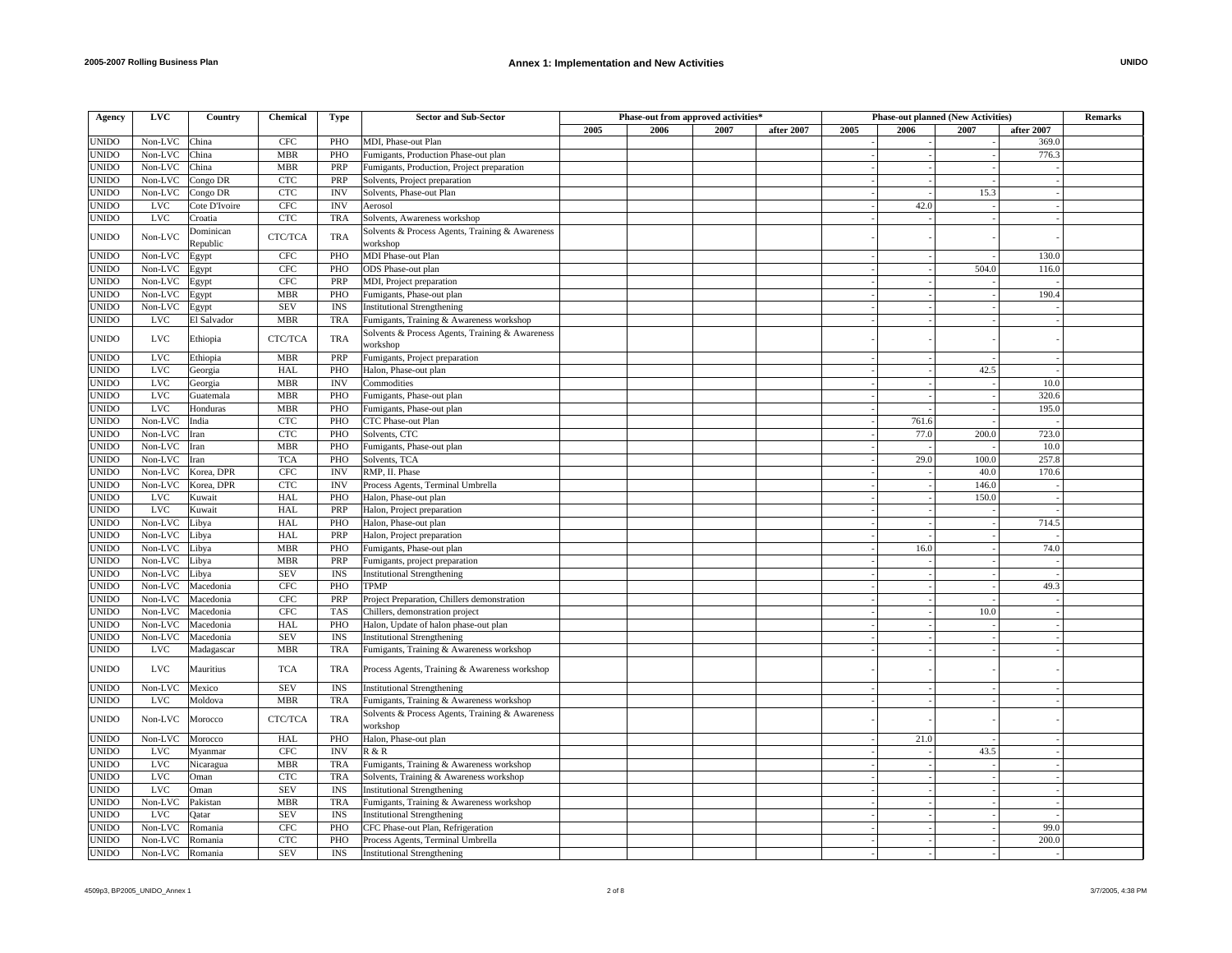| Agency       | <b>LVC</b>                    | Country                 | Chemical          | <b>Type</b>               | <b>Sector and Sub-Sector</b>                                | Phase-out from approved activities* |       |      | <b>Phase-out planned (New Activities)</b> |      |         | Remarks |            |  |
|--------------|-------------------------------|-------------------------|-------------------|---------------------------|-------------------------------------------------------------|-------------------------------------|-------|------|-------------------------------------------|------|---------|---------|------------|--|
|              |                               |                         |                   |                           |                                                             | 2005                                | 2006  | 2007 | after 2007                                | 2005 | 2006    | 2007    | after 2007 |  |
| <b>JNIDO</b> | Non-LVC                       | Romania                 | <b>SEV</b>        | PHO                       | Production, CFC/CTC/MBR-closure                             |                                     |       |      |                                           |      |         |         | 400.0      |  |
| <b>JNIDO</b> | Non-LVC                       | Romania                 | <b>SEV</b>        | PRP                       | Production, CFC/CTC/MBR-closure project<br>preparation      |                                     |       |      |                                           |      |         |         |            |  |
| <b>JNIDO</b> | Non-LVC                       | Serbia &<br>Montenegro  | CTC               | PRP                       | Solvents, Project preparation                               |                                     |       |      |                                           |      |         |         |            |  |
| <b>JNIDO</b> | Non-LVC                       | Serbia &<br>Montenegro  | <b>MBR</b>        | PRP                       | Fumigants, Project preparation                              |                                     |       |      |                                           |      |         |         |            |  |
| <b>JNIDO</b> | Non-LVC                       | Serbia &<br>Montenegro  | <b>SEV</b>        | <b>INS</b>                | <b>Institutional Strengthening</b>                          |                                     |       |      |                                           |      |         |         |            |  |
| <b>JNIDO</b> | Non-LVC                       | Syria                   | $_{\mathrm{CFC}}$ | PHO                       | ODS Phase-out plan incl. Mebr                               |                                     |       |      |                                           |      |         |         | 145.0      |  |
| <b>JNIDO</b> | Non-LVC                       | Syria                   | <b>CFC</b>        | PRP                       | Phase-out plan, Project preparation                         |                                     |       |      |                                           |      |         |         |            |  |
| <b>JNIDO</b> | Non-LVC                       | Syria                   | <b>SEV</b>        | <b>INS</b>                | <b>Institutional Strengthening</b>                          |                                     |       |      |                                           |      |         |         |            |  |
| <b>JNIDO</b> | Non-LVC                       | Tunisia                 | $_{\mathrm{CFC}}$ | PHO                       | <b>RMP</b>                                                  |                                     |       |      |                                           |      |         |         | 145.0      |  |
| <b>JNIDO</b> | Non-LVC                       | Tunisia                 | CTC/TCA           | <b>TRA</b>                | Solvents & Process Agents, Training & Awareness<br>workshop |                                     |       |      |                                           |      |         |         |            |  |
| <b>JNIDO</b> | Non-LVC                       | Turkey                  | <b>BCM</b>        | <b>INV</b>                | Process Agents, Terminal Umbrella                           |                                     |       |      |                                           |      |         | 20.0    |            |  |
| <b>JNIDO</b> | Non-LVC                       | Turkey                  | <b>BCM</b>        | PRP                       | Process Agents, Project preparation                         |                                     |       |      |                                           |      |         |         |            |  |
| JNIDO        | Non-LVC                       | Venezuela               | <b>MBR</b>        | TRA                       | Fumigants, Training & Awareness workshop                    |                                     |       |      |                                           |      |         |         |            |  |
| <b>JNIDO</b> | Non-LVC                       | Venezuela               | <b>TCA</b>        | <b>TRA</b>                | Process Agents, Training & Awareness workshop               |                                     |       |      |                                           |      |         |         |            |  |
| <b>JNIDO</b> | Non-LVC                       | Yemen                   | <b>CFC</b>        | <b>INV</b>                | Refrigeration, Terminal umbrella project                    |                                     |       |      |                                           |      |         | 36.0    | 36.0       |  |
| <b>JNIDO</b> | Non-LVC                       | Yemen                   | $_{\mathrm{CFC}}$ | PRP                       | Refrigeration, Project preparation                          |                                     |       |      |                                           |      |         |         |            |  |
|              |                               |                         |                   |                           |                                                             |                                     |       |      |                                           |      |         |         |            |  |
| JNIDO        | Non-LVC                       | Yemen                   | <b>TCA</b>        | <b>TRA</b>                | Process Agents, Training & Awareness workshop               |                                     |       |      |                                           |      |         |         |            |  |
| <b>JNIDO</b> | <b>LVC</b>                    | Zambia                  | CTC/TCA           | <b>TRA</b>                | Solvents & Process Agents, Training & Awareness<br>workshop |                                     |       |      |                                           |      |         |         |            |  |
| <b>JNIDO</b> | Non-LVC                       | Zimbabwe                | <b>CTC</b>        | PRP                       | Solvents, Project preparation                               |                                     |       |      |                                           |      |         |         |            |  |
| <b>JNIDO</b> | Non-LVC                       | Zimbabwe                | <b>CTC</b>        | $\ensuremath{\text{INV}}$ | Solvents, Phase-out Plan                                    |                                     |       |      |                                           |      |         | 11.6    |            |  |
| <b>JNIDO</b> | Non-LVC                       | Zimbabwe                | <b>MBR</b>        | PHO                       | Fumigants, Phase-out in tobacco seedling                    |                                     |       |      |                                           |      | 20.0    | 40.0    | 40.0       |  |
| JNIDO        | Non-LVC                       | Zimbabwe                | <b>MBR</b>        | PRP                       | Fumigants, Project preparation                              |                                     |       |      |                                           |      |         |         |            |  |
| <b>JNIDO</b> | Non-LVC UNIDO                 |                         | <b>SEV</b>        | ADM                       | Core unit funding                                           |                                     |       |      |                                           |      |         |         |            |  |
|              |                               |                         |                   |                           | <b>Sub-Total Planned Activities</b>                         |                                     |       |      |                                           |      | 1,013.4 | 1,480.9 | 5,671.5    |  |
|              | Projects under implementation |                         |                   |                           |                                                             |                                     |       |      |                                           |      |         |         |            |  |
| <b>JNIDO</b> | Non-LVC                       | Algeria                 | <b>CFC</b>        | <b>INV</b>                |                                                             |                                     |       | 72.8 |                                           |      |         |         |            |  |
| JNIDO        | Non-LVC Algeria               |                         | <b>CFC</b>        | <b>INV</b>                | Refrigeration, Refrigerant management plan                  | 90.0                                | 45.0  |      |                                           |      |         |         |            |  |
| JNIDO        | Non-LVC                       | Argentina               | <b>CFC</b>        | PHO                       | Plan for phase-out of ODS in the solvent sector             | 10.0                                | 7.0   | 5.0  | 5.5                                       |      |         |         |            |  |
| <b>JNIDO</b> | Non-LVC                       | Argentina               | CTC               | PHO                       | Plan for phase-out of ODS in the solvent sector             | 22.5                                | 2.0   | 2.0  | 4.0                                       |      |         |         |            |  |
| <b>JNIDO</b> | Non-LVC                       | Argentina               | <b>TCA</b>        | PHO                       | Plan for phase-out of ODS in the solvent sector             | 9.0                                 | 6.0   | 5.0  | 11.0                                      |      |         |         |            |  |
| JNIDO        | $_{\rm LVC}$                  | Bosnia &<br>Herzegovina | $_{\mathrm{CFC}}$ | <b>INV</b>                |                                                             | 93.1                                |       |      |                                           |      |         |         |            |  |
| JNIDO        | <b>LVC</b>                    | Bosnia &<br>Herzegovina | <b>MBR</b>        | <b>INV</b>                | Fumigants, Methyl bromide phase-out                         | 6.2                                 | 5.6   |      |                                           |      |         |         |            |  |
| <b>JNIDO</b> | <b>LVC</b>                    | Cameroon                | CFC               | <b>TAS</b>                | <b>RMP</b>                                                  | 36.0                                | 30.6  |      |                                           |      |         |         |            |  |
| <b>JNIDO</b> | Non-LVC                       | China                   | <b>CFC</b>        | <b>INV</b>                |                                                             | 59.0                                |       |      |                                           |      |         |         |            |  |
| JNIDO        | Non-LVC                       | China                   | <b>CFC</b>        | PHO                       | Refrigeration, Phase-out plan                               | 169.0                               | 609.0 |      |                                           |      |         |         |            |  |
| <b>JNIDO</b> | <b>LVC</b>                    | Cote D'Ivoire           | <b>MBR</b>        | <b>INV</b>                |                                                             | 4.7                                 | 3.8   |      |                                           |      |         |         |            |  |
| <b>JNIDO</b> | Non-LVC                       | Cuba                    | <b>MBR</b>        | <b>INV</b>                | Total phase-out of Methyl Bromide                           |                                     | 7.9   | 7.8  | 8.4                                       |      |         |         |            |  |
| <b>JNIDO</b> | Non-LVC                       | Dominican<br>Republic   | <b>MBR</b>        | <b>INV</b>                |                                                             | 60.0                                | 41.0  |      |                                           |      |         |         |            |  |
| JNIDO        | Non-LVC                       | Egypt                   | <b>MBR</b>        | <b>INV</b>                |                                                             | 185.6                               |       |      |                                           |      |         |         |            |  |
| <b>JNIDO</b> | Non-LVC                       | Egypt                   | <b>CFC</b>        | $\ensuremath{\text{INV}}$ | Terminal solvent sector umbrella project                    |                                     | 11.3  |      |                                           |      |         |         |            |  |
| <b>JNIDO</b> | Non-LVC                       | Egypt                   | $_{\rm CTC}$      | <b>INV</b>                | Terminal solvent sector umbrella project                    |                                     | 11.8  |      |                                           |      |         |         |            |  |
| <b>JNIDO</b> | Non-LVC                       | Egypt                   | <b>TCA</b>        | $\ensuremath{\text{INV}}$ | Terminal solvent sector umbrella project                    |                                     | 18.0  |      |                                           |      |         |         |            |  |
| <b>JNIDO</b> | Non-LVC Egypt                 |                         | <b>SEV</b>        | <b>INS</b>                |                                                             | $\sim$                              | 18.9  |      |                                           |      |         |         |            |  |
|              |                               |                         |                   |                           |                                                             |                                     |       |      |                                           |      |         |         |            |  |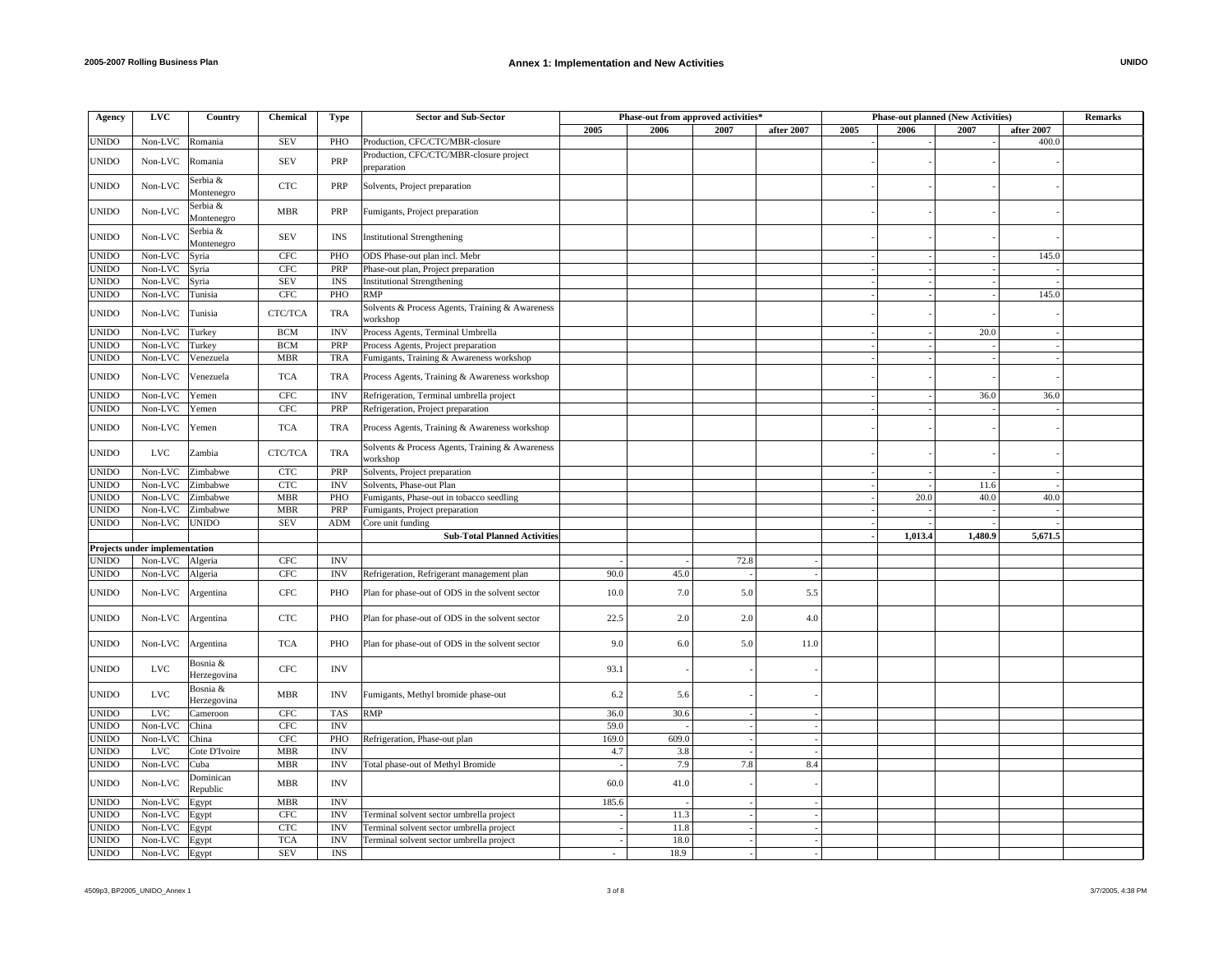| Agency                                                                                                                                                  | LVC          | Country                | <b>Chemical</b>   | Type       | <b>Sector and Sub-Sector</b>                                 |          | Phase-out from approved activities* |         |            | <b>Phase-out planned (New Activities)</b> |         |         |            | <b>Remarks</b> |
|---------------------------------------------------------------------------------------------------------------------------------------------------------|--------------|------------------------|-------------------|------------|--------------------------------------------------------------|----------|-------------------------------------|---------|------------|-------------------------------------------|---------|---------|------------|----------------|
|                                                                                                                                                         |              |                        |                   |            |                                                              | 2005     | 2006                                | 2007    | after 2007 | 2005                                      | 2006    | 2007    | after 2007 |                |
| <b>UNIDO</b>                                                                                                                                            | <b>LVC</b>   | Georgia                | <b>MBR</b>        | <b>TAS</b> |                                                              |          | 6.0                                 |         |            |                                           |         |         |            |                |
| <b>UNIDO</b>                                                                                                                                            | $_{\rm LVC}$ | Guatemala              | <b>MBR</b>        | PHO        |                                                              | 132.0    | 25.0                                | 25.0    | 24.0       |                                           |         |         |            |                |
| <b>UNIDO</b>                                                                                                                                            | <b>LVC</b>   | Honduras               | <b>MBR</b>        | PHO        |                                                              | 106.6    |                                     |         |            |                                           |         |         |            |                |
| <b>UNIDO</b>                                                                                                                                            | Non-LVC      | India                  | $_{\mathrm{CFC}}$ | <b>INV</b> |                                                              | 16.0     |                                     |         |            |                                           |         |         |            |                |
| <b>UNIDO</b>                                                                                                                                            | Non-LVC      | India                  | CFC               | PHO        | Refrigeration/Phase-out plan                                 | 107.0    |                                     |         |            |                                           |         |         |            |                |
| <b>UNIDO</b>                                                                                                                                            | Non-LVC      | India                  | <b>CTC</b>        | <b>INV</b> |                                                              | 53.9     |                                     |         |            |                                           |         |         |            |                |
| <b>UNIDO</b>                                                                                                                                            | Non-LVC      | Indonesia              | <b>CFC</b>        | <b>INV</b> |                                                              | 150.0    |                                     |         |            |                                           |         |         |            |                |
| <b>UNIDO</b>                                                                                                                                            | Non-LVC      | Indonesia              | CFC               | <b>INV</b> | Plan for terminal phase-out of ODS in the solvent<br>sector  | 57.0     | 21.0                                |         |            |                                           |         |         |            |                |
| <b>UNIDO</b>                                                                                                                                            | Non-LVC      | Indonesia              | $_{\rm CTC}$      | <b>INV</b> | Plan for terminal phase-out of ODS in the solvent<br>sector  | 16.5     |                                     |         |            |                                           |         |         |            |                |
| <b>UNIDO</b>                                                                                                                                            | Non-LVC      | Indonesia              | <b>TCA</b>        | <b>INV</b> | Plan for terminal phase-out of ODS in the solvent<br>sector  | 3.0      | 2.6                                 |         |            |                                           |         |         |            |                |
| <b>UNIDO</b>                                                                                                                                            | Non-LVC      | Indonesia              | <b>MBR</b>        | <b>INV</b> |                                                              | 5.3      |                                     | 32.5    |            |                                           |         |         |            |                |
| <b>UNIDO</b>                                                                                                                                            | Non-LVC      | Iran                   | $_{\rm CFC}$      | <b>INV</b> |                                                              | 345.1    |                                     |         |            |                                           |         |         |            |                |
| <b>UNIDO</b>                                                                                                                                            | Non-LVC      | Iran                   | <b>MBR</b>        | <b>INV</b> |                                                              | 2.4      |                                     |         |            |                                           |         |         |            |                |
| <b>UNIDO</b>                                                                                                                                            | Non-LVC      | Jordan                 | $_{\mathrm{CFC}}$ | <b>SEV</b> |                                                              |          | 41.0                                |         |            |                                           |         |         |            |                |
| <b>UNIDO</b>                                                                                                                                            | Non-LVC      | Jordan                 | <b>TCA</b>        | <b>INV</b> |                                                              | 45.0     |                                     |         |            |                                           |         |         |            |                |
| <b>UNIDO</b>                                                                                                                                            | Non-LVC      | Korea, DPR             | $_{\mathrm{CFC}}$ | PHO        | Refrigeration, Sectoral Phase-out Plan                       | 56.0     |                                     |         |            |                                           |         |         |            |                |
| <b>UNIDO</b>                                                                                                                                            | Non-LVC      | Korea, DPR             | CTC               | <b>INV</b> |                                                              | 14.8     |                                     |         |            |                                           |         |         |            |                |
| <b>UNIDO</b>                                                                                                                                            | Non-LVC      | Kuwait                 | $_{\rm CFC}$      | <b>TAS</b> |                                                              | 64.0     |                                     |         |            |                                           |         |         |            |                |
| <b>UNIDO</b>                                                                                                                                            | Non-LVC      | Macedonia              | $_{\mathrm{CFC}}$ | <b>INV</b> |                                                              | 25.0     |                                     |         |            |                                           |         |         |            |                |
| <b>UNIDO</b>                                                                                                                                            | Non-LVC      | Mexico                 | <b>CFC</b>        | <b>INS</b> |                                                              | 20.4     |                                     |         |            |                                           |         |         |            |                |
| <b>UNIDO</b>                                                                                                                                            | Non-LVC      | Mexico                 | <b>MBR</b>        | <b>TAS</b> |                                                              |          | 26.9                                |         |            |                                           |         |         |            |                |
| <b>UNIDO</b>                                                                                                                                            | Non-LVC      | Morocco                | <b>CFC</b>        | <b>INV</b> |                                                              |          | 18.4                                |         |            |                                           |         |         |            |                |
| <b>UNIDO</b>                                                                                                                                            | Non-LVC      | Morocco                | <b>MBR</b>        | <b>INV</b> | Fumigation, strawberries                                     |          | 32.7                                |         |            |                                           |         |         |            |                |
| <b>UNIDO</b>                                                                                                                                            | Non-LVC      | Nigeria                | CFC               | PHO        | CFC Phase-out plan (UNIDO portion:<br>Aerosol+Refrigeration) | 66.3     |                                     |         |            |                                           |         |         |            |                |
| <b>UNIDO</b>                                                                                                                                            | <b>LVC</b>   | Oman                   | <b>CFC</b>        | <b>TAS</b> |                                                              | 13.0     |                                     |         |            |                                           |         |         |            |                |
| <b>UNIDO</b>                                                                                                                                            | Non-LVC      | Pakistan               | CTC               | <b>INV</b> |                                                              | 92.5     |                                     |         |            |                                           |         |         |            |                |
| <b>UNIDO</b>                                                                                                                                            | Non-LVC      | Pakistan               | HAL               | PHO        |                                                              |          | 24.2                                |         |            |                                           |         |         |            |                |
| <b>UNIDO</b>                                                                                                                                            | <b>LVC</b>   | Oatar                  | <b>CFC</b>        | <b>TAS</b> |                                                              | 13.0     |                                     |         |            |                                           |         |         |            |                |
| <b>UNIDO</b>                                                                                                                                            | Non-LVC      | Romania                | <b>CFC</b>        | <b>INV</b> | Aerosol                                                      |          |                                     | 46.5    |            |                                           |         |         |            |                |
| <b>UNIDO</b>                                                                                                                                            | Non-LVC      | Romania                | CTC               | <b>INV</b> |                                                              | 11.1     |                                     |         |            |                                           |         |         |            |                |
| <b>UNIDO</b>                                                                                                                                            | Non-LVC      | Serbia &<br>Montenegro | CFC               | <b>INV</b> |                                                              | 77.0     |                                     |         |            |                                           |         |         |            |                |
| <b>UNIDO</b>                                                                                                                                            | Non-LVC      | Syria                  | CFC               | <b>INV</b> |                                                              | 67.4     |                                     |         |            |                                           |         |         |            |                |
| <b>UNIDO</b>                                                                                                                                            | Non-LVC      | Turkey                 | CTC               | PHO        | Solvents, Phase-out Plan                                     |          | 4.0                                 |         |            |                                           |         |         |            |                |
| <b>UNIDO</b>                                                                                                                                            | <b>LVC</b>   | Uganda                 | <b>MBR</b>        | <b>INV</b> |                                                              | 18.0     | 1.2                                 | 4.8     |            |                                           |         |         |            |                |
| <b>UNIDO</b>                                                                                                                                            | <b>LVC</b>   | Uruguay                | <b>MBR</b>        | <b>INV</b> | Horticulture                                                 | 4.0      |                                     |         |            |                                           |         |         |            |                |
| <b>UNIDO</b>                                                                                                                                            | Non-LVC      | Venezuela              | CFC               | <b>INV</b> |                                                              | 146.9    |                                     |         |            |                                           |         |         |            |                |
| <b>UNIDO</b>                                                                                                                                            | Non-LVC      | Zimbabwe               | <b>MBR</b>        | <b>INV</b> | Cut-flowers                                                  | 21.4     |                                     |         |            |                                           |         |         |            |                |
|                                                                                                                                                         |              |                        |                   |            | <b>Sub-Total Projects under Implementation</b>               | 2,495.7  | 1.020.9                             | 201.4   | 52.9       |                                           |         |         |            |                |
|                                                                                                                                                         |              |                        |                   |            | <b>Grand-Total</b>                                           | 14,054.1 | 3,510.9                             | 6,862.6 | 7,873.8    |                                           | 1,013.4 | 1,480.9 | 5,671.5    |                |
| *: Includes approved in principle multi-year projects. Phase-out targets as specified in the agreement. Actual phase-out may differ from the agreement. |              |                        |                   |            |                                                              |          |                                     |         |            |                                           |         |         |            |                |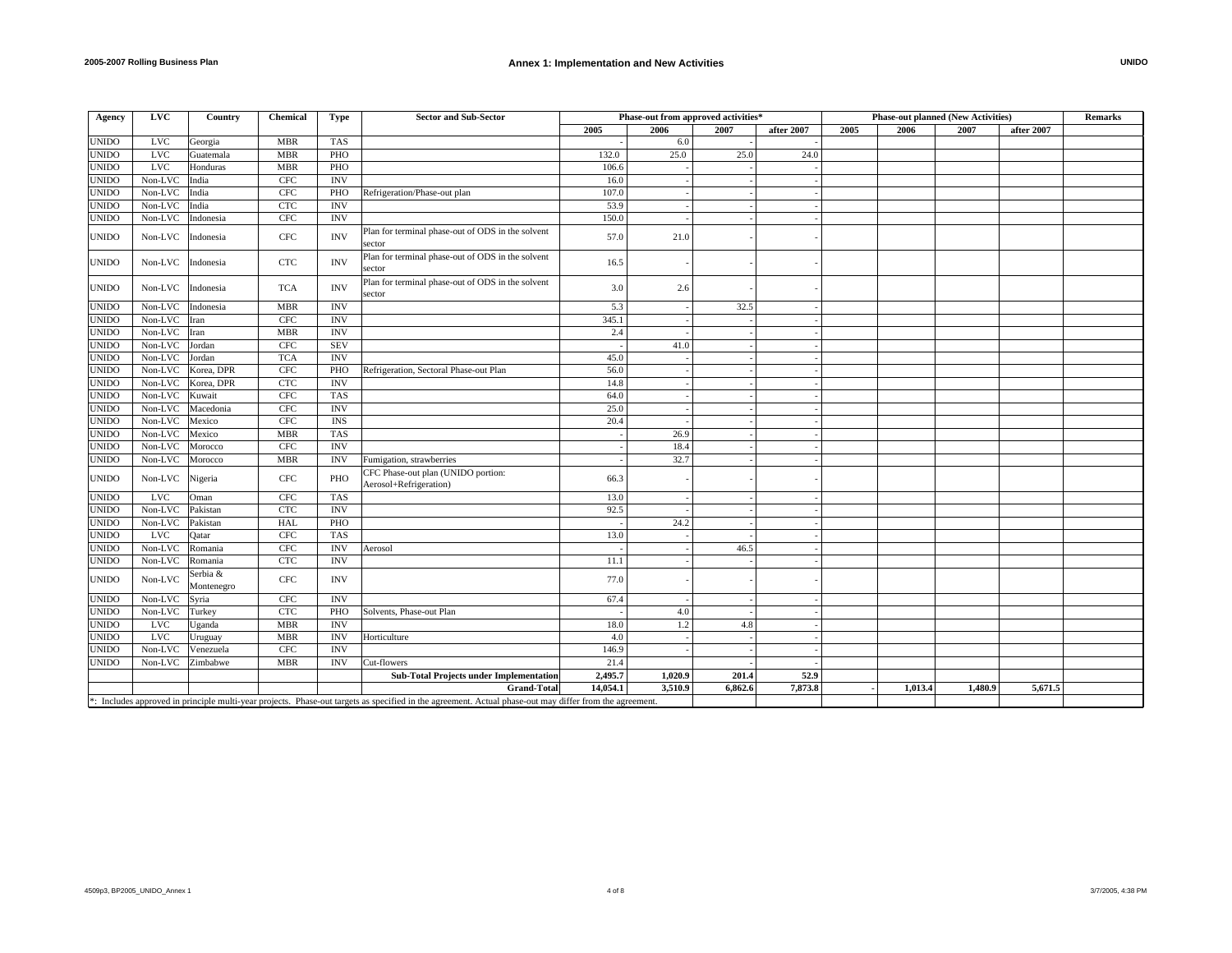| Agency                    | Country                    | <b>LVC</b> | <b>Type</b> | Chemical/<br><b>Substance</b> | <b>Sector and Sub-Sector</b>                                               | <b>Value (\$000) in</b><br>2005 | ODP in<br>2005* | Value (\$000) in<br>2006 | ODP in<br>2006* | <b>Value (\$000)</b><br>in 2007 | ODP in<br>2007*             | Value<br>(5000)<br>after 2007 | <b>ODP</b> after<br>2007*   | Approved<br>Multi-Year<br>(Yes/Blank) |
|---------------------------|----------------------------|------------|-------------|-------------------------------|----------------------------------------------------------------------------|---------------------------------|-----------------|--------------------------|-----------------|---------------------------------|-----------------------------|-------------------------------|-----------------------------|---------------------------------------|
|                           |                            |            |             |                               |                                                                            |                                 |                 |                          |                 |                                 |                             |                               |                             |                                       |
|                           | <b>Forward Commitments</b> |            |             |                               |                                                                            |                                 |                 |                          |                 |                                 |                             |                               |                             |                                       |
| UNIDO                     | Albania                    | <b>LVC</b> | PHO         | <b>SEV</b>                    | ODS Phase-out plan                                                         | 185                             | 21.9            | 78                       | 9.2             | 45                              | 5.4                         | 72                            | 8.5                         | Yes                                   |
| UNIDO                     | Argentina                  | Non-LVC    | PHO         | <b>CFC</b>                    | ODS Phase-out plan                                                         | 2,526                           | 577.7           | 1,186                    | 271.3           | 1,255                           | 287.0                       | $\Omega$                      | ÷,                          | Yes                                   |
| UNIDO                     | Bosnia &<br>Herzegovina    | <b>LVC</b> | PHO         | <b>CFC</b>                    | ODS Phase-out plan                                                         | 304                             | 40.2            |                          | ä,              |                                 |                             |                               |                             | Yes                                   |
| UNIDO                     | Bosnia &<br>Herzegovina    | <b>LVC</b> | PHO         | <b>TCA</b>                    | ODS Phase-out plan                                                         | 22                              | 1.1             |                          |                 | $\Omega$                        |                             | $\Omega$                      |                             | Yes                                   |
| UNIDO                     | China                      | Non-LVC    | PHO         | <b>CFC</b>                    | Other, Tobacco fluffing                                                    | 1,828                           | 168.5           | 1,613                    | 148.6           | $\overline{0}$                  | $\mathcal{L}$               | $\Omega$                      | L.                          | Yes                                   |
| UNIDO                     | China                      | Non-LVC    | PHO         | <b>CFC</b>                    | Refrigeration Servicing Sector Phase-out Plan                              |                                 |                 | 753                      | 703.1           | 753                             | 703.1                       | 1,596                         | 1,491.5                     | Yes                                   |
| UNIDO                     | China                      | Non-LVC    | PHO         | <b>MBR</b>                    | Sectoral Phase-out Plan                                                    | $\Omega$                        | ÷.              | $\Omega$                 | $\sim$          | 1,290                           | 61.6                        | 5,915                         | 282.4                       | Yes                                   |
| <b>UNIDO</b>              | Croatia                    | <b>LVC</b> | PHO         | <b>CFC</b>                    | Refrigeration, Terminal CFC Phase-out<br>Management Plan (UNIDO portion)   | 38                              | 11.9            | 11                       | 3.5             | 5                               | 1.7                         | 5                             | 1.7                         | Yes                                   |
| <b>UNIDO</b>              | Iran                       | Non-LVC    | PHO         | CFC                           | CFC Phase-out plan (UNIDO portion)                                         | 798                             | 137.8           | 71                       | 12.3            | 39                              | 6.7                         | 29                            | 5.1                         | Yes                                   |
| <b>JNIDO</b>              | Korea, DPR                 | Non-LVC    | PHO         | <b>CTC</b>                    | Production, CTC closure                                                    | 513                             | 2,530.0         | $\Omega$                 | $\sim$          | $\overline{0}$                  | $\sim$                      | $\Omega$                      | ÷.                          | Yes                                   |
| UNIDO                     | Korea, DPR                 | Non-LVC    | PHO         | <b>CTC</b>                    | Sectoral Phase-out Plan                                                    | 1,398                           | 373.7           | 538                      | 143.7           | 306                             | 81.9                        | 108                           | 28.7                        | Yes                                   |
| UNIDO                     | Lebanon                    | Non-LVC    | PHO         | <b>MBR</b>                    | Fumigants, Phase-out plan                                                  | 46                              | 1.2             | $\Omega$                 | $\sim$          | $\Omega$                        | $\sim$                      | $\Omega$                      | $\sim$                      | Yes                                   |
| UNIDO                     | Libya                      | Non-LVC    | PHO         | <b>CFC</b>                    | CFC Phase-out plan                                                         | 774                             | 129.9           | 299                      | 50.1            | $\overline{0}$                  | $\sim$                      | $\Omega$                      | ÷,                          | Yes                                   |
| UNIDO                     | Mexico                     | Non-LVC    | PHO         | <b>CFC</b>                    | Production, CFC-closure                                                    | 4,300                           | 1,551.6         | 12,739                   | 4,596.8         | $\overline{0}$                  | $\sim$                      | $\Omega$                      | $\overline{\phantom{a}}$    | Yes                                   |
| UNIDO                     | Mexico                     | Non-LVC    | PHO         | <b>CFC</b>                    | ODS Phase-out plan                                                         | 5,351                           | 868.9           | 322                      | 52.3            | $\Omega$                        | $\mathcal{L}$               | $\Omega$                      | ×.                          | Yes                                   |
| <b>UNIDO</b>              | Morocco                    | Non-LVC    | PHO         | <b>MBR</b>                    | Fumigants, Phase-out plan                                                  | 1,796                           | 166.5           | 443                      | 41.0            | 456                             | 42.3                        | 428                           | 39.7                        | Yes                                   |
| UNIDO                     | Nigeria                    | Non-LVC    | PHO         | CTC/TCA                       | ODS Phase-out plan                                                         | 341                             | 39.8            | 457                      | 53.4            | 326                             | 38.1                        | $\theta$                      | $\mathcal{L}$               | Yes                                   |
| UNIDO                     | Pakistan                   | Non-LVC    | PHO         | <b>CFC</b>                    | Refrigeration, Refrigerant management plan                                 | 445                             | 78.2            | $\Omega$                 | $\sim$          | $\overline{0}$                  | $\sim$                      | $\theta$                      | $\overline{\phantom{a}}$    | Yes                                   |
| UNIDO                     | Pakistan                   | Non-LVC    | PHO         | <b>CTC</b>                    | Solvents, Sectoral Phase-out Plan                                          | 272                             | 43.8            | $\Omega$                 | $\sim$          | $\overline{0}$                  | $\mathcal{L}^{\mathcal{L}}$ | $\Omega$                      | $\sim$                      | Yes                                   |
| <b>UNIDO</b>              | Serbia &<br>Montenegro     | Non-LVC    | PHO         | <b>CFC</b>                    | CFC Phase-out plan                                                         | 816                             | 103.3           | 1,049                    | 132.8           | 133                             | 16.8                        | 75                            | 9.5                         | Yes                                   |
| UNIDO                     | Sudan                      | Non-LVC    | PHO         | <b>CFC</b>                    | ODS Phase-out plan                                                         | $\Omega$                        | ÷.              | 237                      | 41.9            | 237                             | 41.9                        | 215                           | 38.1                        | Yes                                   |
| UNIDO                     | Syria                      | Non-LVC    | PHO         | <b>MBR</b>                    | Fumigants, Methyl bromide investment                                       | 262                             | 23.6            | 203                      | 18.3            | $\overline{0}$                  | $\sim$                      | $\Omega$                      | $\sim$                      | Yes                                   |
| UNIDO                     | Turkey                     | Non-LVC    | PHO         | <b>MBR</b>                    | Fumigants, Phase-out plan                                                  | 753                             | 60.0            | 762                      | 60.8            | $\overline{0}$                  | $\mathcal{L}^{\mathcal{L}}$ |                               | $\mathcal{L}_{\mathcal{A}}$ | Yes                                   |
| <b>UNIDO</b>              | Venezuela                  | Non-LVC    | PHO         | <b>CFC</b>                    | ODS Phase-out plan                                                         | 1,754                           | 270.6           | 2,227                    | 343.6           | 690                             | 106.4                       |                               |                             | Yes                                   |
|                           |                            |            |             |                               | <b>Sub-Total Forward Commitments</b>                                       | 24,520                          | 7,200.1         | 22,985                   | 6,682.6         | 5,535                           | 1,392.9                     | 8,445                         | 1.905.3                     |                                       |
| <b>Planned Activities</b> |                            |            |             |                               |                                                                            |                                 |                 |                          |                 |                                 |                             |                               |                             |                                       |
| <b>UNIDO</b>              | Algeria                    | Non-LVC    | PHO         | <b>CFC</b>                    | <b>ODS</b> Phase-out Plan                                                  | 1,075                           | 172.7           | 538                      | 86.4            | 753                             | 120.9                       | $\Omega$                      |                             |                                       |
| <b>UNIDO</b>              | Algeria                    | Non-LVC    | PHO         | <b>CTC</b>                    | <b>ODS</b> Phase-out Plan                                                  | 247                             | 21.0            | $\Omega$                 |                 | $\theta$                        |                             | $\Omega$                      |                             |                                       |
| UNIDO                     | Algeria                    | Non-LVC    | <b>INV</b>  | <b>MBR</b>                    | <b>Grain Fumigation</b>                                                    | 55                              | 2.0             | $\Omega$                 |                 | $\Omega$                        |                             | $\Omega$                      |                             |                                       |
| UNIDO                     | Algeria                    | Non-LVC    | PHO         | <b>TCA</b>                    | ODS Phase-out Plan                                                         | 81                              | 5.8             | $\Omega$                 |                 | $\overline{0}$                  |                             | $\theta$                      |                             |                                       |
| UNIDO                     | Angola                     | <b>LVC</b> | <b>TRA</b>  | <b>MBR</b>                    | Fumigants, Training & Awareness workshop                                   | 33                              |                 |                          |                 |                                 |                             |                               |                             |                                       |
| UNIDO                     | Armenia                    | <b>LVC</b> | PRP         | HAL                           | Halon, Project preparation                                                 | 16                              |                 | $\Omega$<br>$\Omega$     |                 | $\theta$<br>$\Omega$            |                             |                               |                             |                                       |
| <b>UNIDO</b>              | Armenia                    | <b>LVC</b> | PRP         | <b>MBR</b>                    | Fumigants, Project preparation                                             | 27                              |                 |                          |                 |                                 |                             |                               |                             |                                       |
| UNIDO                     | Bahrain                    | <b>LVC</b> | <b>TRA</b>  | CTC/TCA                       | Solvents & Process Agents, Training &<br>Awareness workshop                | 98                              |                 |                          |                 |                                 |                             |                               |                             |                                       |
| UNIDO                     | Bosnia &<br>Herzegovina    | <b>LVC</b> | <b>INS</b>  | <b>SEV</b>                    | <b>Institutional Strengthening</b>                                         |                                 |                 | 102                      |                 |                                 |                             | 102                           |                             |                                       |
| UNIDO                     | Brazil                     | Non-LVC    | PHO         | <b>MBR</b>                    | Sectoral Phase-out Plan                                                    | 1,075                           | 73.3            | 1,075                    | 73.3            | 1,075                           | 73.3                        | $\theta$                      |                             |                                       |
| UNIDO                     | Burundi                    | <b>LVC</b> | <b>TRA</b>  | <b>TCA</b>                    | Process agents, Training & Awareness workshop                              | 38                              |                 |                          |                 |                                 |                             |                               |                             |                                       |
| UNIDO                     | Cambodia                   | <b>LVC</b> | <b>TRA</b>  | <b>MBR</b>                    | Fumigants, Raise awareness for ratification of<br>the Copenhagen Amendment | 33                              |                 |                          |                 |                                 |                             |                               |                             |                                       |
| <b>UNIDO</b>              | Cameroon                   | LVC.       | <b>INV</b>  | <b>CFC</b>                    | Refrigeration, Terminal umbrella project                                   | 538                             | 40.0            | $\Omega$                 |                 |                                 |                             | $\Omega$                      |                             |                                       |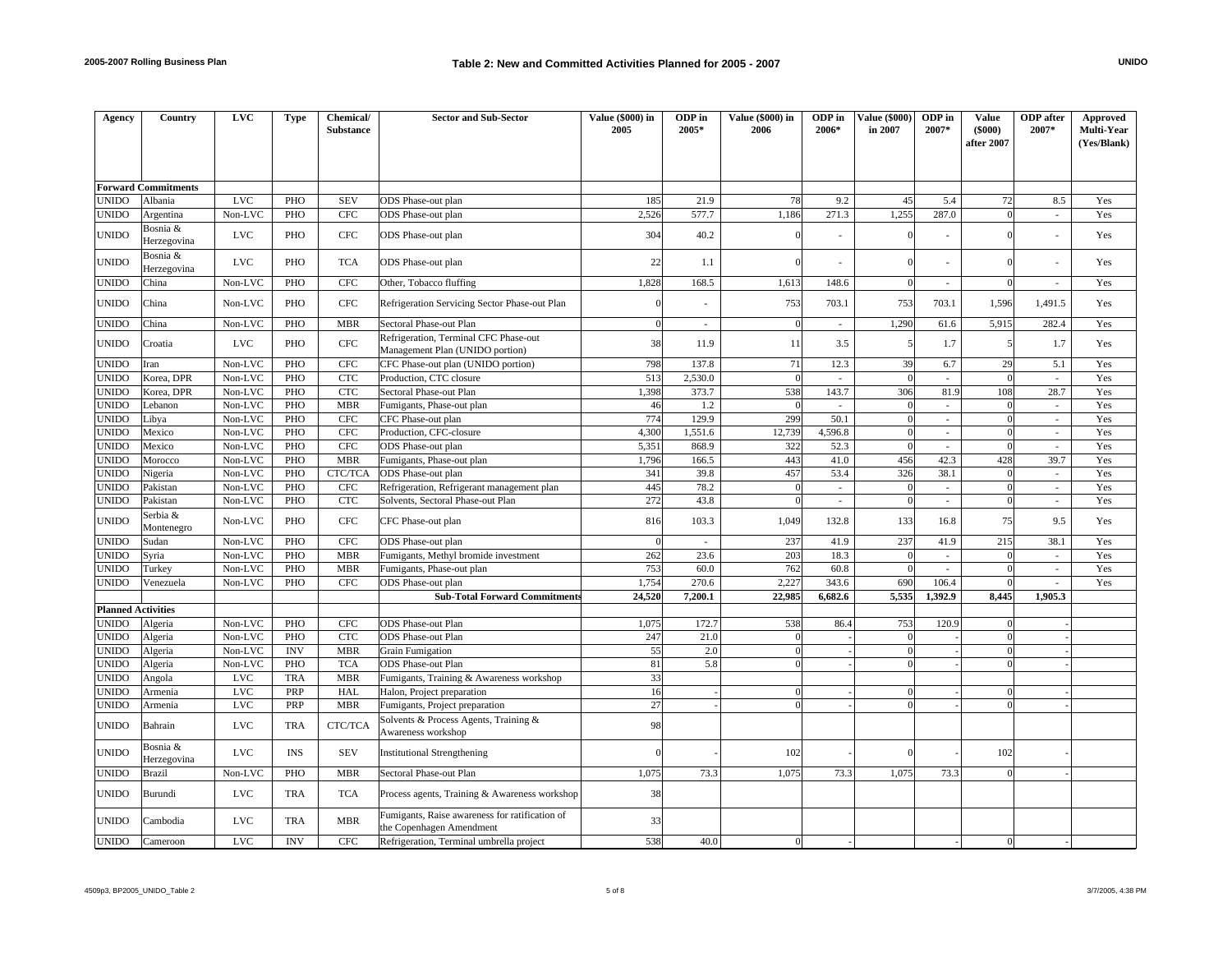| Agency       | Country                     | <b>LVC</b>   | Type                        | Chemical/<br><b>Substance</b> | <b>Sector and Sub-Sector</b>                                               | Value (\$000) in<br>2005 | ODP in<br>2005* | Value (\$000) in<br>2006 | ODP in<br>2006* | <b>Value (\$000)</b><br>in 2007 | ODP in<br>2007* | Value<br>$($ \$000 $)$ | <b>ODP</b> after<br>2007* | Approved<br>Multi-Year |
|--------------|-----------------------------|--------------|-----------------------------|-------------------------------|----------------------------------------------------------------------------|--------------------------|-----------------|--------------------------|-----------------|---------------------------------|-----------------|------------------------|---------------------------|------------------------|
|              |                             |              |                             |                               |                                                                            |                          |                 |                          |                 |                                 |                 | after 2007             |                           | (Yes/Blank)            |
|              |                             |              |                             |                               |                                                                            |                          |                 |                          |                 |                                 |                 |                        |                           |                        |
|              |                             |              |                             |                               |                                                                            |                          |                 |                          |                 |                                 |                 |                        |                           |                        |
| <b>UNIDO</b> | Central African<br>Republic | LVC.         | <b>TRA</b>                  | <b>MBR</b>                    | Fumigants, Raise awareness for ratification of<br>the Copenhagen Amendment | 33                       |                 |                          |                 |                                 |                 |                        |                           |                        |
| <b>UNIDO</b> | China                       | Non-LVC      | <b>INV</b>                  | <b>CFC</b>                    | Refrigeration, Reapplication of<br>CPR/REF/23/INV/222                      | 123                      |                 |                          |                 |                                 |                 | $\Omega$               |                           |                        |
| <b>UNIDO</b> | China                       | Non-LVC      | <b>PHO</b>                  | <b>CFC</b>                    | MDI, Phase-out Plan                                                        | 538                      | 15.4            | 2,150                    | 61.5            | 1,075                           | 30.8            | 9,138                  | 261.4                     |                        |
| UNIDO        | China                       | Non-LVC      | PHO                         | <b>MBR</b>                    | Fumigants, Production Phase-out plan                                       | $\Omega$                 |                 | 1.075                    | 110.9           | 1.075                           | 110.9           | 5,375                  | 554.5                     |                        |
| UNIDO        | China                       | Non-LVC      | PRP                         | <b>MBR</b>                    | Fumigants, Production, Project preparation                                 | 108                      |                 | $\Omega$                 |                 |                                 |                 |                        |                           |                        |
| UNIDO        | Congo DR                    | Non-LVC      | PRP                         | <b>CTC</b>                    | Solvents, Project preparation                                              | 32                       |                 |                          |                 |                                 |                 |                        |                           |                        |
| UNIDO        | Congo DR                    | Non-LVC      | <b>INV</b>                  | <b>CTC</b>                    | Solvents, Phase-out Plan                                                   | $\overline{0}$           |                 | 185                      | 15.3            |                                 |                 |                        |                           |                        |
| UNIDO        | Cote D'Ivoire               | <b>LVC</b>   | <b>INV</b>                  | <b>CFC</b>                    | Aerosol                                                                    | 202                      | 42.0            | $\Omega$                 |                 | $\Omega$                        |                 | $\Omega$               |                           |                        |
| UNIDO        | Croatia                     | <b>LVC</b>   | <b>TRA</b>                  | <b>CTC</b>                    | Solvents, Awareness workshop                                               | 44                       |                 | $\Omega$                 |                 | $\sqrt{ }$                      |                 |                        |                           |                        |
| UNIDO        | Dominican<br>Republic       | Non-LVC      | <b>TRA</b>                  | CTC/TCA                       | Solvents & Process Agents, Training &<br>Awareness workshop                | 98                       |                 |                          |                 |                                 |                 |                        |                           |                        |
| <b>UNIDO</b> | Egypt                       | Non-LVC      | PHO                         | CFC                           | <b>MDI Phase-out Plan</b>                                                  | $\Omega$                 |                 | 1,075                    | 28.9            | 1,075                           | 28.9            | 2,688                  | 72.2                      |                        |
| UNIDO        | Egypt                       | Non-LVC      | PHO                         | <b>CFC</b>                    | ODS Phase-out plan                                                         | 1.075                    | 193.8           | 1.075                    | 193.8           | 1.290                           | 232.5           |                        |                           |                        |
| UNIDO        | Egypt                       | Non-LVC      | PRP                         | <b>CFC</b>                    | MDI, Project preparation                                                   | 75                       |                 | $\Omega$                 |                 | $\Omega$                        |                 | $\Omega$               |                           |                        |
| UNIDO        | Egypt                       | Non-LVC      | PHO                         | <b>MBR</b>                    | Fumigants, Phase-out plan                                                  | $\theta$                 |                 | $\Omega$                 |                 | $\Omega$                        |                 | 2,429                  | 190.4                     |                        |
| UNIDO        | Egypt                       | Non-LVC      | $\mathop{\rm INS}\nolimits$ | <b>SEV</b>                    | <b>Institutional Strengthening</b>                                         | $\overline{0}$           |                 | 245                      |                 | $\Omega$                        |                 | 245                    |                           |                        |
| UNIDO        | El Salvador                 | <b>LVC</b>   | <b>TRA</b>                  | <b>MBR</b>                    | Fumigants, Training & Awareness workshop                                   | 55                       |                 |                          |                 |                                 |                 |                        |                           |                        |
| <b>UNIDO</b> | Ethiopia                    | <b>LVC</b>   | <b>TRA</b>                  | CTC/TCA                       | Solvents & Process Agents, Training &<br>Awareness workshop                | 65                       |                 |                          |                 |                                 |                 |                        |                           |                        |
| UNIDO        | Ethiopia                    | <b>LVC</b>   | PRP                         | <b>MBR</b>                    | Fumigants, Project preparation                                             | $\Omega$                 |                 | 32                       |                 |                                 |                 |                        |                           |                        |
| UNIDO        | Georgia                     | <b>LVC</b>   | PHO                         | HAL                           | Halon, Phase-out plan                                                      | 82                       | 42.5            | $\Omega$                 |                 | $\Omega$                        |                 | $\Omega$               |                           |                        |
| UNIDO        | Georgia                     | <b>LVC</b>   | <b>INV</b>                  | <b>MBR</b>                    | Commodities                                                                | 218                      | 10.0            | $\Omega$                 |                 | $\Omega$                        |                 | $\Omega$               | 0.0                       |                        |
| UNIDO        | Guatemala                   | <b>LVC</b>   | PHO                         | <b>MBR</b>                    | Fumigants, Phase-out plan                                                  | $\mathbf{0}$             |                 | $\Omega$                 |                 | $\Omega$                        |                 | 3,502                  | 320.6                     |                        |
| UNIDO        | Honduras                    | $_{\rm LVC}$ | PHO                         | <b>MBR</b>                    | Fumigants, Phase-out plan                                                  | $\Omega$                 |                 | 1,075                    | 92.9            | $\theta$                        |                 | 1,183                  | 102.1                     |                        |
| UNIDO        | India                       | Non-LVC      | PHO                         | <b>CTC</b>                    | CTC Phase-out Plan                                                         | 4,191                    | 761.6           |                          |                 |                                 |                 |                        |                           | Yes                    |
| UNIDO        | Iran                        | Non-LVC      | PHO                         | <b>CTC</b>                    | Solvents, CTC                                                              | 828                      | 77.0            | 1,075                    | 100.0           | 2,150                           | 200.0           | 6,697                  | 623.0                     |                        |
| UNIDO        | Iran                        | Non-LVC      | PHO                         | <b>MBR</b>                    | Fumigants, Phase-out plan                                                  | 262                      | 10.0            |                          |                 |                                 |                 | $\Omega$               |                           |                        |
| <b>UNIDO</b> | Iran                        | Non-LVC      | PHO                         | <b>TCA</b>                    | Solvents, TCA                                                              | 323                      | 29.0            | 1,075                    | 96.7            | 2,150                           | 193.4           | 753                    | 67.7                      |                        |
| UNIDO        | Korea, DPR                  | Non-LVC      | <b>INV</b>                  | <b>CFC</b>                    | RMP. II. Phase                                                             | $\Omega$                 |                 | 645                      | 114.9           | 538                             | 95.7            | $\Omega$               |                           |                        |
| UNIDO        | Korea, DPR                  | Non-LVC      | <b>INV</b>                  | <b>CTC</b>                    | Process Agents, Terminal Umbrella                                          | $\overline{0}$           |                 | 914                      | 146.0           | $\overline{0}$                  |                 | $\theta$               |                           |                        |
| UNIDO        | Kuwait                      | <b>LVC</b>   | PHO                         | HAL                           | Halon, Phase-out plan                                                      | $\Omega$                 |                 | 484                      | 150.0           | $\Omega$                        |                 | $\theta$               |                           |                        |
| UNIDO        | Kuwait                      | <b>LVC</b>   | PRP                         | HAL                           | Halon, Project preparation                                                 | 27                       |                 | $\overline{0}$           |                 | $\theta$                        |                 | $\theta$               |                           |                        |
| UNIDO        | Libya                       | Non-LVC      | PHO                         | HAL                           | Halon, Phase-out plan                                                      | 484                      | 714.5           | $\Omega$                 |                 | $\Omega$                        |                 | $\theta$               |                           |                        |
| UNIDO        | Libya                       | Non-LVC      | PRP                         | <b>HAL</b>                    | Halon, Project preparation                                                 | 27                       |                 | $\overline{0}$           |                 | $\Omega$                        |                 | $\Omega$               |                           |                        |
| UNIDO        | Libya                       | Non-LVC      | PHO                         | <b>MBR</b>                    | Fumigants, Phase-out plan                                                  | 538                      | 37.5            | $\overline{0}$           |                 | 430                             | 30.0            | 323                    | 22.5                      |                        |
| UNIDO        | Libya                       | Non-LVC      | PRP                         | <b>MBR</b>                    | Fumigants, project preparation                                             | 16                       |                 | $\Omega$                 |                 | $\Omega$                        |                 | $\Omega$               |                           |                        |
| UNIDO        | Libya                       | Non-LVC      | <b>INS</b>                  | <b>SEV</b>                    | <b>Institutional Strengthening</b>                                         | $\Omega$                 |                 | 219                      |                 | $\Omega$                        |                 | 219                    |                           |                        |
| UNIDO        | Macedonia                   | Non-LVC      | PHO                         | <b>CFC</b>                    | <b>TPMP</b>                                                                | 166                      | 27.2            | 86                       | 14.1            | 16                              | 2.6             | 32                     | 5.3                       |                        |
| UNIDO        | Macedonia                   | Non-LVC      | PRP                         | <b>CFC</b>                    | Project Preparation, Chillers demonstration                                | 38                       |                 | $\overline{0}$           |                 | $\overline{0}$                  |                 | $\Omega$               |                           |                        |
| UNIDO        | Macedonia                   | Non-LVC      | <b>TAS</b>                  | <b>CFC</b>                    | Chillers, demonstration project                                            | 430                      | 10.0            | $\overline{0}$           |                 | $\Omega$                        |                 | $\theta$               |                           |                        |
| UNIDO        | Macedonia                   | Non-LVC      | PHO                         | HAL                           | Halon, Update of halon phase-out plan                                      | $\mathbf{0}$             |                 | 33                       |                 | $\Omega$                        |                 | $\theta$               |                           |                        |
| <b>UNIDO</b> | Macedonia                   | Non-LVC      | <b>INS</b>                  | <b>SEV</b>                    | <b>Institutional Strengthening</b>                                         | $\Omega$                 |                 | 142                      |                 | $\Omega$                        |                 | 142                    |                           |                        |
| <b>UNIDO</b> | Madagascar                  | <b>LVC</b>   | <b>TRA</b>                  | <b>MBR</b>                    | Fumigants, Training & Awareness workshop                                   | 55                       |                 |                          |                 |                                 |                 |                        |                           |                        |
| <b>UNIDO</b> | Mauritius                   | <b>LVC</b>   | <b>TRA</b>                  | <b>TCA</b>                    | Process agents, Training & Awareness workshop                              | 38                       |                 |                          |                 |                                 |                 |                        |                           |                        |
| <b>UNIDO</b> | Mexico                      | Non-LVC      | <b>INS</b>                  | <b>SEV</b>                    | <b>Institutional Strengthening</b>                                         | 266                      |                 | $\Omega$                 |                 | 266                             |                 | 266                    |                           |                        |
| <b>UNIDO</b> | Moldova                     | <b>LVC</b>   | <b>TRA</b>                  | <b>MBR</b>                    | Fumigants, Training & Awareness workshop                                   | 55                       |                 |                          |                 |                                 |                 |                        |                           |                        |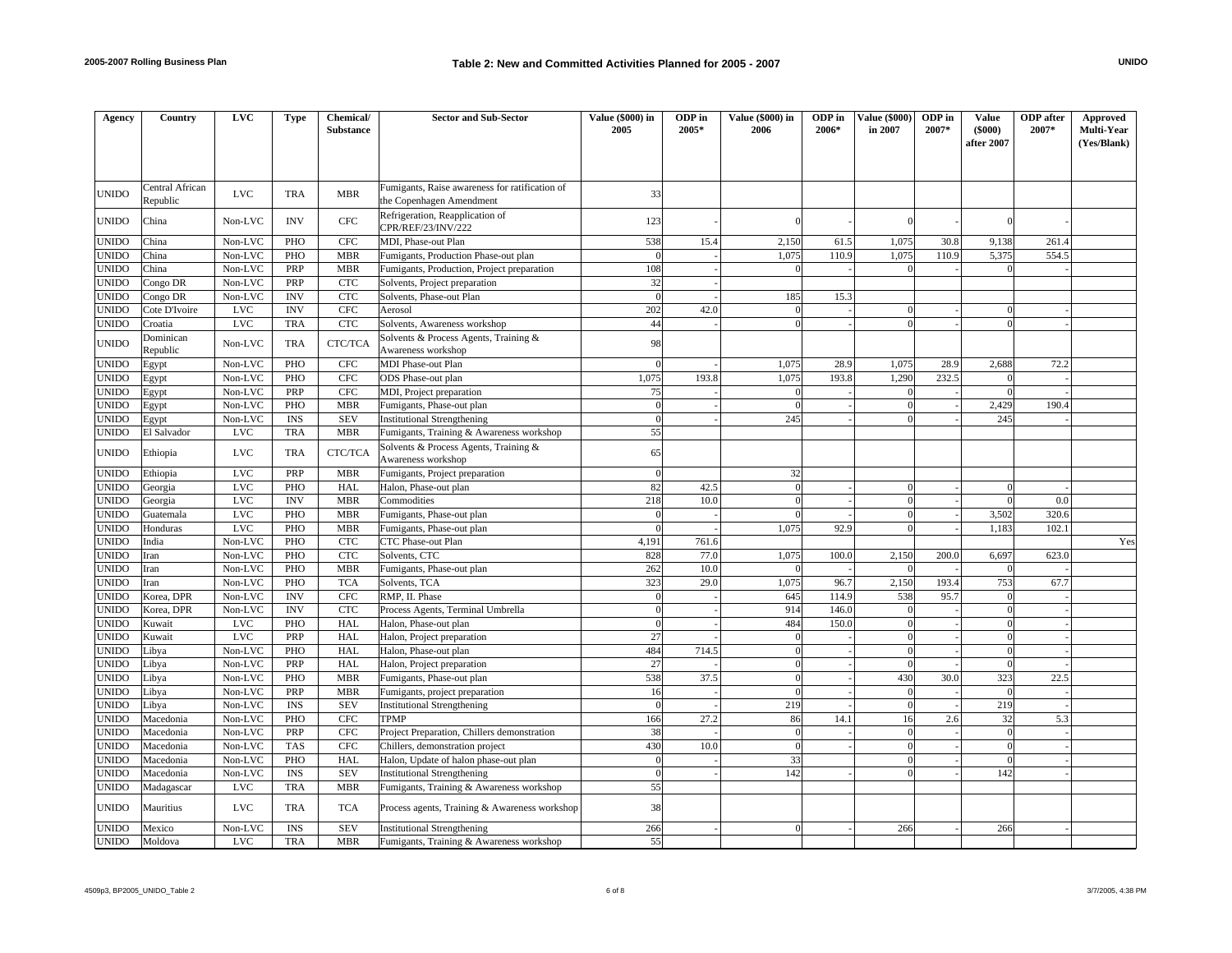| Agency       | Country                                                   | <b>LVC</b> | <b>Type</b>               | Chemical/<br><b>Substance</b> | <b>Sector and Sub-Sector</b>                                | <b>Value (\$000) in</b><br>2005 | ODP in<br>2005* | Value (\$000) in<br>2006 | ODP in<br>2006* | <b>Value (\$000)</b><br>in 2007 | ODP in<br>2007* | <b>Value</b><br>$($ \$000 $)$<br>after 2007 | <b>ODP</b> after<br>2007* | <b>Approved</b><br>Multi-Year |
|--------------|-----------------------------------------------------------|------------|---------------------------|-------------------------------|-------------------------------------------------------------|---------------------------------|-----------------|--------------------------|-----------------|---------------------------------|-----------------|---------------------------------------------|---------------------------|-------------------------------|
|              |                                                           |            |                           |                               |                                                             |                                 |                 |                          |                 |                                 |                 |                                             |                           | (Yes/Blank)                   |
| UNIDO        | Morocco                                                   | Non-LVC    | <b>TRA</b>                | CTC/TCA                       | Solvents & Process Agents, Training &<br>Awareness workshop | 76                              |                 |                          |                 |                                 |                 |                                             |                           |                               |
| <b>UNIDO</b> | Morocco                                                   | Non-LVC    | PHO                       | HAL                           | Halon, Phase-out plan                                       | 76                              | 21.0            | $\Omega$                 |                 | $\Omega$                        |                 | $\Omega$                                    |                           |                               |
| <b>UNIDO</b> | Myanmar                                                   | <b>LVC</b> | $\ensuremath{\text{INV}}$ | <b>CFC</b>                    | R & R                                                       | 267                             | 43.5            | $\Omega$                 |                 | $\Omega$                        |                 | $\Omega$                                    |                           |                               |
| UNIDO        | Nicaragua                                                 | <b>LVC</b> | <b>TRA</b>                | <b>MBR</b>                    | Fumigants, Training & Awareness workshop                    | 33                              |                 |                          |                 |                                 |                 |                                             |                           |                               |
| UNIDO        | Oman                                                      | <b>LVC</b> | <b>TRA</b>                | <b>CTC</b>                    | Solvents, Training & Awareness workshop                     | 38                              |                 |                          |                 |                                 |                 |                                             |                           |                               |
| UNIDO        | Oman                                                      | <b>LVC</b> | <b>INS</b>                | <b>SEV</b>                    | <b>Institutional Strengthening</b>                          | 74                              |                 | $\Omega$                 |                 | 74                              |                 | 74                                          |                           |                               |
| UNIDO        | Pakistan                                                  | Non-LVC    | <b>TRA</b>                | <b>MBR</b>                    | Fumigants, Training & Awareness workshop                    | 55                              |                 |                          |                 |                                 |                 |                                             |                           |                               |
| UNIDO        | Oatar                                                     | <b>LVC</b> | <b>INS</b>                | <b>SEV</b>                    | <b>Institutional Strengthening</b>                          | $\Omega$                        |                 | 96                       |                 | $\Omega$                        |                 | 96                                          |                           |                               |
| UNIDO        | Romania                                                   | Non-LVC    | PHO                       | <b>CFC</b>                    | CFC Phase-out Plan, Refrigeration                           | 177                             | 33.0            | 285                      | 53.0            | 70                              | 13.0            | $\theta$                                    |                           |                               |
| UNIDO        | Romania                                                   | Non-LVC    | PHO                       | <b>CTC</b>                    | Process Agents, Terminal Umbrella                           | $\overline{0}$                  |                 | 753                      | 116.7           | 538                             | 83.3            | $\theta$                                    |                           |                               |
| UNIDO        | Romania                                                   | Non-LVC    | <b>INS</b>                | <b>SEV</b>                    | <b>Institutional Strengthening</b>                          | 157                             |                 | $\vert$ 0                |                 | 157                             |                 | 157                                         |                           |                               |
| UNIDO        | Romania                                                   | Non-LVC    | PHO                       | <b>SEV</b>                    | Production, CFC/CTC/MBR-closure                             | 1,290                           | 228.6           | 968                      | 171.4           | $\Omega$                        |                 | $\Omega$                                    |                           |                               |
| UNIDO        | Romania                                                   | Non-LVC    | PRP                       | <b>SEV</b>                    | Production, CFC/CTC/MBR-closure project<br>preparation      | 38                              |                 |                          |                 |                                 |                 |                                             |                           |                               |
| UNIDO        | Serbia &<br>Montenegro                                    | Non-LVC    | PRP                       | <b>CTC</b>                    | Solvents, Project preparation                               | 16                              |                 |                          |                 |                                 |                 |                                             |                           |                               |
| UNIDO        | Serbia &<br>Montenegro                                    | Non-LVC    | PRP                       | <b>MBR</b>                    | Fumigants, Project preparation                              | 27                              |                 |                          |                 |                                 |                 |                                             |                           |                               |
| UNIDO        | Serbia &<br>Montenegro                                    | Non-LVC    | <b>INS</b>                | <b>SEV</b>                    | <b>Institutional Strengthening</b>                          |                                 |                 |                          |                 | 141                             |                 | 141                                         |                           |                               |
| UNIDO        | Syria                                                     | Non-LVC    | PHO                       | <b>CFC</b>                    | ODS Phase-out plan incl. Mebr                               | 1,075                           | 145.0           | $\Omega$                 |                 | $\Omega$                        |                 | $\theta$                                    |                           |                               |
| <b>UNIDO</b> | Syria                                                     | Non-LVC    | PRP                       | <b>CFC</b>                    | Phase-out plan, Project preparation                         | 75                              |                 | $\overline{0}$           |                 | $\Omega$                        |                 | $\theta$                                    |                           |                               |
| UNIDO        | Syria                                                     | Non-LVC    | <b>INS</b>                | <b>SEV</b>                    | <b>Institutional Strengthening</b>                          | 273                             |                 | $\Omega$                 |                 | 273                             |                 | 273                                         |                           |                               |
| UNIDO        | Tunisia                                                   | Non-LVC    | PHO                       | <b>CFC</b>                    | RMP                                                         | $\Omega$                        |                 | 538                      | 90.6            | 323                             | 54.4            | $\theta$                                    |                           |                               |
| UNIDO        | Tunisia                                                   | Non-LVC    | <b>TRA</b>                | CTC/TCA                       | Solvents & Process Agents, Training &<br>Awareness workshop | 76                              |                 |                          |                 |                                 |                 |                                             |                           |                               |
| UNIDO        | Turkey                                                    | Non-LVC    | $\ensuremath{\text{INV}}$ | <b>BCM</b>                    | Process Agents, Terminal Umbrella                           | $\overline{0}$                  |                 | 753                      | 20.0            | $\Omega$                        |                 | $\overline{0}$                              |                           |                               |
| UNIDO        | Turkey                                                    | Non-LVC    | PRP                       | <b>BCM</b>                    | Process Agents, Project preparation                         | $\overline{0}$                  |                 | 22                       |                 | $\Omega$                        |                 | $\Omega$                                    |                           |                               |
| UNIDO        | Venezuela                                                 | Non-LVC    | <b>TRA</b>                | <b>MBR</b>                    | Fumigants, Training & Awareness workshop                    | 55                              |                 |                          |                 |                                 |                 |                                             |                           |                               |
| UNIDO        | Venezuela                                                 | Non-LVC    | <b>TRA</b>                | <b>TCA</b>                    | Process agents, Training & Awareness workshop               | 44                              |                 |                          |                 |                                 |                 |                                             |                           |                               |
| UNIDO        | Yemen                                                     | Non-LVC    | <b>INV</b>                | <b>CFC</b>                    | Refrigeration, Terminal umbrella project                    | 430                             | 36.0            | 430                      | 36.0            | $\theta$                        |                 | $\Omega$                                    |                           |                               |
| UNIDO        | Yemen                                                     | Non-LVC    | PRP                       | <b>CFC</b>                    | Refrigeration, Project preparation                          | 32                              |                 |                          |                 | $\Omega$                        |                 |                                             |                           |                               |
| UNIDO        | Yemen                                                     | Non-LVC    | <b>TRA</b>                | <b>TCA</b>                    | Process agents, Training & Awareness workshop               | 38                              |                 |                          |                 |                                 |                 |                                             |                           |                               |
| <b>UNIDO</b> | Zambia                                                    | <b>LVC</b> | <b>TRA</b>                | CTC/TCA                       | Solvents & Process Agents, Training &<br>Awareness workshop | 65                              |                 |                          |                 |                                 |                 |                                             |                           |                               |
| UNIDO        | Zimbabwe                                                  | Non-LVC    | PRP                       | <b>CTC</b>                    | Solvents, Project preparation                               | 43                              |                 |                          |                 |                                 |                 |                                             |                           |                               |
| UNIDO        | Zimbabwe                                                  | Non-LVC    | <b>INV</b>                | <b>CTC</b>                    | Solvents, Phase-out Plan                                    | $\overline{0}$                  |                 | 153                      | 11.6            |                                 |                 |                                             |                           |                               |
| UNIDO        | Zimbabwe                                                  | Non-LVC    | PHO                       | <b>MBR</b>                    | Fumigants, Phase-out in tobacco seedling                    | 430                             | 33.3            | $\Omega$                 |                 | 430                             | 33.3            | 430                                         | 33.3                      |                               |
| <b>JNIDO</b> | Zimbabwe                                                  | Non-LVC    | PRP                       | <b>MBR</b>                    | Fumigants, Project preparation                              | 16                              |                 | $\Omega$                 |                 | $\Omega$                        |                 | $\Omega$                                    |                           |                               |
| UNIDO        | UNIDO                                                     | Non-LVC    | <b>ADM</b>                | <b>SEV</b>                    | Core unit funding                                           | 1,500                           |                 | 1,500                    |                 | 1,500                           |                 | 1,500                                       |                           |                               |
|              |                                                           |            |                           |                               | <b>Sub-Total Planned Activities</b>                         | 20,278                          | 2,825.8         | 18,795                   | 1,783.9         | 15,396                          | 1,303.0         | 35,763                                      | 2,253.1                   |                               |
|              |                                                           |            |                           |                               | <b>Grand-Total</b>                                          | 44,798                          | 10.025.9        | 41,781                   | 8,466.6         | 20,930                          | 2,695.9         | 44,207                                      | 4,158.3                   |                               |
|              | *: ODP to be phased-out as per average cost effectiveness |            |                           |                               |                                                             |                                 |                 |                          |                 |                                 |                 |                                             |                           |                               |